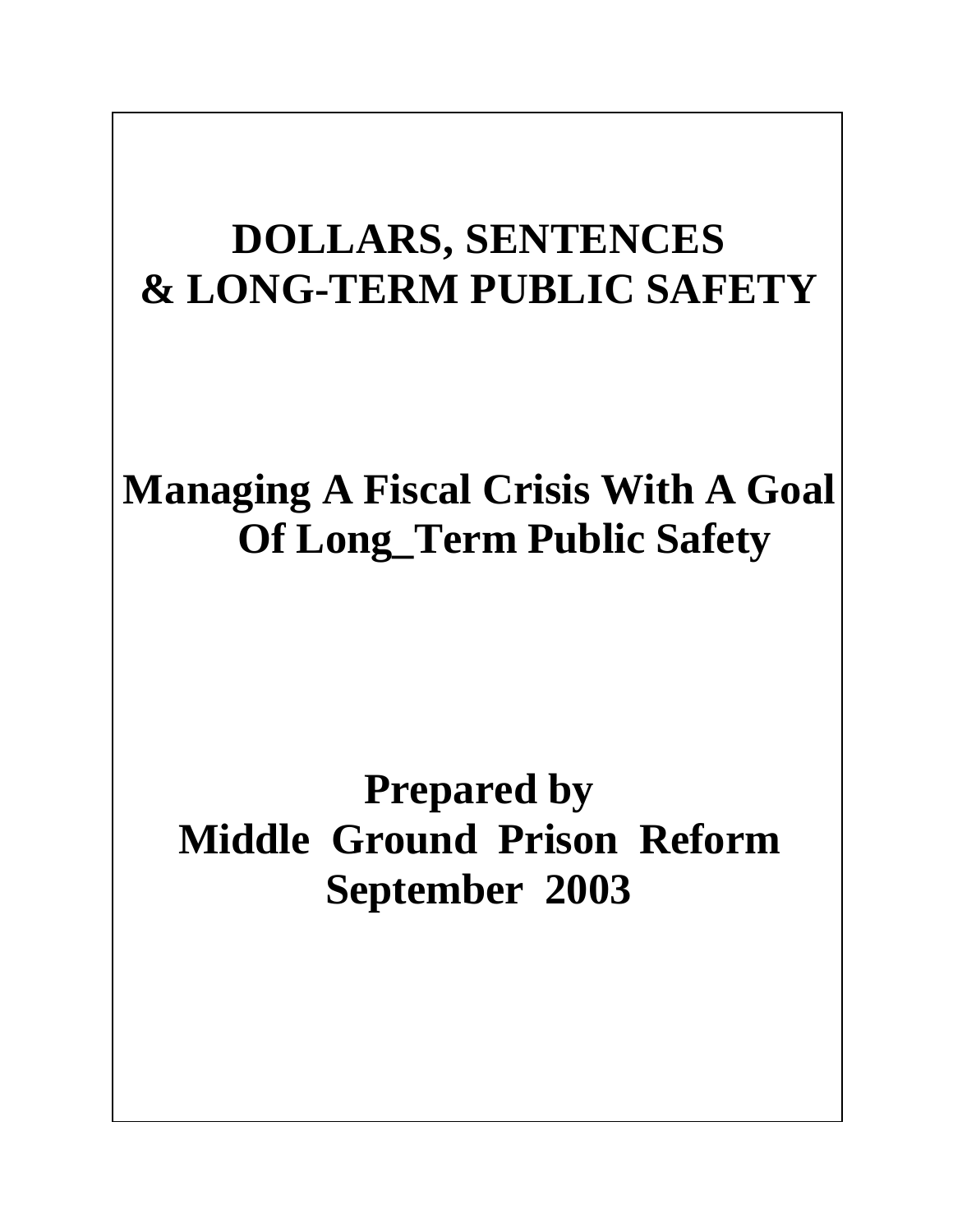#### **INTRODUCTION**

**Since 1983, Middle Ground Prison Reform has been the sole watchdog agency that consistently has scrutinized the criminal justice system in Arizona — particularly with respect to the operation of jails and prisons. We also are a grass\_roots public education and prisoner/family advocacy organization working to protect and define the rights, privileges and responsibilities of prisoners and their supporters, in addition to advocating for improvement in the effectiveness of the correctional system.**

**Historically, our proposals have taken into account the vital importance of protecting public safety. We are selective in the issues we pursue and we do not take lightly the responsibility to provide timely and accurate information to official decision\_makers in our state.** 

**In September 1989, we distributed a report to all legislators entitled, Prison Overcrowding – Manufactured Crisis?, in which we outlined our concern that the Arizona Department of Corrections was not doing all it truly could to free bed space for newly\_sentenced prisoners. The report contained dozens of proposals, discussions and suggestions for consideration by lawmakers — all of which incorporated consideration of the need to protect the public while effectively and fully utilizing beds throughout the prison system. For example, we pointed out the inherent shortcomings of the Department's practice of operating halfway houses as "baby" prisons rather than as true re\_entry preparation programs for released offenders; current and future problems with the ADOC classification system; and the department's failure to timely process released offenders from the prison itself into the community, thus needlessly wasting needed beds.**

**How the state views the prison beds presently authorized, what goals the state wants those beds to serve, what goals the state desires for the larger society, whether the state accomplishes those goals or succumbs to the inertia of a resistant bureaucracy and its resistant brethren in the courts, the probation departments, and the county prosecutor offices, all are dependent upon the precise utilization of beds for a blend of multiple purposes simultaneously. Appropriate and effective prison bed utilization is a necessary — but not sufficient — condition for success.**

**In this report, Middle Ground makes specific suggestions for the Legislature and for the Department of Corrections, including but not limited to the department's bed utilization. We hope these suggestions are accepted in the spirit in which they are offered. A tension exists because Middle Ground speaks from the perspective of** *those who go* **(to jail, to prison, to a difficult future), and not from the perspective of** *those who keep* **or** *those who send* **or** *those who watch* **— and we make no apologies for doing so.**

**Middle Ground's executive director, Donna Leone Hamm, is a former judge in the lower court system, has been qualified in the courts as an expert witness on prison and executive clemency matters, is a former director of a residential treatment agency and outpatient counseling program for delinquent and dependent youth, a former executive director of a defense bar organization, and the spouse of a former prisoner from the Arizona prison system. She serves as a consultant on prison and executive clemency issues, as well as performing mitigation work in the courts for private attorneys. Middle Ground's director of advocacy services, James J. Hamm, is the former prisoner, who earned a bachelor's degree attending a corrections\_focused curriculum within the Sociology Department of Northern Arizona University (1983) while attending class with prisoners and guards inside the prison at Florence, Arizona; obtained a commutation of his sentence (1989), and was granted a parole to the community (1992); earned a Juris Doctor degree from Arizona State University's College of Law (1997); delivered public and professional talks, presentations, and lectures on re\_inventing rehabilitation (1999–2003); was fully discharged from**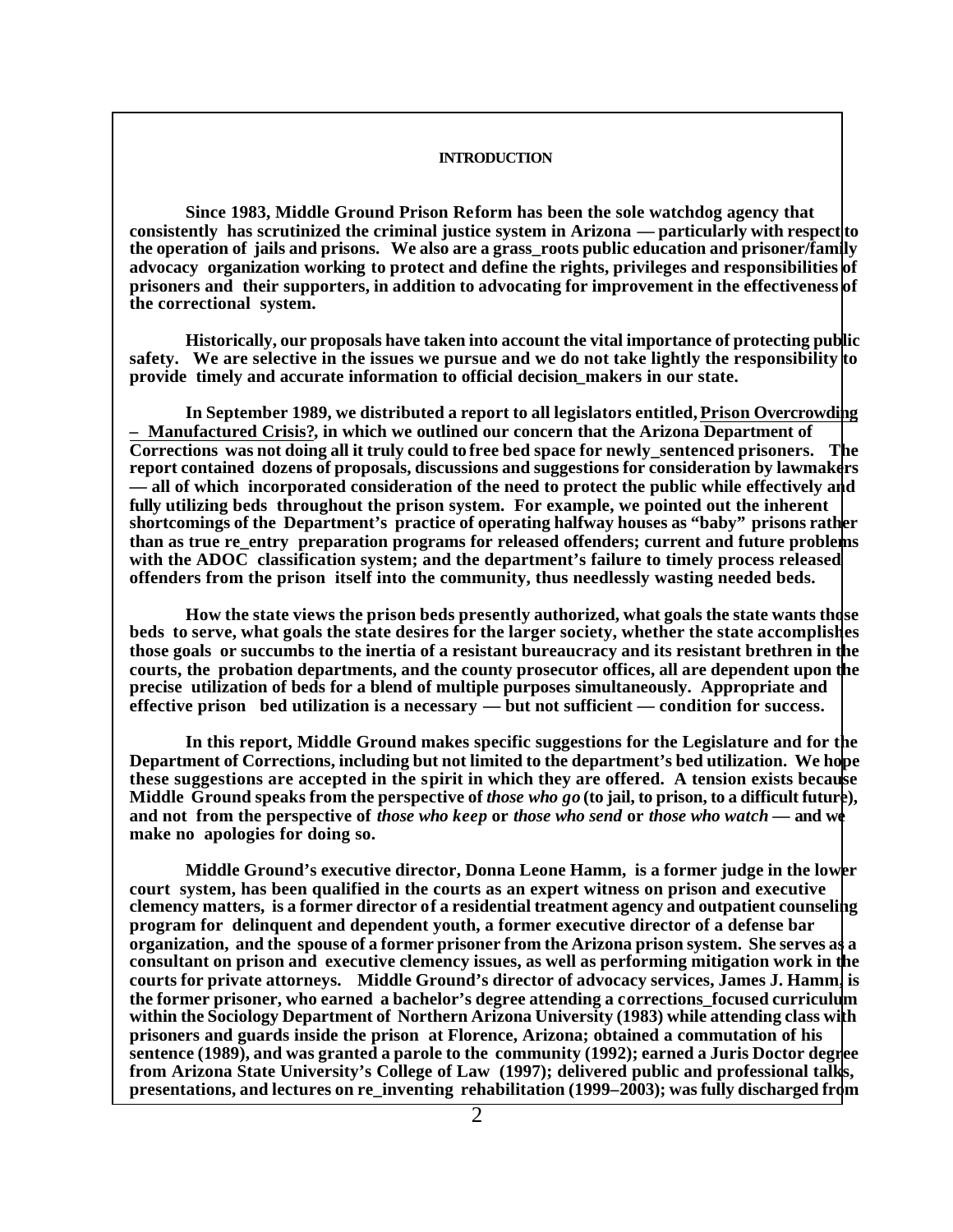**his sentence (2001); and has functioned for years as a consultant on criminal justice issues, especially prison\_related issues.**

**The relationship between Middle Ground and the administration of the Department of Corrections historically has not been one of congeniality, and that relationship might not change in the future; if change is to come, it must be preceded by a new approach within the Department. Nonetheless, the ideas in this report merit serious consideration, and the more each suggestion is understood, the easier it is to recognize their multi\_level interactive effects and how those effects will tend to resolve issues that otherwise would work at cross\_purposes (and thus frustrate otherwise well\_meaning attempts to take constructive steps in a fiscally\_exhausted environment). Agency survival is not a substitute for agency purpose (once again, it is a necessary, but not sufficient, condition). This report presents ideas that move toward a shared purpose and away from a fundamentally stagnated design.**

**Middle Ground's 1989 report to the Legislature outlined several concerns in addition to identifying problems arising out of the Department of Corrections. We addressed serious concerns with respect to (1) prosecutorial power vs. judicial decision\_making; (2) objections to and predictions for the failure of "shock incarceration" along with cogent reasons why the program would not succeed in its purported goal; (3) the justice system's failure to use community corrections as an alternative\_to\_prison punishment; (4) the justice system's lack of community service sentences and lack of authentic victim restitution; (5) a pervasive lack of other viable punishment options for lower level offenders as opposed to secure prison confinement; and (6) a myriad of additional issues.**

**Since Middle Ground's 1989 report was issued, changes in Arizona law have provided for a somewhat less inequitable justice system, addressing a few of the concerns we identified (examples**  include the elimination of "Hannah Priors" as a means of enhancing a criminal punishment<sup>1</sup>; and **the reinstatement of a statutory provision that a prison inmate serving consecutive sentences may**  move to the next sentence upon reaching the ERC date<sup>2</sup> on the sentence currently being served). **We recognize that our group was not the only organization to express concern over such issues, but we also are aware that because of our insight into the actual operation of the prison and correctional system, we are able to identify and discuss certain operational problems and issues which would not be known to a casual or even academic observer.**

**In 1989, the Arizona Legislative Council issued a Request for Proposal (RFP) which asked bidders to study a variety of criminal justice issues, including evaluating the operation of the Arizona Department of Corrections, evaluating risk assessment methods used by the Parole Board (now called the Board of Executive Clemency), and evaluating the impact that a sentencing** 

**<sup>1</sup>"Hannah priors" are convictions that occur at the same time but that were used as prior convictions to enhance the remaining sentences. For example, if a person was convicted of three burglaries by a single jury, the first sentence would be a first conviction; the second sentence would be enhanced with one prior; and the third sentence would be enhanced with two priors. The legislature now has banned the use of Hannah priors and permits only the use of "historical priors," which are prior convictions obtained previously rather than contemporaneously. There are serious problems associated with the current definition and use of historical priors, and those problems also are discussed in this report.**

<sup>2</sup>**"ERC " date stands for Earned Release Credit date, now partially subsumed by the Community Supervision Release date. Few understand precisely how the Earned Release Credit date and the Community Supervision Release date differ, except that the ERC is a creature of the pre\_1994 criminal code and the CSR is a creature of the 1994 criminal code. For purposes of addressing the current crisis in the criminal justice system, one need only know that the amount of "good time" (by any name or label) is extremely limited at present and there are fundamentally sound reasons why it should be increased. A more in\_depth discussion is provided in the body of this document at a later point.**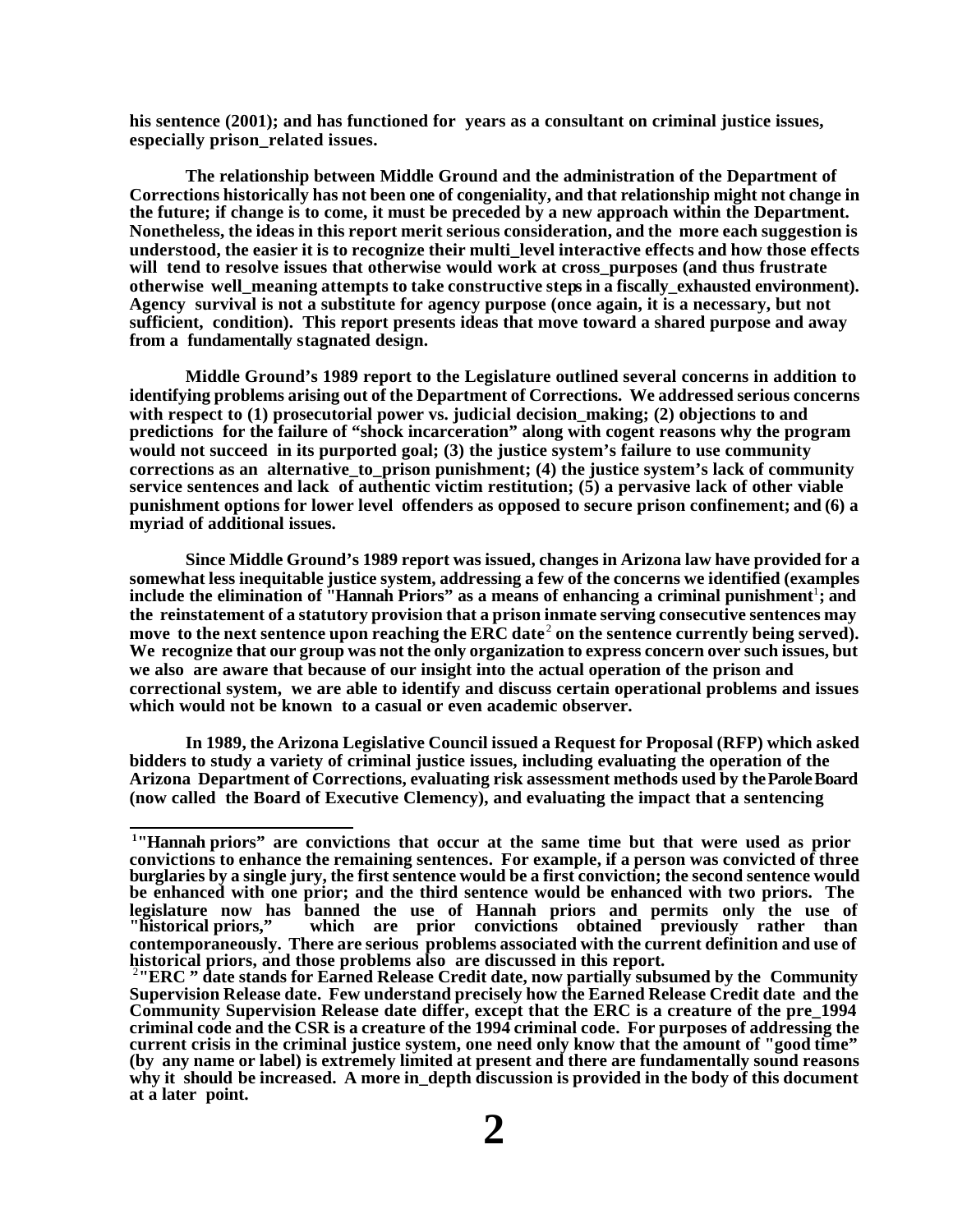**guidelines commission might have on various aspects of the criminal justice process. A contract was awarded to the Institute for Rational Public Policy, Inc. The completed study, issued on June 30, 1991, and sometimes referred to as the "Knapp Report," covered a wide range of issues related to crime and corrections in Arizona.**

**Middle Ground thoroughly reviewed the 1991 Knapp Report and, in gene ral, we supported its findings, with a few qualifications. We felt that the Knapp Report was far too conciliatory in some areas and on some important topics, where we believed that a more direct approach would have been more beneficial in the long run. In other areas, we disagreed with some Knapp Report recommendations and/or the rationale for them. In October 1991, we submitted to all legislators a document entitled, Reclaiming the Vision: A Report Prepared for the Joint Legislative Study Committee on the Criminal Code Revision Study. This document was a good\_faith attempt to make positive, constructive suggestions for making needed change in an ordered fashion. In our 1991 Reclaiming the Vision report, we stated:**

> **"***The problem of crime control is one of enormous proportions with great complexity, and one that poses stark fiscal implications for the citizens of Arizona***."**

**Now, after more than a decade of so\_called "tough on crime" proposals and politically\_expedient but fiscally\_imprudent and socially\_ineffective stances, it is clear that the statement was true when made and has become even more important and more urgent today.**

**As we noted in our 1991 Reclaiming The Vision report, many people — including members**  of the media, our own prisoner family members, the general public, and other groups — seemed to **be confused about the work of the Joint Legislative Study Committee on the Criminal Code Revision Study. In fact, as we noted in 1991, many people referred to that committee as the "mandatory sentencing committee." We expressed our opinion then and restate it now that mandatory sentencing is but one issue out of many which richly deserve ardent attention.**

**Middle Ground strongly urged the Committee in 1991 to consider far more than Title 13 (the Criminal Code) in seeking ways to solve or address the problems of corrections. Reclaiming the Vision urged consideration of changes to Titles 31 and Title 41 as well as Title 13, with the goal of enhancing public safety, deterring crime, enhancing the quality of justice, addressing prison overcrowding and all the fiscal realities attendant upon operating the gargantuan prison system we have in Arizona**<sup>3</sup> **. Some of the statutes in those titles directly and/or indirectly have a significant impact upon the cost and the operation of our entire punishment system in Arizona. We also urged then, and reassert now, changes in the operation of the prison system or in the justice system which do not always require legislative action, but which do have an effect on recidivism and the effective reintegration of criminal offenders into the community upon release from prison.** 

**The "vision" we embraced in Reclaiming the Vision was captured — PRECISELY, in our opinion — in our cover letter to the Committee when we distributed our report to each of ninety (90) legislators:**

> *As you prepare to begin the enormous task of review* **[of the criminal code]***, we hope that you will also be mindful of the need for fundamental fairness to victims and offenders alike, as well as to the notion that if our criminal justice process continues at its present pace it will burn up our*

<sup>3</sup>**Arizona's prison population has grown more than six\_fold since 1980 — from 4,360 to more than 30,000 prisoners. According to the Bureau of Justice Statistics, by the end of 2001, Arizona ranked highest among thirteen Western states in per capita incarceration (492 per 100,000 residents), and we were the 10th highest in the nation.**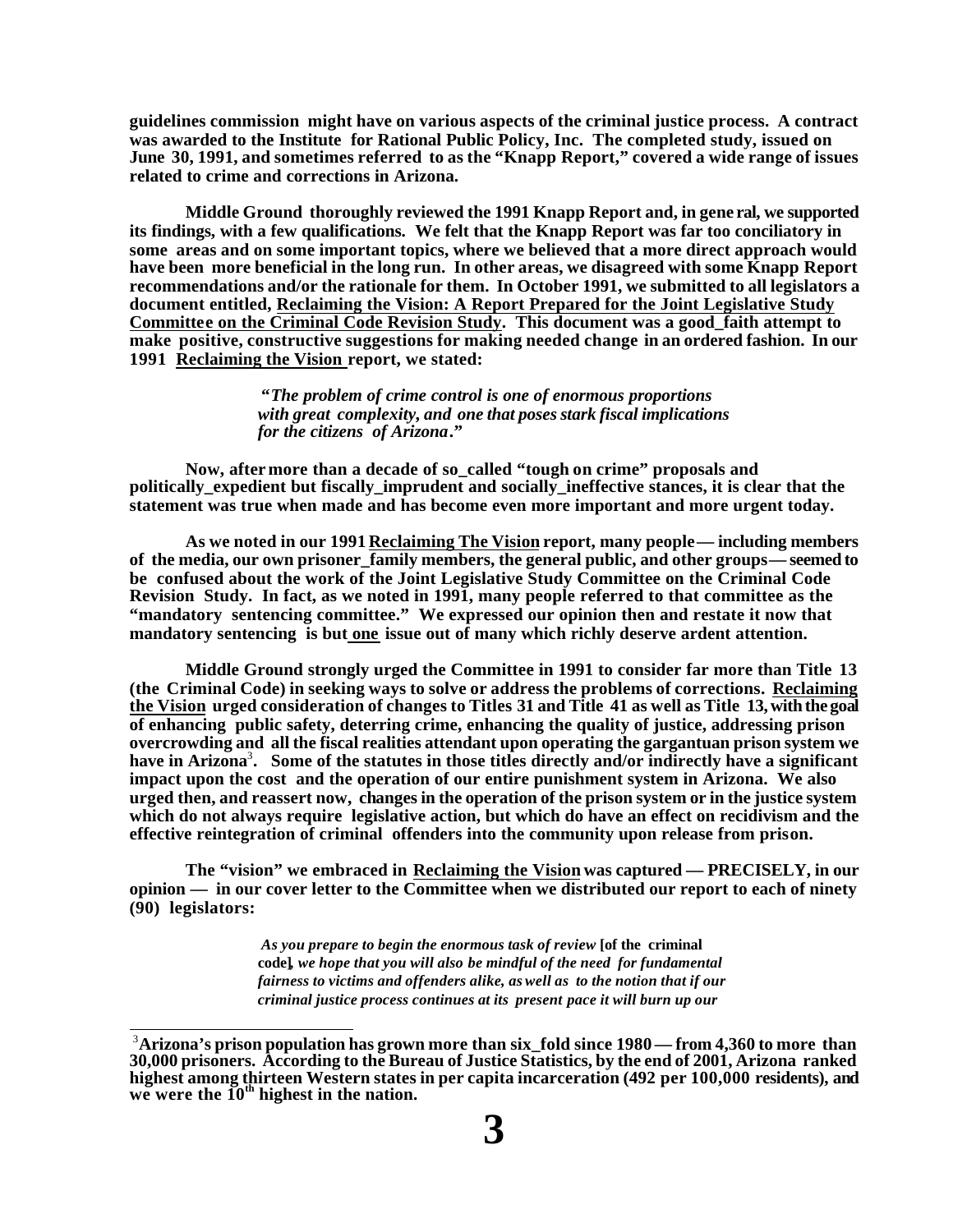*resources, our integrity, our self\_respect, our notions of decency, our principles and our futures.*

**Now, in 2003, Arizona faces a hemorrhage in the correctional system that cannot be ignored or merely bandaged. The correctional crisis is fueled by an even larger crisis in the criminal justice system itself. Continuous tinkering with the criminal codes (both the 1978 code and the 1994 code) has produced a plethora of statutory provisions which apply to one group of prisoners, but not to others, and often the two groups are serving sentences for the same type of crimes. Sentencing computations are confusing and can be complex — even with the advent of the so\_called "truth in**  sentencing" criminal code<sup>4</sup>. Computations can be especially complex for those with consecutive **sentences, old code/new code combination offenses, combinations of mandatory flat sentences with TIS or 85% sentences, etc. In short, the almost constant tinkering with the criminal code has resulted in inequities, unintended consequences, and a reduction in the fairness of the criminal justice process (an inevitable result when, under one criminal code, an offender is sentenced to one range of sentences while under another criminal code or even during a different year in the same criminal code, a different sentence applies to the same crime and felony classification).**

**Over the past several decades in Arizona, many studies, reports, inquiries, and official commission/committee recommendations have advanced ideas to address serious problems within our justice system. Thousands of taxpayer dollars have paid for such studies and reports. Very few of the professional recommendations have actually been implemented. Ignoring many of those recommendations has resulted in the crisis with which the state now is confronted.**

**Arizona must squarely face the bleakness of the future for our children and our children's children if we continue along the present course of the criminal justice system, for the problem lies not merely with the Department of Corrections nor even with corrections itself. We must examine the courts at all levels, the defense and prosecution bar, county probation departments, community supervision and parole supervision agencies, as well as private agencies who purport to serve the needs of released offenders. Victims of crime must be given sensitive and fair treatment which will assist them in effectively coming to grips with the losses they have suffered, and the assistance must be provided in ways that are meaningful to them in their own terms and that effectively address their own needs. Far too often we hear from crime victims who did not want to prosecute as harshly as the county attorney wants them to — particularly in death penalty cases — and these victims are treated very differently from and very negative in comparison to those victims who accede to the county attorney's preferences.**

**Disproportionate numbers of Latino and African\_American citizens are sentenced to prison.**<sup>5</sup>  **Cultural, health\_related, transportation, and educational budgets adversely have been affected (and continue to be affected) in order for the state to obtain the funds to support our** 

<sup>4</sup>**The Truth In Sentencing code (TIS code) is the 1994 criminal code. It also is referred to by some as the "85% law" criminal code.**

<sup>5</sup>**Arizona incarcerates Latinos at a rate of 1,281 per 100,000 adults — we are 6th highest in the nation. By comparison, the average for the three other border states was 929 per 100,000 adults incarcerated — almost 1/3 lower than our rate. African\_American adults are seven times more likely to be incarcerated than non\_Hispanic whites. Source: The National Center for Institutions and Alternatives, "Masking the Divide: How Officially Reported Prison Statistics Distort the Racial and Ethnic Realities of Prison Growth," Holman, Barry. (Note: The National Center for Institutions and Alternatives uses a different method for determining rates of incarceration than that used by the U.S. Bureau of Justice Studies. NCIA reports the number of persons incarcerated per 100,000 adults, rather than per 100,000 residents. Since African-American and Latino populations include a higher percentage of youth who are not incarcerated in adult institutions, as**  well as a large number of youth who are tried as adults but may not be counted as adults by adult **prison statistical reporters, the NCIA's method of reporting allows a more accurate comparison of incarceration rates for whites, Latinos and African-Americans.)**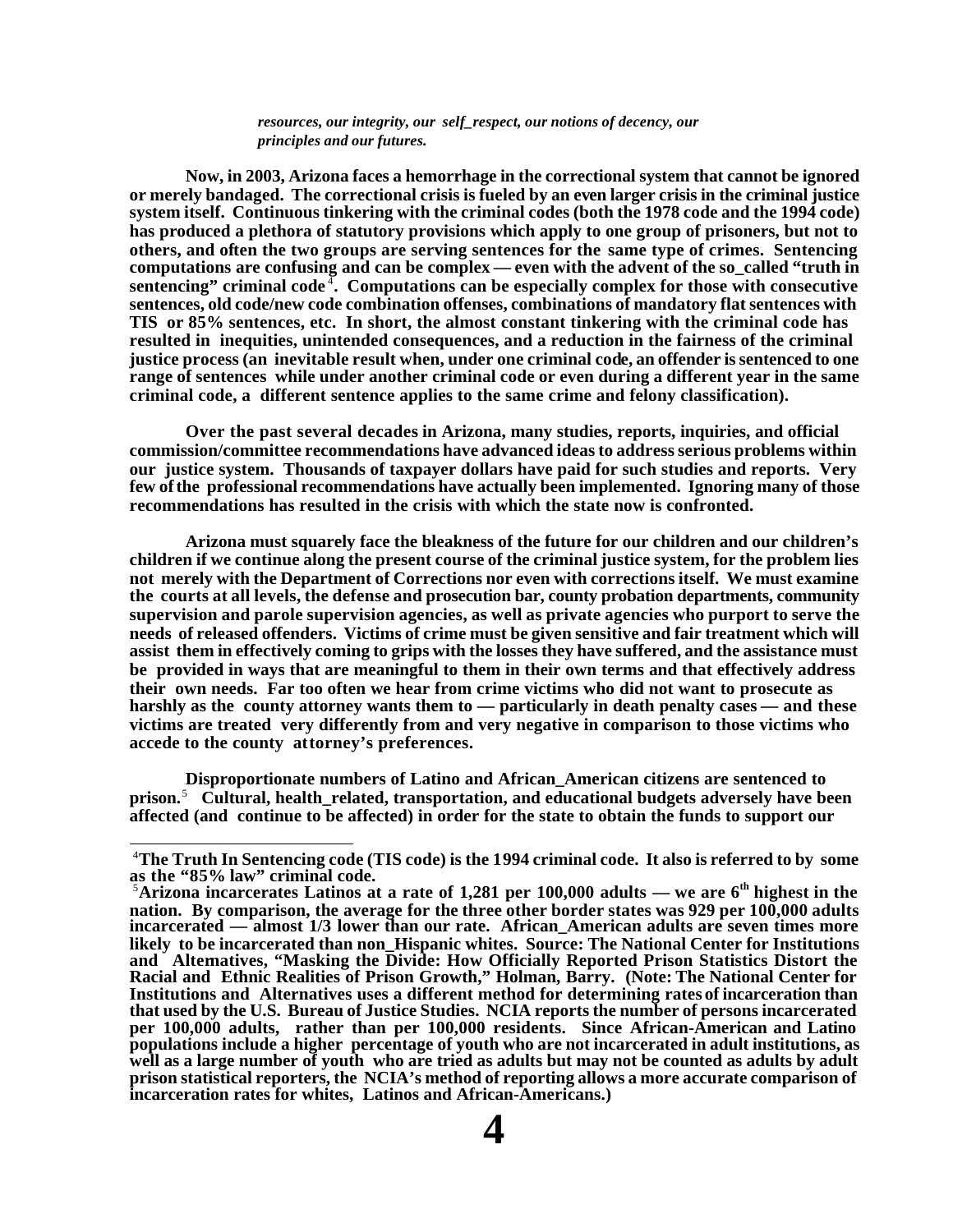**massive investment in policies of punishment\_by\_prison. Vested interests struggle to maintain their stranglehold on the gargantuan prison system. City governments challenge census data if it fails to incorporate state prisoners who may be housed within their boundaries (because of the financial advantage to counting such persons in receipt of federal monies). Entire communities are now known as "prison towns" because of the private, state, federal, and other incarceration facilities in their communities.** 

**The purpose of this document is to outline practical solutions to some of the problems confronting our correctional/criminal justice system. They are not all new ideas; some were presented in the past in various forms and forums by Middle Ground and are based upon more than two decades of experience in advocating for change in the operation of our criminal justice system. Some of the suggestions have been suggested or supported by other agencies or groups or individuals.**

**Arizona has been here before (***i.e.***, in crisis). Middle Ground accurately predicted the arrival of the current state of affairs. Now is the time to comprehensively examine the options open to the state. Some changes suggested in this report do not require statutory change or enactment; rather, they require adequate oversight of the operation of the agency involved. Some suggestions require executive endorsement by the Governor or by state leaders in various positions of trust. All are important if a comprehensive review is to take place.**

**As a final note before discussing numerous specific suggestions about addressing the current crisis, it is critical to grasp the notion that the state must do more with every dollar spent, because the state genuinely has fewer dollars to spend, and, at the same time, the state is confronted with an expanding set of needs that must be addressed. Around the country, states are discovering what we have been saying all along: a more effective prison and corrections policy will cost less as well as produce better results. . . results that have an impact on long-term public safety.**

**Reorienting the criminal justice system —** *i.e.***, to accomplish more than just "locking people up" — will require policy changes within departments. The direction of those policy changes is critical to the successful resolution of this crisis. Accordingly, after addressing some of the more direct and hands\_on suggestions, this report also addresses needed changes in agency policy and management. Middle Ground respectfully suggests that overall policy changes**  are no less important than quick fix suggestions which can provide short term, immediate relief.

#### **COURT AND SENTENCING\_RELATED SUGGESTIONS THAT SIMULTANEOUSLY ADDRESS THE STATE'S FISCAL CRISIS, THE PRISON OVERCROWDING CRISIS, AND FUNDAMENTAL IMPROVEMENT IN THE CRIMINAL JUSTICE SYSTEM:**

**The following suggestions are not merely aimed at slowing the rate of inflow of prisoners into the system, at increasing the outflow of prisone rs back into the community, and at correcting certain inequities that have arisen over the years from changes in the law. Rather, these suggestions also are directed toward making the system function more effectively as a correctional system and as a criminal justice system.**

**1. Legislative Change In The Process For Transferring Juveniles To Adult Court. The authority to decide which juveniles may be transferred to adult court must be vested in judges, not in prosecutors.**

**Currently, Arizona law grants exclusively to county prosecutors the power to determine which juveniles will be tried as adults. There is no due process hearing, no objective evaluation of the situation, no opportunity to contest the decision. Differing policies of individual county attorney's treat similarly\_situated juvenile offenders differently,**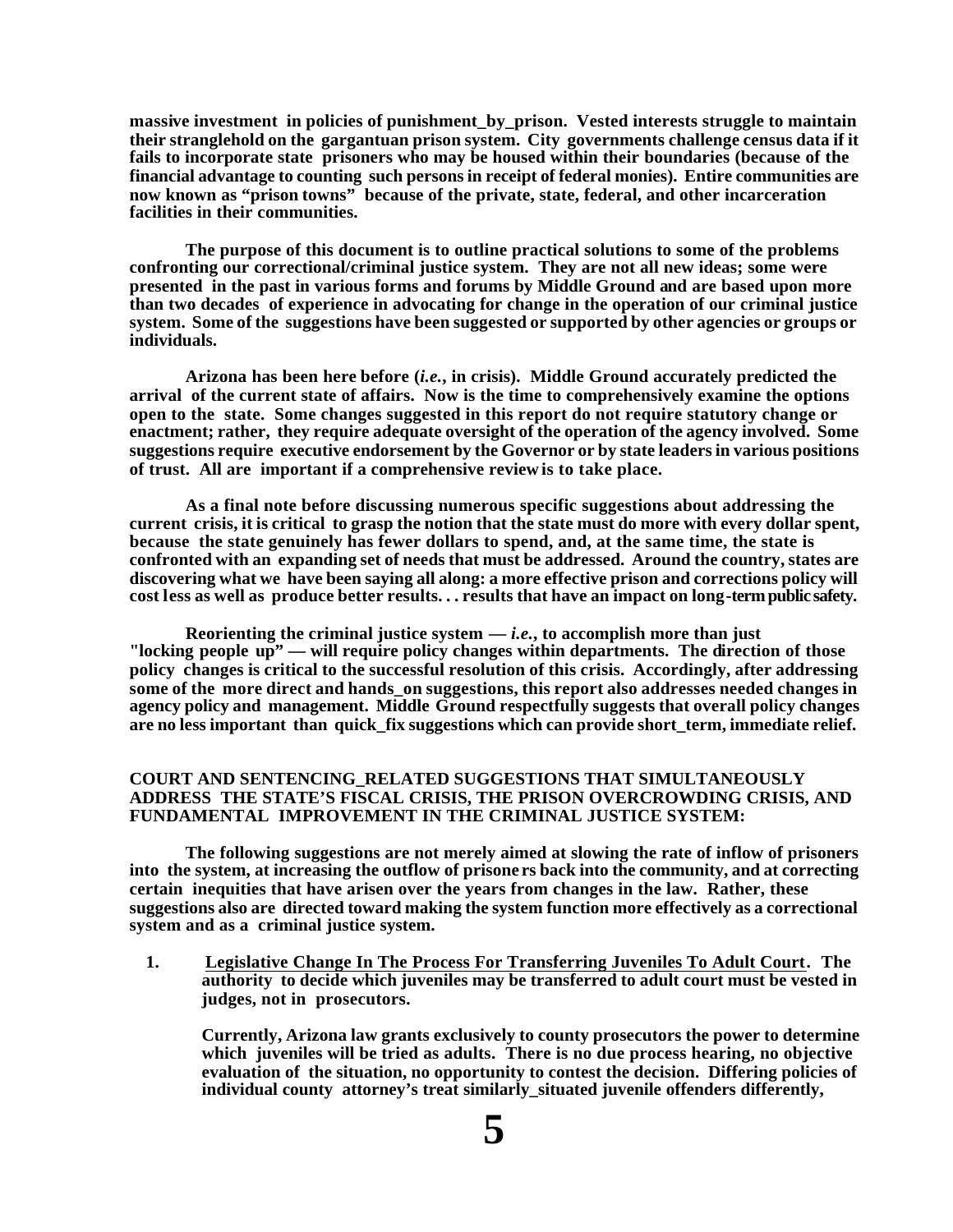**without respe ct to fundamental principles of fairness, consistency, or objective assessment of individualized circumstances, resulting in inequitable decisions too easily influenced by political ambitions, budgets, public pressure and a variety of other factors.**

**Although no case as yet has reached the United States Supreme Court on this issue, there is a very high probability that the Arizona statute is unconstitutional on its face (the statute which effectively eliminates all opportunity for a hearing and for input before decision). The two fundaments of due process are notice and a hearing (at a meaningful time and place). UnderArizona law, the juvenile transfer decision is made behind closed doors, with no hearing and no opportunity for input. Neither the public nor even the specific juvenile who is the subject of the decision can know how the decision was made, precisely who made it, or why the transfer was elected. Even worse, there is no appeal of the decision. If the legislature does not change this process, Middle Ground believes that it eventually will be struck down by the federal courts.**

**There can be no way to know in advance if judges vested with the power to make such decisions would refer fewer or more youth to adult courts, but we strongly believe that the proper place where such decisions are made should be in a court, and not behind the closed doors of a county prosecutor's office.**

**2. Authorization of Home Arrest With Electronic Monitoring As A True Additional Alternative To Incarceration For Selected Offenses. Legislation is needed to allow Electronic Monitoring to be used as a true alternative to incarceration, applicable to mid\_level felony classifications which otherwise would result in incarceration, at the discretion of the sentencing court.**

**Superior Court Judges should be given authority to impose electronic monitoring in lieu of an actual prison sentence, with conditions more restrictive than mere probation. It is true that county probation departments and the ADOC community supervision division currently can impose electronic monitoring as a special condition of supervision for individual offenders, but these uses of electronic monitoring are not true alternatives to prison. In the case of ordinary probation, the sentencing court already determined that prison was not needed and that probation was warranted. In the case of ADOC community supervision at the end of a prison term, the person will be in the community regardless of whether electronic monitoring is used.**

**Home Arrest with electronic monitoring, as a true alternative available to a sentencing court, would provide a true alternative to incarceration and would impose greater restrictions, especially for mid\_level felony classifications and in light of recent technology which provides greater levels of scrutiny for monitored offenders.**

**This suggestion requires legislative change granting discretion to judges to impose Home Arrest With Ele ctronic Monitoring rather than prison. If this alternative is authorized, every person who is placed on Home Arrest With Electronic Monitoring** <sup>6</sup>  **will contribute to easing the inflow pressure on the ADOC, which already has been casting about for private prisons to house the influx of newly\_arriving prisoners.**

**3. Re\_Examination Of Class 6 Felonies. The entire group of Class 6 felonies (the lowest** 

<sup>6</sup>**This suggestion immediately implicates re\_evaluation of the tension that exists between a prosecutor's power to draft a plea agreement which mandates a prison term and a judge's discretion to utilize Home Arrest. The resolution of this tension in this particular instance (each instance requires its own solution, in order to avoid restructuring the entire criminal justice system) is for the Legislature, as part of the new statutory Home Arrest language, to designate those offenses for which Home Arrest is to be available in lieu of a prison term.**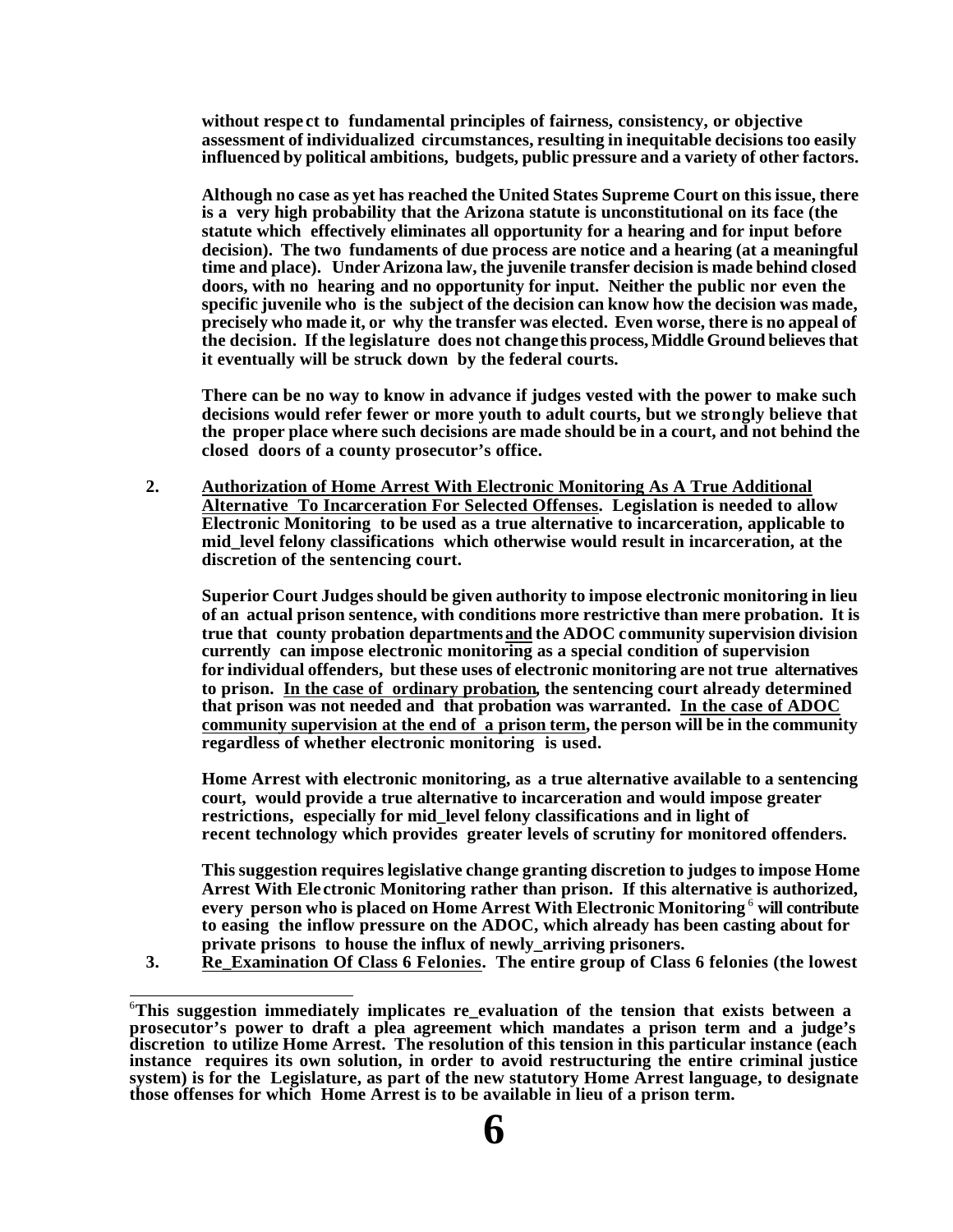**category of felonies) should be examined to see which of those offenses might more appropriately be classified as Class 1 misdemeanors (the highest category of misdemeanors). This is particularly important in light of the direct and collateral consequence of conviction for any felony (see later discussion of collateral consequences of felony conviction).**

**It is important to note that Middle Ground does NOT advocate the elimination of all Class 6 felonies, thereby leaving only Class 1 through Class 5 felonies. Middle Ground concurs with those who have suggested that it is important for the legislature to retain either Endangerment or Disorderly Conduct as Class 6 felonies for plea bargain purposes, if not for any other reason. Retaining these offenses as felonies will allow, for example, for those instances where a gang member has fired at people but the victims are too intimidated to testify that the gun ever was pointed at them (thus precluding successful prosecution for higher\_class felony charges). As another example, Endangerment by discharging a firearm within a residential area is a Class 6 felony that still allows for obtaining a conviction that invokes the prohibited possessor statute for that person. A Class 6 undesignated offense plea bargain can provide an opportunity to have the charge reduced to a misdemeanor upon successful completion of probation, in appropriate circumstances — that is, where the actual offense matches the definition of a Class 6 felony.**

**Any change that the legislature makes by shifting an offense from a Class 6 felony to a Class 1 misdemeanor also will have a progressively ameliorating effect upon the excessive number of new arrivals entering the prison system, because prior misdemeanors do not subsequently subject a person to excessively enhanced sentences.**<sup>7</sup>  **In addition, the s erious and life -long collateral consequences of a felony conviction which attach to locating jobs, housing, voting rights, etc. (discussed later in this report) do not attach to those convicted of misdemeanor offenses.**

**4. Legislatively Increased Discretion In Consecutive vs. Concurrent Sentencing. The legislature should reverse the current presumption (found in A.R.S. § 13\_708 and in**  Rule 26.13, Arizona Rules of Criminal Procedure<sup>8</sup>). This is a presumption that separate **sentences of imprisonment for two or more independent offenses are to run consecutively unless the judge expressly directs otherwise (see also State v. Rhodes, 104 Ariz. 451, 454 P.2d 993 (1969), cert. denied 396 U.S. 945). The presumption of consecutive sentences creates a public policy for the state of Arizona, and judges are not inclined in run\_of\_the\_mill cases to overrule a public policy, even where the individual judge might believe that consecutive sentences are not really called for. We suggest that Arizona judges should be given discretion to impose sentences either concurrently or consecutively, and should place their reasons for doing so on the record in both cases. There should be no presumption in favor of consecutive sentences, nor in favor of concurrent sentences. Instead, the facts of each case and the circumstances under which the offense occurred should be factored into the decision in each instance whether to impose concurrent or consecutive sentences.**

l <sup>7</sup>**Changing a Class 6 felony to a Class 1 Misdemeanor will result in a reduction in the flow of prisoners into the prison system even when the former Class 6 felony allowed for probation, because a subsequent offense with a prior felony mandates prison and significantly increases the sentence under the provisions of A.R.S. § 13\_604 that deal with repetitive offenses, whereas prior misdemeanors do not subsequently subject a person to highly\_enhanced sentences.**

<sup>8</sup>**The exclusive constitutional authority of the courts to enact procedural rules governing the processing of cases is not implicated in this instance, in that the court rule merely repeats the statutory mandate. Because the mandate is substantive rather than procedural, the legislature has primary authority over the issue, and can change the mandate as a matter of law.**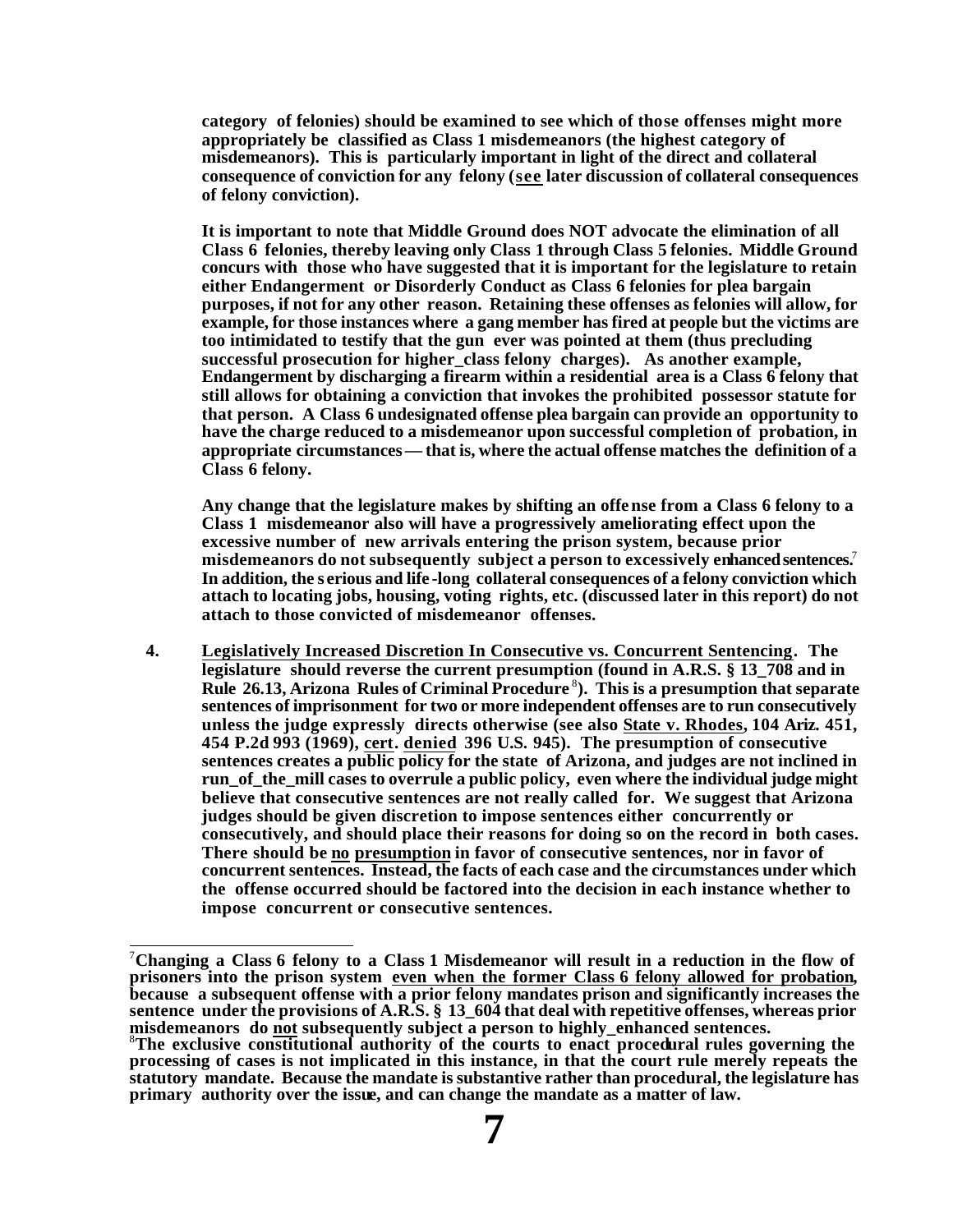5. Increasing the Amount of Release Credits Prisoners May Earn During Incarceration.<sup>9</sup> **Release credits in Arizona do not reduce the sentence, but do allow for possible release on community supervision status prior to expiration of the sentence. One means of providing immediate relief from the prison overcrowding/budget crisis situation is to advance the release date for prisoners who already reside within the prison system. One means of accomplishing this goal is for the Legislature to authorize the Department of Corrections to increase release credits.** 

**The current release credit system is designed to conform to what has been called the Truth In Sentencing criminal code (the 1994 criminal code), under which prisoners must serve at least 85% of the sentence imposed by the court. Under previous criminal codes, prisoners could earn a greater number of release credits. Under the 1978 criminal code, non\_violent and non\_repetitive prisoners could earn up to one\_third of the sentence and some violent or repetitive offenders could earn up to one\_fourth of the sentence. Under the criminal code prior to 1978, prisoners could earn one day of credit for every day actually served (informally called the "two\_for\_one" system). Currently, prisoners sentenced under the 1994 criminal code may earn up to but not more than 15% of their sentences (***i.e.***, one day of credit for every six days actually served** <sup>10</sup>**). Immediately below is a chart showing Middle Ground's suggestions for authorization of additional release credits for prisoners sentenced under the 1978 and 1994 criminal codes. With respect to the 1994 criminal code, the result of newly\_authorized release credits will not alter the period of time on community supervision (it will remain at 15%, as imposed by the sentencing court), but will change the point at which the person begins the community supervision portion of his sentence (it would begin before reaching 85% of the sentence).**

**Middle Ground suggests that the legislature provide for the recalculation of sentences in the following ways.**

| <b>TYPE OF OFFENSE</b>                                                                             | <b>APPLICABLE</b><br><b>RELEASE</b><br><b>CREDIT %</b> | <b>MINIMI M</b><br><b>TIME THAT</b><br><b>MUST BE</b><br><b>SERVED</b> | TIME<br><b>SERVED IF</b><br>GOOD<br><b>CONDUCT</b> | <b>MAXIMUM</b><br><b>TIME SERVED</b><br><b>IF BAD</b><br><b>CONDUCT</b> |
|----------------------------------------------------------------------------------------------------|--------------------------------------------------------|------------------------------------------------------------------------|----------------------------------------------------|-------------------------------------------------------------------------|
| (1) All Offenses<br><b>Formally Designated as</b><br><b>Both Non Violent and</b><br>Non_Repetitive | 35%                                                    | 65%                                                                    | <b>Not Less Than</b><br>65%                        | <b>Up To 100%</b>                                                       |

l <sup>9</sup>**Many of the suggestions in this report previously have been made by Middle Ground; additionally, one version of this particular suggestion was made by Mr. Howard R. Wine of the Pima County Legal Defender's Office to the Legislature's Alternatives To Sentencing Work Group.**

<sup>&</sup>lt;sup>10</sup>It is important to note that the release credit system is not designed solely as an overcrowding **relief valve. The ability to earn release credits is linked with good conduct within the prison system. Bad conduct days are served "flat" (***i.e.***, without earning additional credit while serving those days). Consequently, the greater the opportunity to earn release credits, the greater the incentive to conform one's conduct to the rules and regulations of the Department of Corrections. The dramatic rise in gang problems within the ADOC is attributable to the sharp reduction in incentive for good conduct. Resisting gangs can be risky business for individual prisoners; when there is no formal incentive or reward for doing so, fewer prisoners will put themselves at risk. Increasing release credits is a useful management tool for the prison system, and will have far greater positive effect than the costly construction of super\_max facilities intended to house gang members under conditions of extreme isolation.**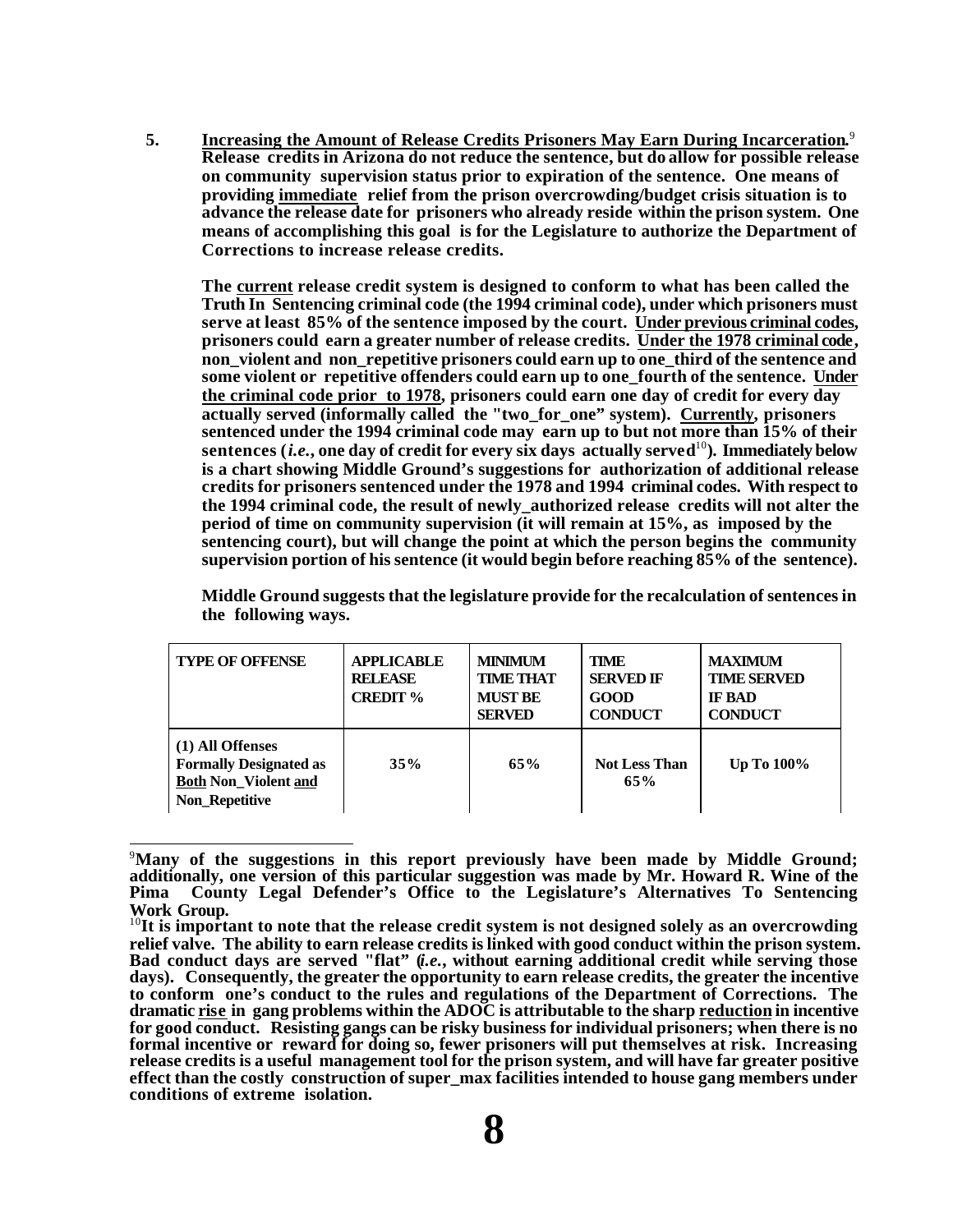| (2) Some Offenses<br><b>Formally Designated as</b><br>Non_Violent but<br><b>Repetitive</b>        | 15%         | 85%  | <b>Not Less Than</b><br>85% | <b>Up To 100%</b> |
|---------------------------------------------------------------------------------------------------|-------------|------|-----------------------------|-------------------|
| (3) Some Offenses<br><b>Formally Designated as</b><br><b>Violent but</b><br>Non_Repetitive        | 15%         | 85%  | <b>Not Less Than</b><br>85% | <b>Up To 100%</b> |
| (4) All Offenses<br><b>Formally Designated as</b><br><b>Both Violent and</b><br><b>Repetitive</b> | <b>NONE</b> | 100% | 100%                        | 100%              |

**Discussion of chart:**

l

**(1) Sentences for prisoners serving time for offenses formally designated as non\_violent and non\_repetitive could be recalculated to provide for up to approximately 35% of the sentence imposed (***i.e.***, earning five days of release**  credits for every fourteen days actually served<sup>11</sup>.

**(2) Sentences for prisoners serving time for offenses formally designated as non\_violent but repetitive could be recalculated to provide for up to approximately 15% of the sentence imposed (***i.e.***, still requiring them to serve at least 85% of the sentence, and, if their conduct within the ADOC is not appropriate, they would serve 100% of the sentence imposed.** <sup>12</sup>

**(3) Sentences for prisoners serving time for offens es formally designated as violent but not repetitive could be recalculated to provide for up to approximately 15% of the sentence imposed (***i.e.***, still requiring them to serve at least 85% of the sentence, and, if their conduct within the ADOC is not appropriate, they would**  serve 100% of the sentence imposed.<sup>13</sup>

**(4) Sentences for prisoners serving time for offenses formally designated as both violent and repetitive could be left without change — that is, not earning release credits at all.**

**1. The Legislature Should Authorize Judges To Provide Sentencing Credit For Up To One\_Half The Time Served On Probation For Probation Violators Who Subsequently** 

<sup>11</sup>**As a technical but nonetheless important matter, Arizona law provides that release credits are not pro\_rated. That is, the release credits do not accrue until service of the actual time. Thus, the five days of credit would not be earned until service of fourteen actual days in prison; at the end of the thirteenth day, the prisoner has earned zero credits; at the end of the fourteenth day, the prisoner has earned five days. This is important for purposes of simplifying the recalculation of release credits and ascertaining actual release dates for prisoners. This matter has long been settled by case law within Arizona. See Jones v. State ex rel. Eyman 19 Ariz. App. 153 (1973), 505 P. 2d 1044; and Fragosa v. Eyman 3 Ariz App 308, 414 P 2d 157 (1966).**

<sup>&</sup>lt;sup>12</sup>The reason for providing a possible 15% release credit option for some non\_violent but repetitive offenses and for some violent but non repetitive offenses is two fold. One the one hand, a **distinction needs to be made between those offenders whose offenses are both violent and repetitive and those whose offenses are one or the other but not both. Flat time should be reserved for persons who have committed a violent and repetitive offense. Some offenses that are violent but non\_repetitive involve offenses where one person possessed a weapon and all participants are convicted of the crime. It is reasonable to make a distinction between the participants, and to make an impression on the offender, that the justice system genuinely attempts to recognize differences in culpability and in opportunity to correct oneself and return to the community.** 13**See discussion in immediately preceding footnote.**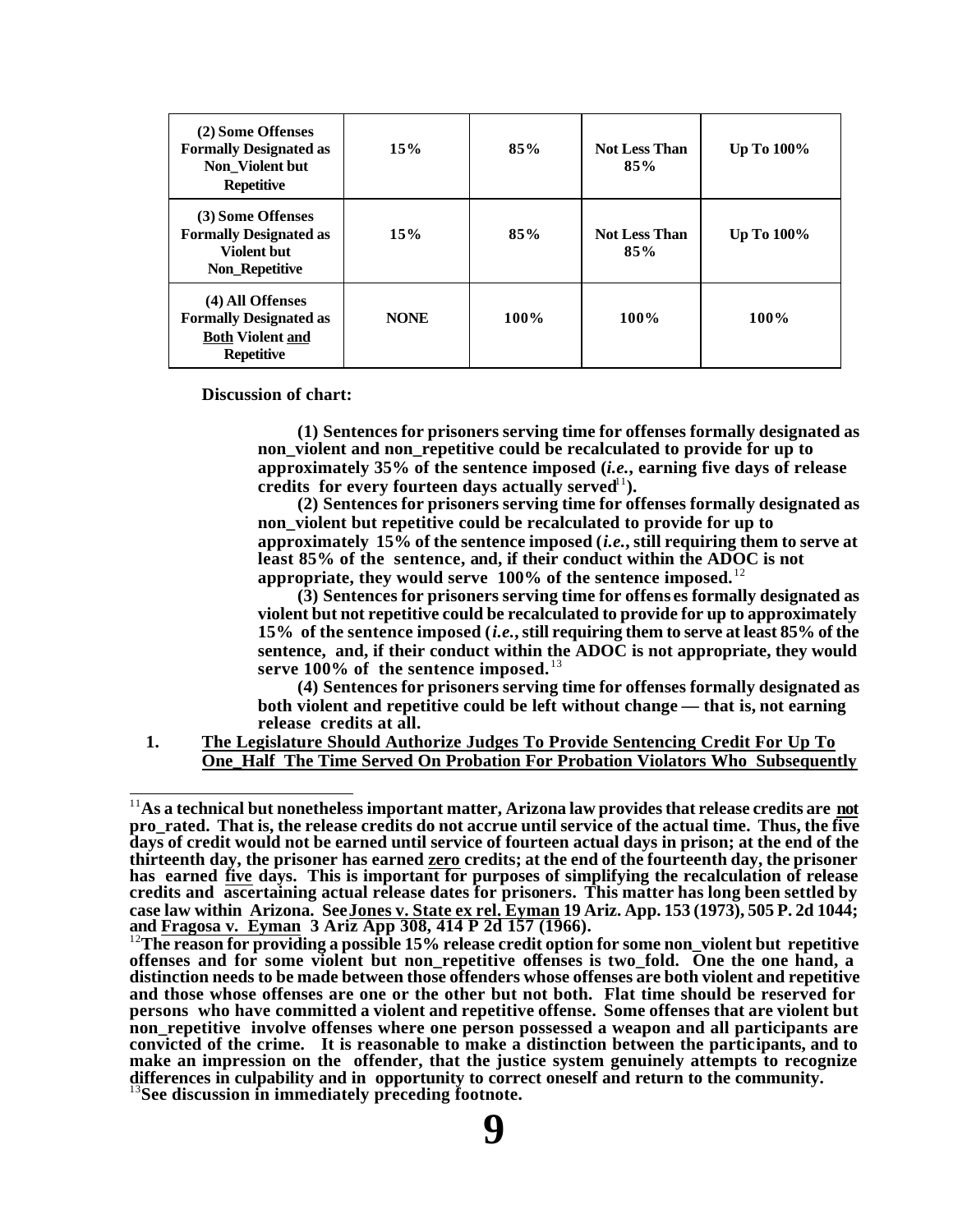**Are Sent To Prison. Many probationers are not able to comply with conditions of probation and subsequently are sent to prison. Sometimes, persons fail on probation, but not due to any inherent criminal intent, but simply because they are unable to overcome addiction or to conform their conduct to the strict conditions required of them. Where the probationer has served several months or even a few years on probation, it is appropriate to recognize the effort that went into the probation time period.**

**Middle Ground suggests that the legislature could allow the sentencing judge to make a determination about how much of the probation period should be credited toward the prison sentence, with a statutory upper cap of one\_half of the total time on probation and an additional statutory condition that the probation credit cannot reduce the remaining prison sentence to less than four months on a Class 4, 5, or 6 felony or to less than one year on a Class 2 or 3 felony.**

**County probation departments keep re cords of days on probation prior to issuance of a warrant for re\_arrest, and the sentencing court can designate the portion of that period that is to be credited toward the prison term.**

- **2. The Legislature May Authorize The Department Of Corrections To Award Time Credit For One\_Quarter Of The Time Served On Probation For Current Prisoners Who Were Sent To Prison As Probation Violators. This suggestion is an extension of the suggestion immediately above, but applies to former probationers who now already are serving prison sentences after revocation of their probation.**<sup>14</sup> **In order to avoid all the problems associated with formal re\_sentencing, the ADOC could be authorized to award a credit of one\_quarter of the probation period, with a statutory condition that the probation credit awarded cannot reduce the remaining prison sentence to less than four months on a Class 4, 5, or 6 felony or to less than one year on a class 2 or 3 felony.**<sup>15</sup>
- **3. The Legislature Should Alter The Statutes Governing Enhancement Of Sentences Based On Prior Convictions.** <sup>16</sup> **In the past, enhancement of sentence for a prior conviction applied to persons who previously had been convicted of an offense and who had served time in prison and THEN had committed a new criminal offense. The intent was to penalize a person who continued in criminal ways after having been completely through the system before, including having been sent to prison. Arizona, however, now treats convictions for separate crimes as prior convictions, so long as they were not "spree" offenses, thus giving prosecutors excessive power.**

**EXPLANATION OF SENTENCE AGGRAVATION VERSUS SENTENCE ENHANCEMENT**

l <sup>14</sup>Many of the suggestions made in this report have been made by Middle Ground previously. **Some of these ideas have been suggested to the Legislature's Alternatives To Sentencing Work Group in one or another recent presentation prior to Middle Ground's presentation. One version of this particular suggestion was made by Mr. Howard R. Wine of the Pima County Legal Defender's Office.**

<sup>&</sup>lt;sup>15</sup> The Department of Corrections can notify each county's probation department of the names and **birth dates of prisoners sentenced from that county; the county probation department can forward to the ADOC a list of those current prisoners who served time on probation prior to revocation and sentencing to prison and a record of days served on probation prior to issuance of a warrant**  for re arrest. The ADOC then can re calculate the sentences of those prisoners and credit them **with one\_quarter of the probation time they served.**

<sup>&</sup>lt;sup>16</sup>Many of the suggestions made in this report have been made by Middle Ground previously. **Some of these ideas have been suggested to the Legislature's Alternatives To Sentencing Work Group in one or another recent presentation prior to Middle Ground's pre sentation. One version of this particular suggestion was made by Mr. Howard R. Wine of the Pima County Legal Defender's Office.**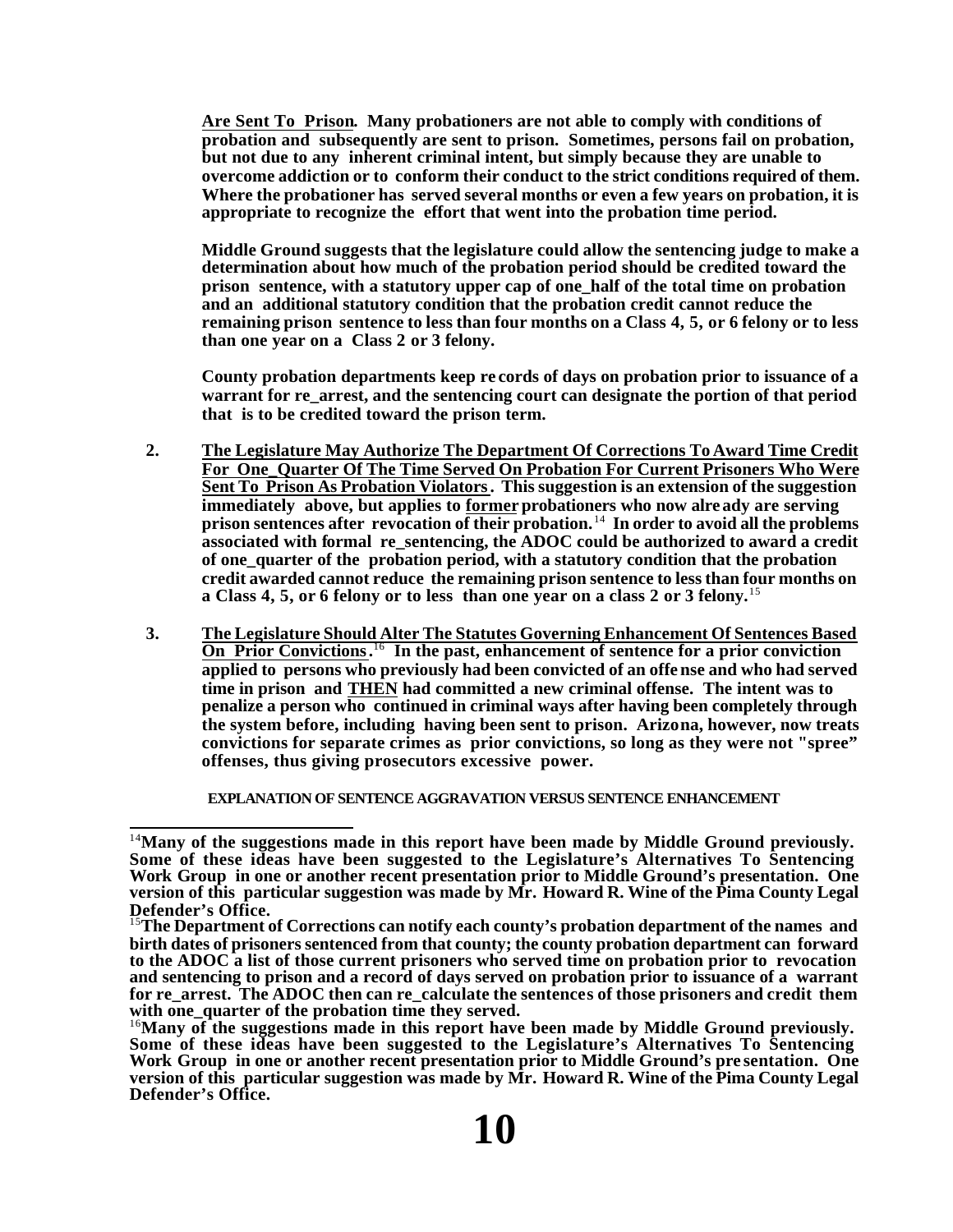| <b>Aggravation of Sentence</b> | Sentencing ranges in Arizona provide for a mitigated term, a<br>presumptive term, and an aggravated term.<br>Aggravating a sentence results in increasing punishment within the<br>statutory sentencing range for that offense; aggravating a sentence<br>results in a sentence greater than the presumptive sentence,<br>potentially increasing the sentence all the way to the maximum<br>sentence permitted. |
|--------------------------------|-----------------------------------------------------------------------------------------------------------------------------------------------------------------------------------------------------------------------------------------------------------------------------------------------------------------------------------------------------------------------------------------------------------------|
| <b>Enhancement of Sentence</b> | Sentence enhancement shifts sentencing from the standard<br>sentencing range for that offense to one of two higher sentencing<br>ranges. The first enhanced range is for offenses committed with<br>one prior felony conviction. The second enhanced range is for<br>offenses committed with two or more prior felony convictions.                                                                              |

#### **SUGGESTED APPLICATION OF SENTENCE ENHANCEMENT STATUTES**

| <b>Extremely serious Offenses</b><br>(firearm offenses, aggravated)<br>robbery, sexual assault, etc.) | Retain current language of enhancement statutes.                                                                                                                                                                                                                                                                                                                                 |
|-------------------------------------------------------------------------------------------------------|----------------------------------------------------------------------------------------------------------------------------------------------------------------------------------------------------------------------------------------------------------------------------------------------------------------------------------------------------------------------------------|
| <b>Less Serious Offenses</b>                                                                          | Insert language expressly indicating that enhancement applies<br>only for prior convictions that resulted in incarceration in<br>prison (not mere prior convictions, not for serving jail time,<br>not for prior probation time, etc.).                                                                                                                                          |
| Crimes committed while on<br>pre trial release, on probation,<br>or on parole                         | Enhancement for prior conviction would be subject to same<br>rule as for crimes committed while not on any form of<br>conditional release; fact that crime was committed while on<br>conditional release may be considered for aggravation<br>purposes; make separate add_on sentencing discretionary with<br>sentencing judge rather than mandatory if alleged by<br>prosecutor |

**There are three changes that should be undertaken by the legislature regarding enhancement of sentence for prior convictions:**

| Dangerous Priors*             | Expire ten years after completion of sentence.                                                                                                                                                                                                                                                 |  |  |
|-------------------------------|------------------------------------------------------------------------------------------------------------------------------------------------------------------------------------------------------------------------------------------------------------------------------------------------|--|--|
| DUI's and Class 2 & 3 Priors* | Expire five years after completion of sentence.                                                                                                                                                                                                                                                |  |  |
| Class 4, 5, $\&$ 6 Priors*    | Expire three years after completion of sentence.<br>Insert language expressly indicating that enhancement<br>only for prior convictions that resulted in<br>applies<br>incarceration in prison (not mere prior convictions, not for<br>serving jail time, not for prior probation time, etc.). |  |  |

#### **SUGGESTED CHANGES TO EXPIRATION DATES FOR PRIOR OFFENSES FOR SENTENCE ENHANCEMENT PURPOSES**

**\* Except for extremely serious prior offenses (see preceding chart), prior offenses refer only to prior convictions that resulted in serving prison term and that have not expired during the intervening period between completion of the prior sentence and the commission of the new (current) sentence. ALL prior convictions may be considered for purposes of aggravating a sentence within a sentencing range, but may not shift sentencing to a higher range.**

**1. Changes To The "Excessive Sentence Commutation" Statute. A.R.S. § 13\_603(L) permits a sentencing judge to authorize a defendant to apply for a commutation of sentence within 90 days of sentencing, where the court believes that a legislatively\_required**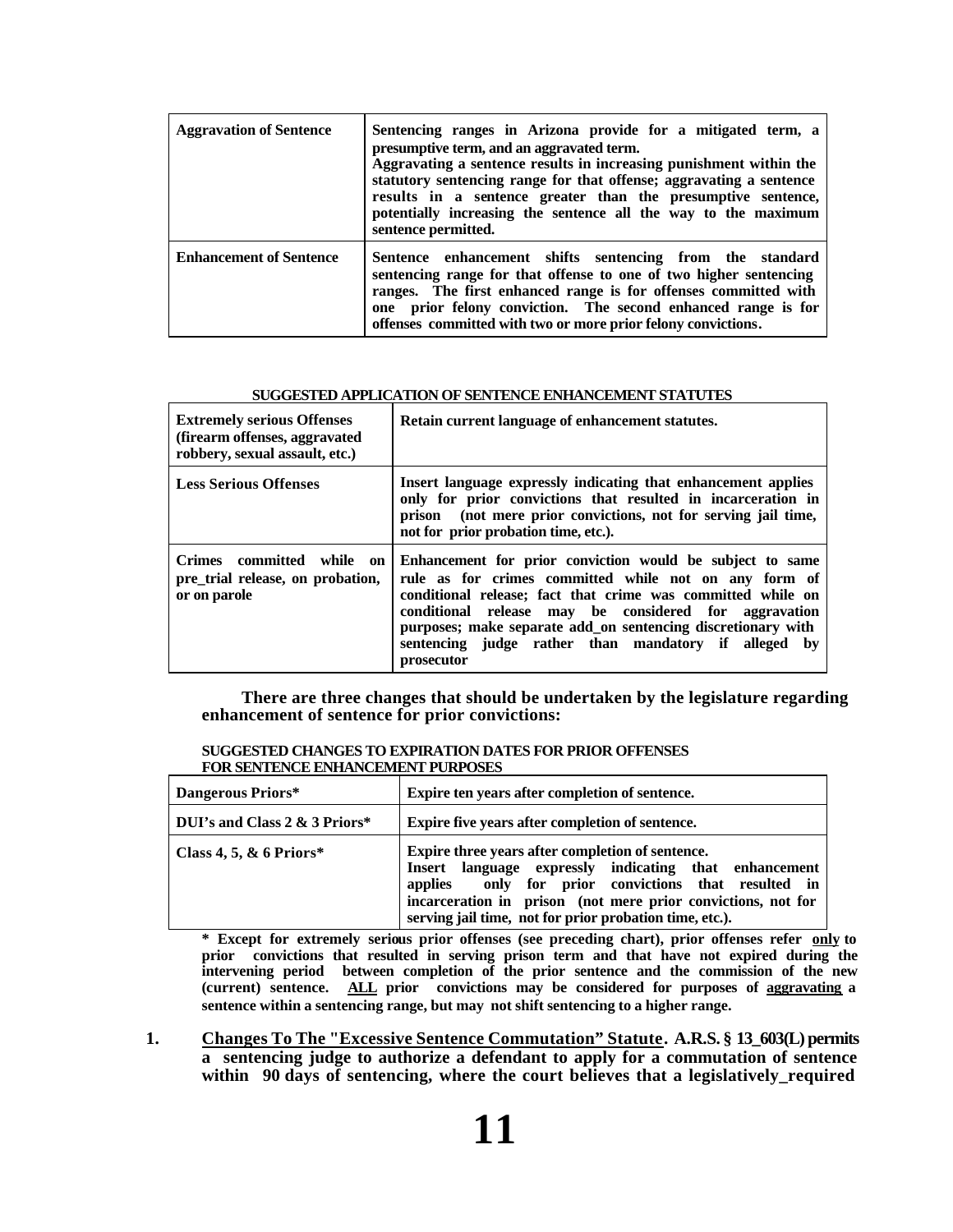**sentence is "clearly excessive" (given the particular circumstances and the particular defendant).**

**Currently, a sentencing court's special order permitting a defendant to apply for a commutation within ninety (90) days of sentencing frequently means only that the ultimate decision will be based upon political motivations and considerations, rather than fairness and integrity. The statute should be changed to provide that the judge's alternative sentencing recommendation is to be put in writing, and that there is a presumption that the alternative recommendation will be granted, in the absence of compelling reasons for denying or altering the recommendation (and that such compelling reasons must be placed in writing where the presumptive recommendation is denied or altered). If, after this legislative change, the percentage of denials remains above 50%, then the legislature may need to consider using a completely different means of preserving the integrity of the justice system. Some effective process for dealing with sentencing exceptions in cases of mandatory sentences that are excessive in given cases is needed to serve as a relief valve for a system that sometimes produces an inherently unjust result.**

**The current operation of Arizona's manifest injustice exception (to preserve the integrity and fairness of the criminal justice system by means of a process for handling individual cases where a sentencing exception is appropriate) is not working as intended or as needed (see chart below, showing actual results).**

| <b>Calendar Year:</b>                                                           | 2001 | 2002 | $2003**$ |
|---------------------------------------------------------------------------------|------|------|----------|
| Number of $13\,603(L)$ commutation<br>applications received:                    | 12   | 13   |          |
| <b>Applications Denied at Phase I</b><br>(i.e., at the first hearing):          | 5    | 5    |          |
| <b>Applications Recommended to</b><br><b>Governor (after Phase II hearing):</b> | 7    | 8    |          |
| <b>Denied by Governor:</b>                                                      |      |      |          |
| <b>Granted by Governor:</b>                                                     |      |      |          |

**Analysis of A.R.S. § 13\_603(L) Excessive Sentence Commutations**

**\*\*Thus far (***i.e.***, January 1 – September 22, 2003)** 

**Clearly, among the many thousands of felony criminal sentences imposed upon defendants throughout the entire state of Arizona each year, it is virtually inconceivable that only a dozen or so per year are considered to be "clearly excessive" by judges. Either there needs to be targeted education of judges and the defense bar on this issue,**<sup>17</sup> **or the entire system for responding to a court's determination of excessive sentencing needs to be addressed by means of a different method. Confidence in the justice system is severely undermined when the system itself is woefully incapable of acknowledging and/or rectifying inappropriate sentences.**

**1. Changes To Arizona's Felony Murder Statute. Arizona's felony murder statute needs to** 

l <sup>17</sup>It is quite possible that many defense attorneys are not even aware of the excessive sentence **commutation provisions of A.R.S. § 13\_603(L) and, therefore, do not ask the sentencing judge to consider its application to their cases. One way of ensuring that judges have considered the applicability of 13-603(L) to a particular sentence or defendant is to alter on a statewide basis the printed version of plea agreements to include a box for judges to check as an indication of their "acceptance" or "rejection" of this statutory consideration. For those convicted at trial, the same provision could be incorporated into the regular script used by judges at sentencing hearings.**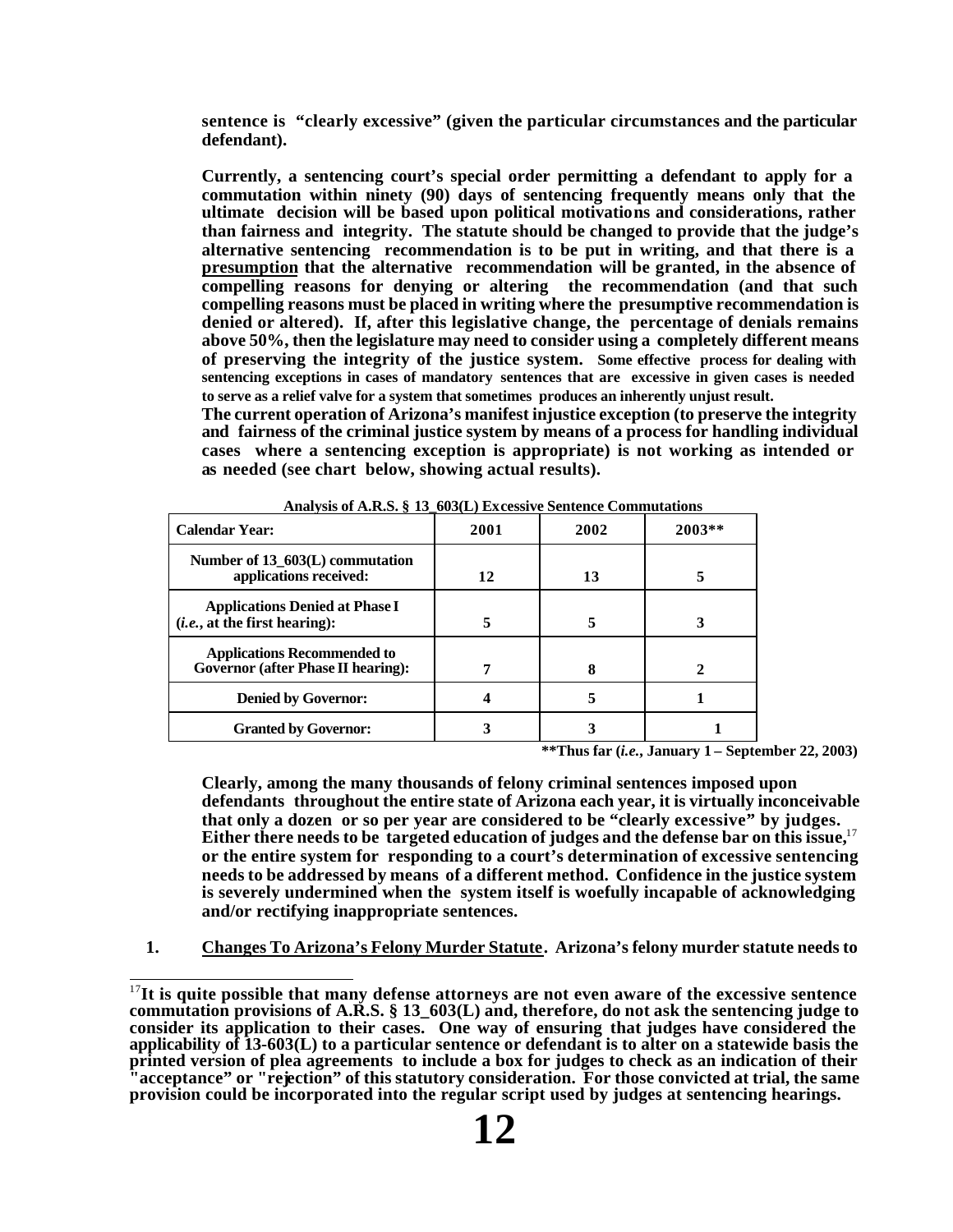**be modified so as to provide for a lesser sentence in some cases where there was no intent to cause death. One of the ways of doing this would be to allow some felony murder defendants to be charged with second degree murder or manslaughter rather than first degree murder, based upon the facts of the case.**

**Obviously, some cases of felony murder would be appropriately charged as first degree murder, but the current statute does not allow for those cases where the circumstances warrant a lesser homicide sentence, such as second degree murder or manslaughter. If this statutory change is undertaken, it will need to be carefully phrased, so as to apply a firm set of principles to the decision whether to charge the defendant with the greater or lesser of the homicide options — otherwise, the unfettered discretion of the prosecutor inevitably will continue to result in decisions not grounded entirely in fairness and justice. As an additional check and balance provision, the legislature should authorize the jury, which determines the facts of the case, also to determine the level of felony murder which applies to the defendant, by mandating the use of special verdict forms in felony murder cases.**

**2. Statutory Enactment of Probationer Review For Consideration For Early Termination of Probation, Every Two Years For Ordinary Cases and Every Ten Years For Lifetime Probation. Middle Ground recognizes the balance that is needed to manage the risks and rewards associated with probation versus prison. No one desires to have additional victims as a result of choosing community punishment rather than prison for offenders.**

**The Maricopa County Adult Probation Department asserts that it aggressively looks for probationers who can be terminated from supervision early, and then supports an application for early termination before the courts in those cases. The Probation Department's definition of who is deserving of early termination, however, is a matter of dispute. While the probation department denies that it seeks revocation of probation (and therefore incarceration in the prison system) for probationers who commit only status offenses (technical violations of probation conditions that are not in themselves illegal), status offenses often do "disqualify" probationers from advocacy for early termination.**

**Two Year Review For Ordinary Probation Cases (***i.e.***, Not Lifetime Probation Cases). While we do not argue that some offenders may require supervision and surveillance to the very end of their sentence, we also believe that the law should provide for an automatic review of ordinary probation cases every two (2) years. This will establish a system of checks and balances, enabling the sentencing judge to have an opportunity to review the person's progress on probation within the context of the offense, and independently determine whether further supervision is needed and whether a shorter period of probation is warranted. Even for a probationer who may have a few technical violations on his record of supervision, it may be appropriate for the sentencing judge to independently determine that supervised probation is no longer necessary.** 

**Ten\_Year Review For Lifetime Probation For Sex Offenders. Middle Ground recognizes the serious threat to the community that is posed by violent or untreatable sex offenders. No one wants to have children or any other innocent person preyed upon by a person who violates such a sacred trust. Current Arizona law, however, treats all sex offenders in almost the same manner, with lifetime probation being the rule of thumb. While we do not argue that some sex offenders may require lifetime supervision and surveillance, we do believe that the law should provide for a statutory review of lifetime probation every ten (10) years. Currently, a sex offender on lifetime probation may submit at any time a Motion to Modify the Conditions of Supervision (and/or to Terminate Supervision). Placing into law an automatic review every ten(10) years would send a**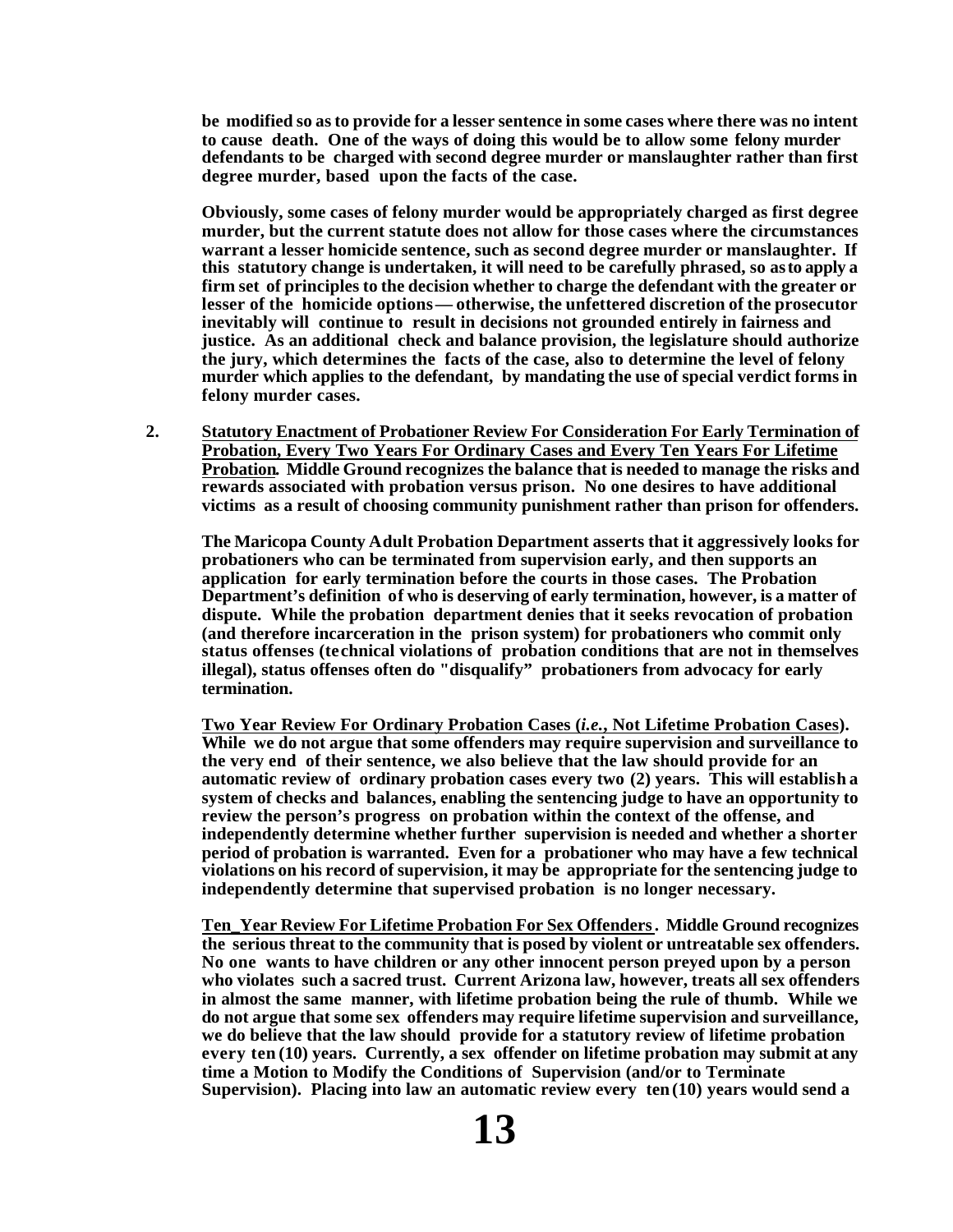**strong message to sex offenders of the minimum amount of time that would be required before a probation sentence would be considered for termination, while simultaneously providing a formal update to the sentencing court of the progress of a particular offender while in the community.**

**Benefits Arising From Probation Review Statistics. There is a need to reduce the negative consequences of the traditional I\_support\_my\_staff attitudes that pervade virtually all governmental bureaucracies. A statutory review of ordinary probationers every two (2) years for early termination or modification of conditions is a reasonable mechanism for doing so, especially if statistics are kept for those who are terminated early with only technical violations on the probation record. Keeping such statistics will have an additional positive effect, in that it then will be easy to track which probation staff have histories of technical violations by their probationers which have no effect whatsoever on future success of the probationer. Whether the probation department would act responsibly on the information available in terms of selections for staff advancements or promotions is an unknown, but such information could be quite valuable for the purpose of increasing the professionalism of a department and establishing "best practice" guidelines for the profession.**

- **3. Fiscal Truth In Sentencing. Middle Ground believes that the legislature should enact legislation that would require judges, at the time of sentencing, to express in writing on the sentencing documents not only the amount of time imposed as the prison sentence (as currently already is required), but also the approximate cost to the taxpayer for the full sentence. The Arizona Department of Corrections (secure confinement and community supervision), the county probation departments and other criminal justice agencies currently calculate on an annual basis the cost\_of\_incarceration or cost-to-supervise figures that could be used to calculate the total cost to the State or County for the entire sentence imposed, whether on probation, in prison, in jail, or with a combination of penalties thereof. We believe this statistic would be reported by the media and would serve as a reminder and an educational tool to the public of the costs associated with imprisonment vs. restorative justice alternatives in the community.**
- **4. Fiscal Penalties For Counties Exceeding Quotas For State Prisoners. Middle Ground suggests that it would be useful for Arizona to study other states where the counties are (in effect) penalized for sending too many people to prison from their particular county. Various measuring sticks can be used to determine what is the appropriate or usual rate of incarceration (for example, by county population), and if significantly more defendants are sentenced to prison during a particular time frame, that county would be required to pay the state for the cost of incarceration. In Arizona, county attorneys are free to adopt internal office policies — such as refusing to offer plea agreements that include probation whenever any type of weapon is displayed or used in a crime — which results in increasing the number of defendants from a particular county who are sent to prison. Such all\_or\_nothing policies include first\_time offenders and also ignores differences in circumstances. Arizona's sentencing policies should not create inequities for both victims and offenders alike just because a county attorney wishes to, for example, advance a political career or make a name for him/herself.**

**Even if the legislature chooses not to impose fiscal penalties on counties for sending disproportionate numbers of defendants to prison, the legislature should study the disparity in county attorney offices in handling similar offenses through the charging process and through the plea bargain process throughout Arizona in order to identify and evaluate noticeable disparities.**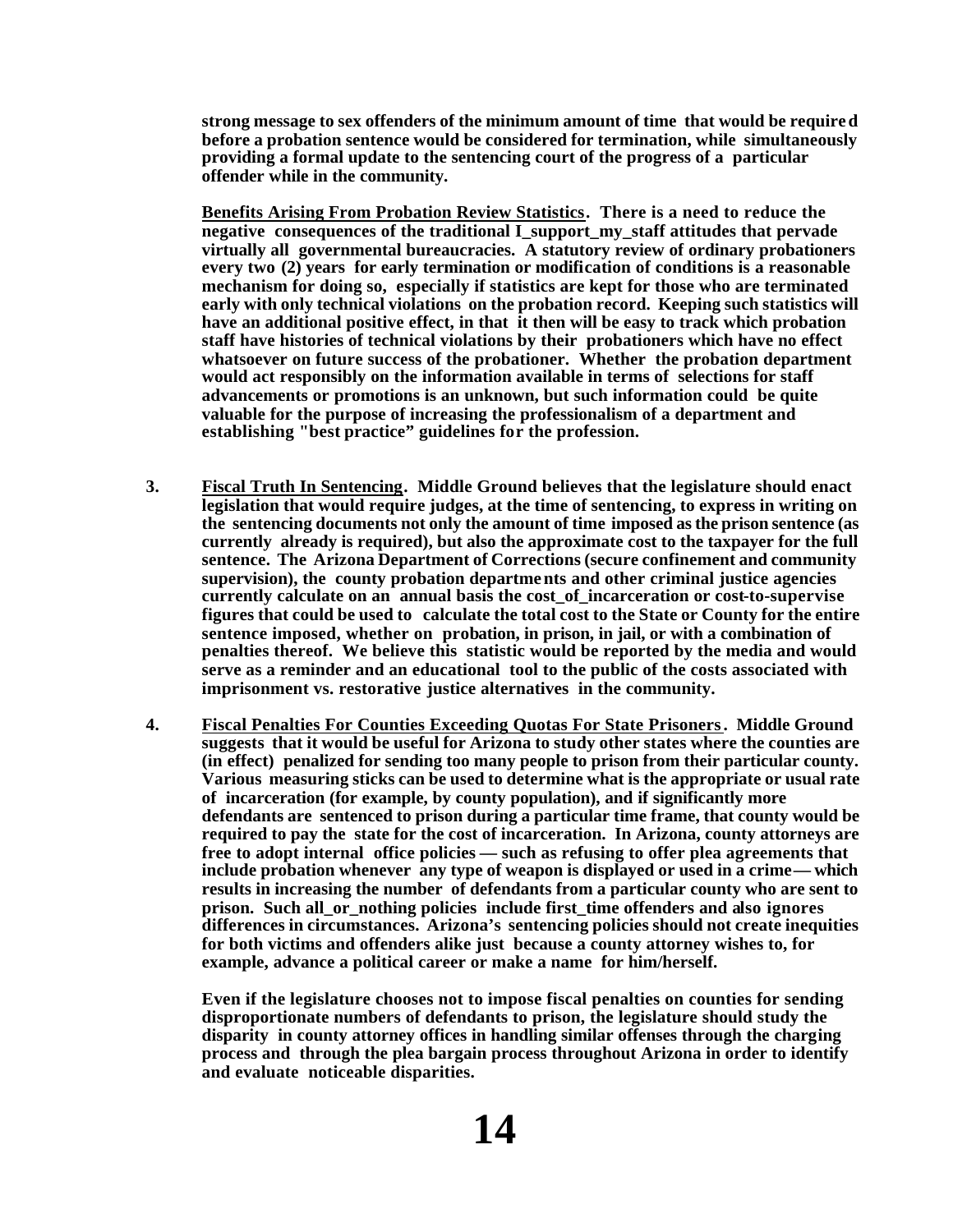#### **ADDRESSING THE FISCAL CRISIS AND THE OVERCROWDING CRISIS FROM WITHIN THE DEPARTMENT OF CORRECTIONS:**

**1. International Treaty Transfers Of Foreign Nationals. Statutes (See ARS 41-105) and treaties already are in place with respect to Treaty Transfers of foreign nationals which provide for them to be returned to their respective home countries. Arizona under\_utilizes the treaty, which results in keeping prisoners here at our expense when they reasonably might be transferred to prison authorities in their own country. Current ADOC policy — as dictated by the DOC Director and not by statute (Director's Order 1004.03, entitled "Inmate Transfer System," effective June 21, 2002) — prohibits certain offenders from consideration for transfer and provides for eligibility criteria that exceed the basic criteria contained in all federal treaties providing for transfer of prisoners. This policy needs review. In fact, the large number of Mexican Nationals**<sup>18</sup> **within the prison system has resulted in the rise of new gangs, including the Border Brothers (undocumented Mexican Nationals) and the Paisanos (documented Mexican Nationals), in addition to the major Mexican gangs already in place, La EME (the Mexican Mafia) and the New EME (New Mexican Mafia). The situation within the prison became so difficult to manage that the former director, Terry Stewart, proposed construction of a separate prison for Mexican Nationals (fortunately, the Legislature did not fund the extremely problematic proposal).**

**As a means of realizing genuine savings by means of international treaty transfers, the Arizona Governor and the ADOC Director could request that the President of Mexico enter into an agreement with the State of Arizona providing that any prisoner transferred to Mexico from Arizona (pursuant to the official Prisoner Transfer Treaty between the United States of America and the United States of Mexico) would be required to serve a minimum of 70% of the sentence imposed by Arizona. Such transfers could save millions of dollars for Arizona.**<sup>19</sup> **The incentive for prisoners to participate in this program is the prospect of being closer to families in their own country, to live in a country where their native language is spoken, and where programs and services are provided in their native language.**

**2. Authorization For Emergency Release When Prison Overcrowding Occurs; Identifying Categories of Offenders For Possible Emergency Release; Process For Evaluating Risk For Emergency Early Release. Previous criminal codes, which permitted parole, authorized the ADOC Director to accelerate by six months the parole eligibility date for certain classes of offenders (not for all parole\_eligible prisoners, but only for some ), when the prison population reached or exceeded 95% of the ADOC's permanent bed capacity. The ADOC Director did not make the actual release decisions; rather, there was an independent consideration of formally identified and technically qualified candidates (those encompassed within the classes of offenders legislatively authorized for such consideration) by the then\_Parole Board (now, Board of Executive Clemency).**

<sup>18</sup>**As of June 30, 2003, the Department of Corrections (Arizona), "Who Is In Prison," listed 10.8% of the prison population as Mexican Nationals — 3,268 males and 61 females, for a total of 3,329 persons.**

<sup>19</sup> **In the immediately preceding footnote, we noted that 10.8% of Arizona's prisoners are Mexican Nationals — 3,268 males and 61 females, for a total of 3,329 persons. At a conservative estimate of \$55/day we are spending \$66,829,675/year to house these prisoners, many of whom readily could be**  returned to their own country for imprisonment, pursuant to current Treaty Transfer provisions **(and possibly conditioned upon an additional Mexico\_President\_to\_Arizona\_Governor agreement as to the percentage of the sentence to be served prior to release eligibility in the other country).**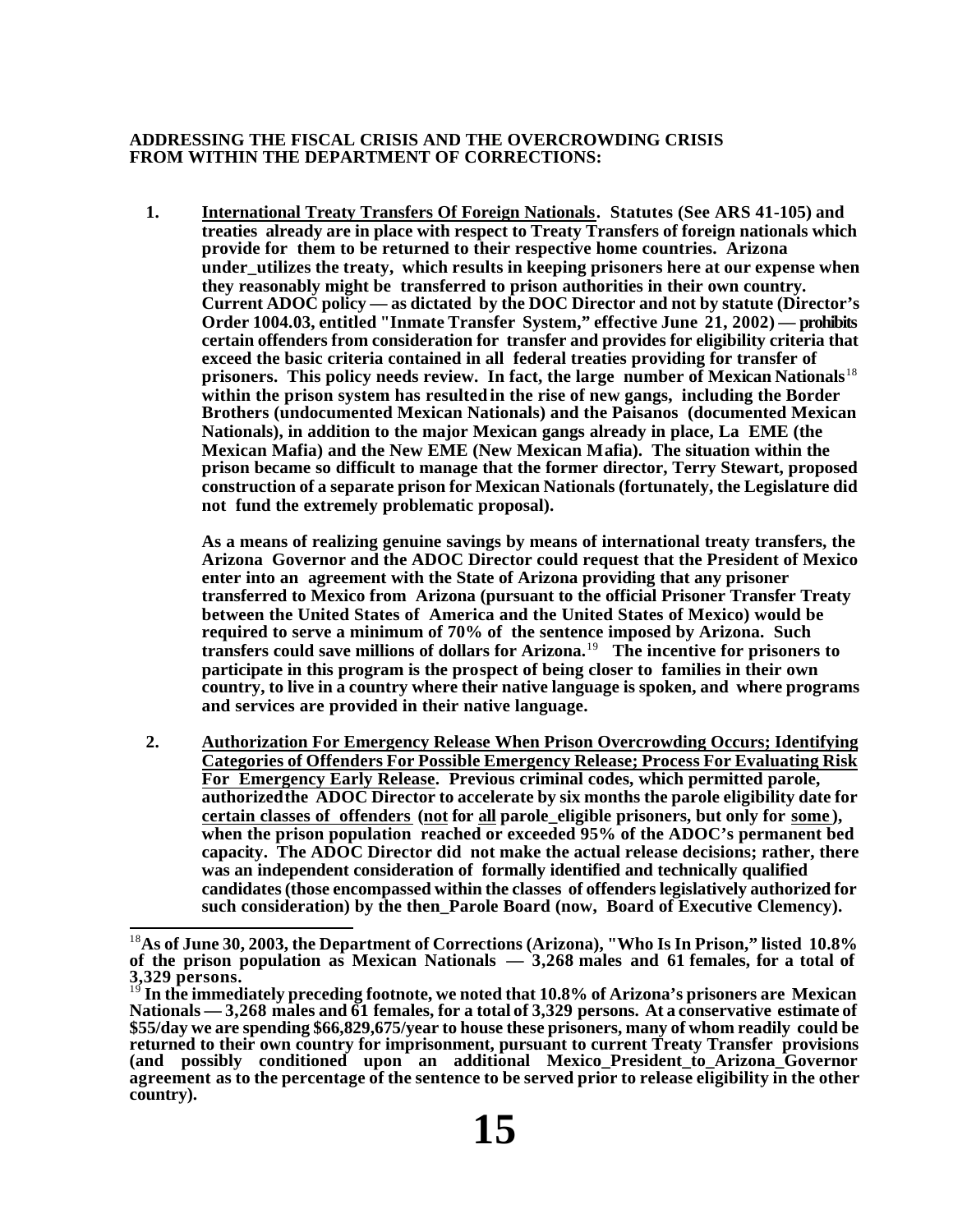**That previous legislation now is ineffective, because the prisoners who would be affected by accelerating their parole eligibility dates already have passed out of the system and have been replaced by prisoners sentenced under the 1994 criminal code, which virtually eliminated parole.**

**Under the current criminal code, the legislature could authorize conditional emergency release. This suggestion is totally separate from prior suggestions within this report which discussed details of accelerating Earned Release Credits for prisoners under the current criminal code (the 1994 criminal code).**

**As a means of identifying groups or categories of prisoners who potentially could be granted some type of emergency early release without compromising public safety, we believe that offenders classified by the ADOC Classification System as "***minimal or no risk to the community***" would be the most appropriate place to begin. As of December 31, 2002, the DOC housed exactly 1,922 such offenders.**<sup>20</sup> **These are adult male and female inmates whose classification scores are in the Level 1 category for both "public risk" and "institutional risk." While not every single individual who is classified in these categories would be appropriate for early release, the DOC could qualify them by name and ADOC number, forward the information to the Board of Executive Clemency, and a hearing could be held by the Board to determine each individual's appropriateness for early release. This "check and balance" process would weed out the higher risks and increase confidence in the process.**<sup>21</sup>

**It also is possible that some of the emergency early releasees could include some inmates currently classified by ADOC as Level 2 inmates. Under the DOC's classification system, Level 2 inmates (those with a public risk score of 2) are identified as those who pose a "***low or minimal risk to the community***." These individuals, if released early, could be supervised on intensive supervision status, by electronic monitoring, etc.**

**Statutory provisions would be required to enable this procedure. Such legislation should be passed as an emergency measure, to take effect immediately and start the process of identification and review, which will take some time.**

**In this scenario, Level 1 and Level 2 offenders (as de termined by the ADOC's classification system) could be eligible for emergency release after having served a given percentage of their sentences (for example, 50% of the imposed sentence), without compromise to public safety. This legislation would be tailored to the special circumstances of the ADOC reaching or exceeding its permanent bed capacity, and** 

<sup>20</sup>**As of July 31, 2003, the population of the Arizona Department of Corrections prison system consisted of 1,543 males and 289 females classified at the lowest possible security level – Level1/1. On the same date, the prison system held 197 males and 19 females who were classified as Level1 (Public Risk Score)/Level 2 (Institutional Risk Score). These individuals are clearly a category of offender posing minimal or no risk to public safety if supervised in the community.**

<sup>21</sup>**The ADOC has not been receptive to this idea in the past. The previous administration's blanket rejection of the idea strongly suggested that the agency was operating according to its own latent agenda (the loss of a category of prisoners means a decrease in the size and growth of the agency,**  with concomitant consequences on future budgets). The rejection also reflected a fundamental **insecurity with the agency's classification system (the agency would be subject to public disapprobation if a released offender committed a series of serious crimes after being rated as "no risk to the community"). This is a primary reason for utilizing a check and balance system for selecting individuals for accelerated release (final approval through the Board of Executive Clemency), so that public safety is not wholly dependent upon the ADOC's current classification system.**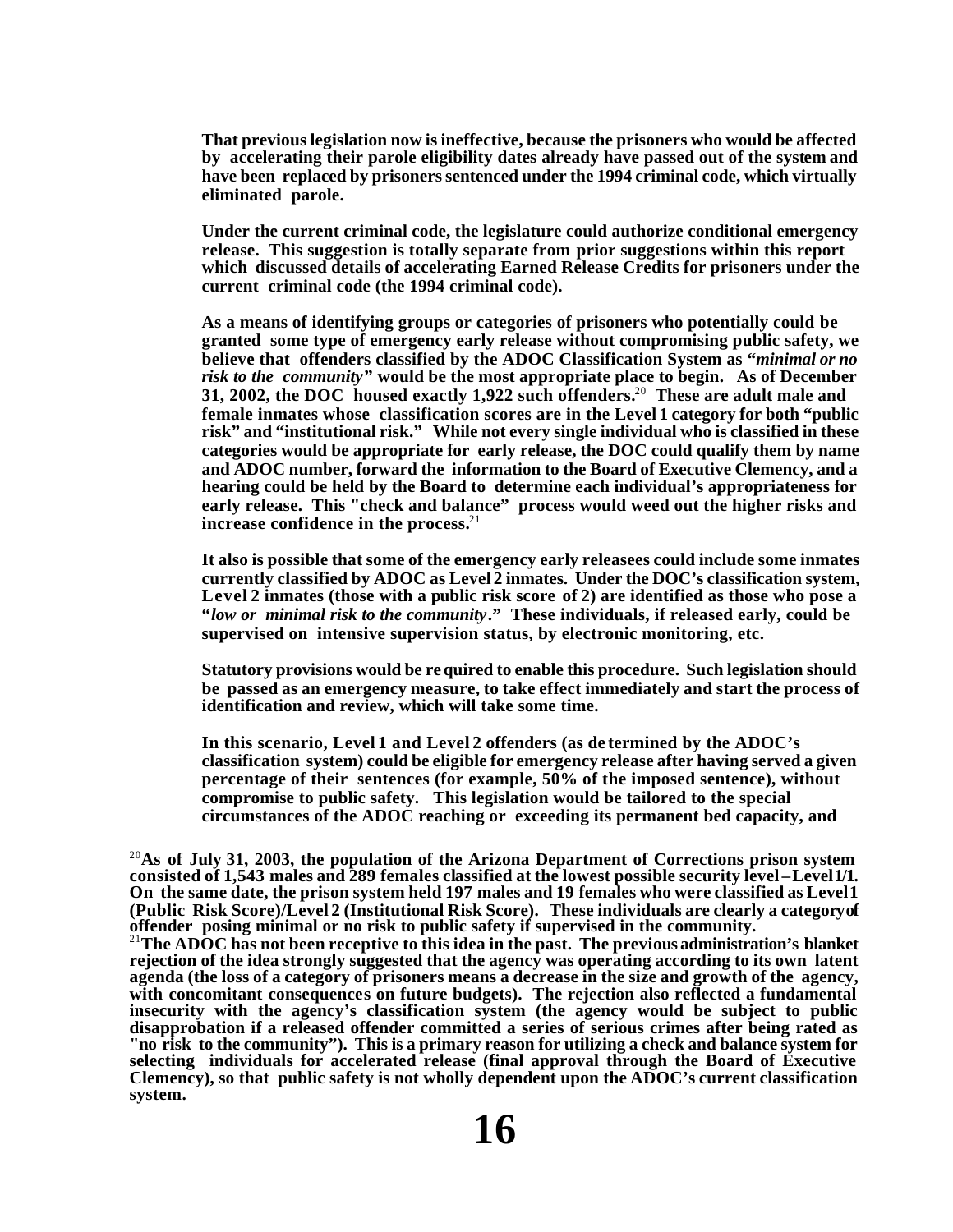**would be triggered by the ADOC director formally designating the system as overcrowded. At any point, the director could rescind the formal designation, thus halting the acceleration of emergency release dates.**

**It costs nearly \$40 million per year to house 1,922 inmates in secure confinement (if calculated at approximately \$55/day).**<sup>22</sup> **By comparison, the cost for home arrest, electronic monitoring (with or without GPS tracking) and regular community supervision is between \$9 and \$22/day (between \$6.5 million and \$16 million per year). Each offender on community supervision generally is required to pay supervision fees of about \$30/month, which offsets a portion of the supervision costs (approximately \$717,000 per year).**

**Middle Ground believes that these individuals should be transferred out of the prison system altogether and sent home for supervision from their homes (similar to home arrest, intensive probation, parole or regular probation) and NOT transferred to yet another ADOC facility such as a halfway house, old warehouse building or other temporary structure set up by the ADOC. So long as the ADOC is housing, feeding, providing medical care and other necessities of life to a prisoner, that prisoner is utilizing taxpayer monies.**

**3. Restrictions On Forfeiture Of Earned Release Credits. The current disciplinary system within the ADOC should be audited on many levels, but — for budget purposes should be reviewed to examine how many days of earned release credit (ERC) are excessively or arbitrarily forfeited by the DOC each year. Forfeiture of one ERC day has the ne t result of delaying the release date by one day. The Knapp Report of 1991 urged that prisoners be permitted to "vest" earned release credits after a certain period of time. We concur. We believe that the DOC should be permitted to impose restrictions upon inmates for earning future release credits if the behavior warrants such action, but that ERC's should become vested after a specific period of time. In addition, the DOC disciplinary scheme permits the Director or his/her designee to forfeit "any and all" ERC days which have been earned. This results in widely disparate application of a disciplinary sanction. For precisely the same behavior, one inmate who has been in prison for a long period of time might forfeit hundreds of days of ERC, while another who engages in the same conduct might forfeit only a few. This inequity undermines the credibility of the disciplinary system and demonstrates the DOC's lack of concern for fair or just punishment for infractions.**

**While a procedure does exist within ADOC for restoration of forfeited ERC's, it is the forfeiture of inequitable amounts of ERC days in the first place which creates the lack of respect among the inmate population for the disciplinary system itself. Contributing to this problem is the fact that inmates are no longer eligible for early release until at least 85% of the sentence has been served. This means that there is little incentive embedded in the release credit system for good behavior, and this situation is made worse when all earned credits may be forfeited for a single disciplinary infraction. If not released early (on ERC's), and therefore required to serve 100% of the prison sentence imposed by the court, an inmate still is required to s erve the equivalent of 15% of the imposed sentence on community supervision following release.**

**Specifically, Middle Ground suggests that credits become vested (***i.e.***, made permanent) one year after they have been earned. This would mean that ADOC disciplinary sanctions could forfeit up to 100% of the release credits earned in the year preceding the forfeiture action, but could not affect credits earned more than one year prior to the date of the disciplinary infraction.**

l <sup>22</sup>**1,992 inmates at \$55 per day for 365 days = \$ 39, 989, 400.00.**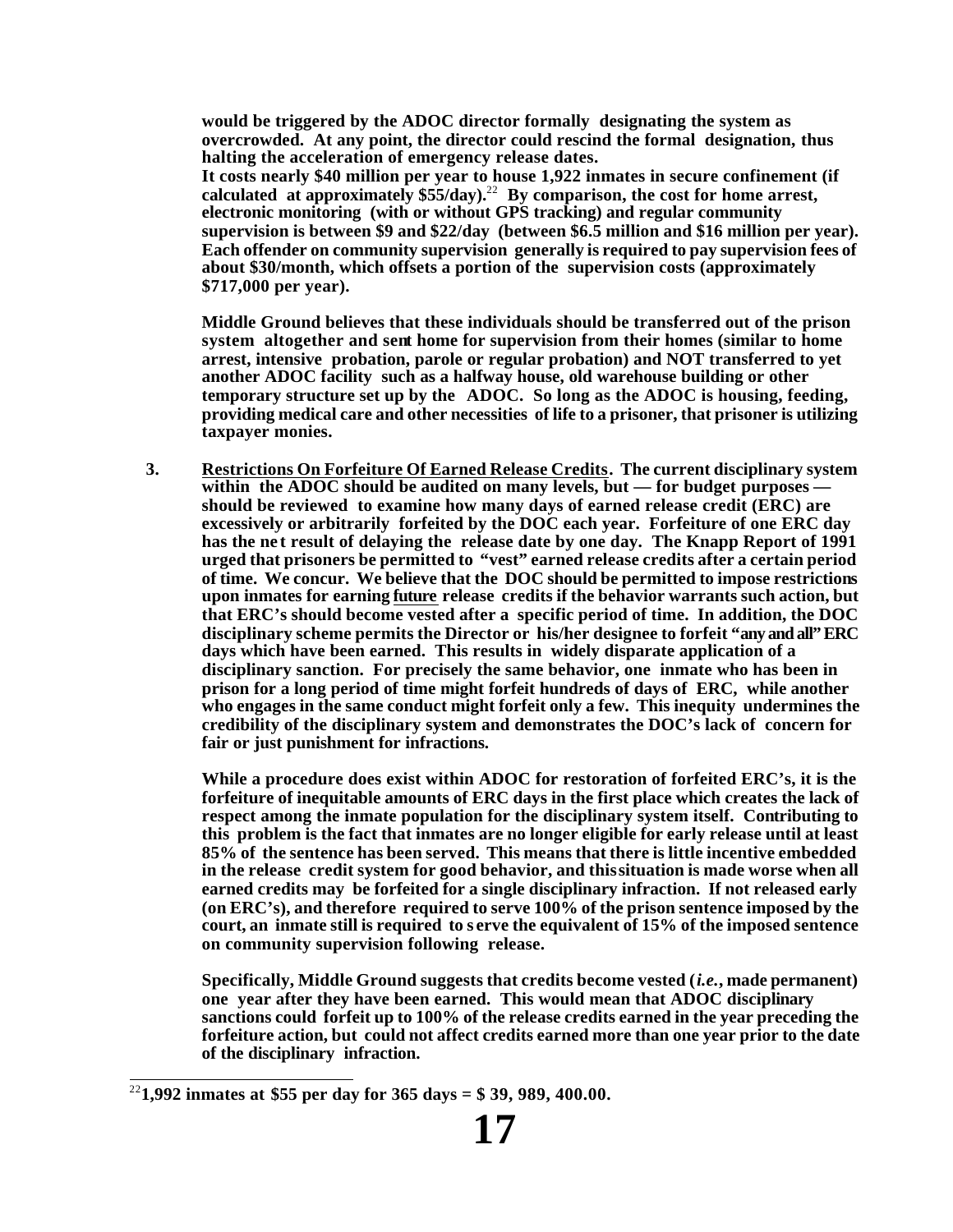## **ADDRESSING THE CRISIS THROUGH THE BOARD OF EXECUTIVE CLEMENCY:**

- **1. No Sunset For Board Of Executive Clemency. The Board of Executive Clemency is scheduled for sunset in 2004. For practical and pragmatic reasons, the Board cannot be terminated, because there are inmates who are serving vast amounts of prison time on consecutive sentences from old codes which provided for parole eligibility and there must be an agency with the power to review and grant paroles. Further, there always will be prisoners who will require reprieve and other executive clemency hearings. Even further, most sentences provide for the possibility of a commutation of sentence, which requires a recommendation to the Governor by the Board. Although very few commutations are actually granted, a prisoner whose sentencing code permits application for commutation of sentence has a due process right to have available to him an administrative agency which is lawfully empowered to hear such applications and, if applicable, make recommendations to the state executive.**
- **2. Maintenance of Board As Independent Agency; Maintenance Of Board As Paid State Employees Rather Than As Volunteers. It is critical that the Board of Executive Clemency remain an agency fully independent of the Department of Corrections. It is imperative that the agency have the authority to act in its "sole discretion," as is presently codified in law. A volunteer board, as has been suggested in the past, would not serve the best interests of the state of Arizona. Board members have limited but not full immunity from decisions that are made. There is no reason to believe that community volunteers would accept the grave responsibility for critical decision\_making, including for death sentences, when they can be held partially liable for decisions. Overall, Middle Ground believes the Board possesses a reasonable record with respect to its historical decision\_making. A study should be conducted to compare the rate of return to prison by persons who have been released via decisions of the Board versus administrative decisions of the ADOC or by mandatory releases.**
- **3. Term Limits For Board Members; Lengthen Term To Eight Years. There are five members of the Board of Executive Clemency. Board members serve staggered terms, to prevent the terms of all members ending simultaneously. Some Board members have had inappropriate political ties or connections to the Governor's office and have allowed themselves to be influenced by the Governor's staff and by their hopes for re** appointment to another term (Board members serve staggered five year terms<sup>23</sup>). **Middle Ground believes that the statute should be changed so that it provides for term\_limitations (one term only) for board members, but that the term be increased to eight years. If limited to just one term, board members would be far less likely to be influenced by the Governor's office (on death penalty cases or other highly controversial decisions).**
- **4. Enact Legislation Authorizing Sentencing Parity Commutations. The Legislature should authorize sentencing parity commutations for the purpose of achieving sentencing parity in the interests of fundamental justice. This would apply to offenders whose sentences were unnecessarily harsh when compared to sentences for the same or similar offenses under subsequent changes in Arizona's criminal code.**
- **5. Statutory Authorization For Partial Forfeiture Of Time In Community And For Establishment Of Date For Rehearing Or Re\_Release. The Board currently hears**

l <sup>23</sup> **A.R.S. § 31\_401 (A, D).**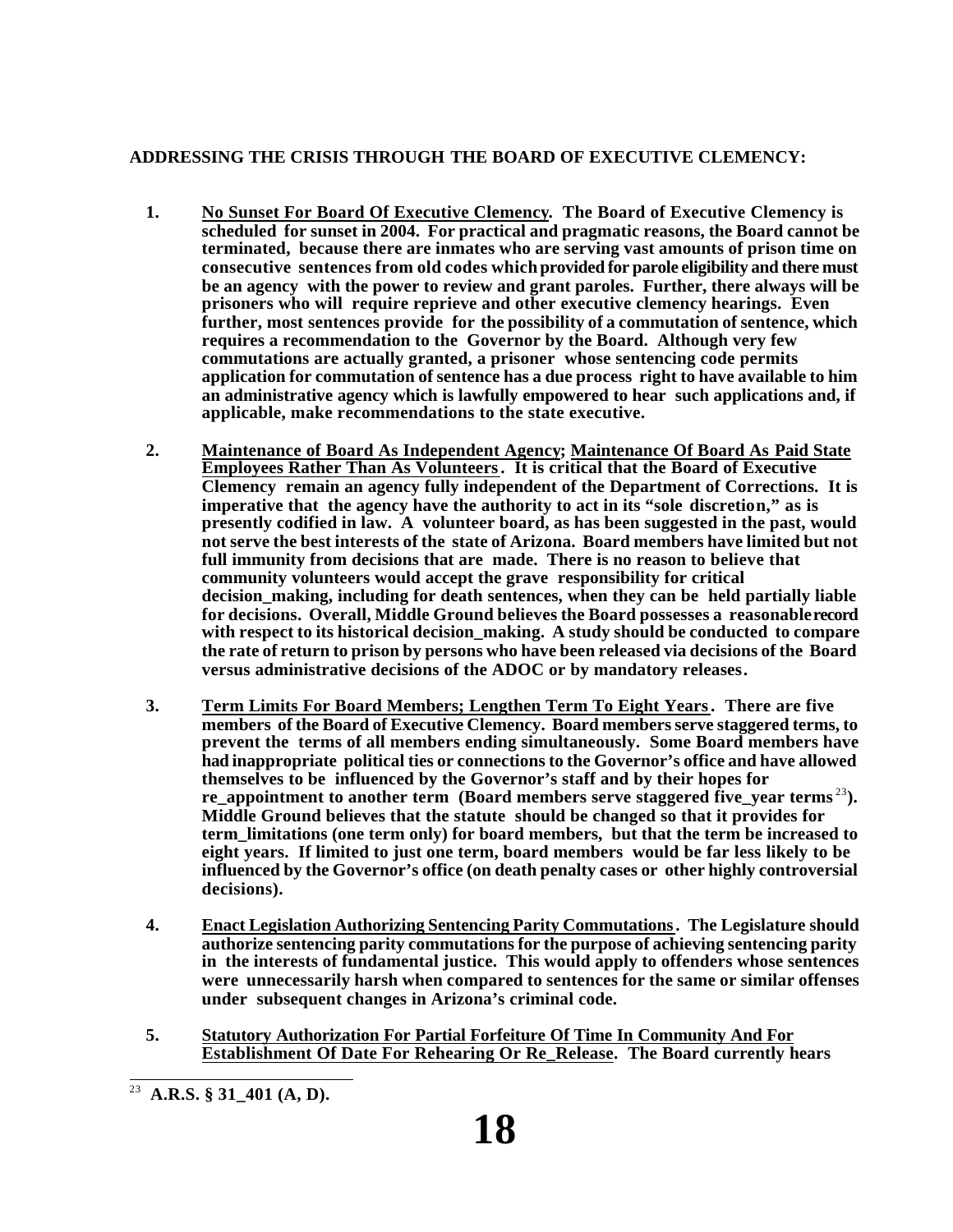**revocation cases for parole and community supervision and the inmate, if violated, will return to secure confinement for the remainder of his/her prison sentence. If serving a 1994 TIS criminal code sentence, the offender is then released into the community with absolutely no supervision. An Old code offender is released in the same fashion**  $-i.e.,$ **with no supervision if they previously were released and then the release was revoked and the prisoner served the remainder of the sentence in confinement. Community safety negatively is impacted when released offenders have no supervision at all during the transition into the community. New statutes need to be developed which provide the Board of Executive Clemency the power to partially forfeit "street time," community supervision, and other forms of conditional release; and simultaneously consider the offender for a future supervised release into the community. The board should have the option of setting a future date for re\_release or setting a future date for a new hearing for release consideration. This would have the dual effect of reducing the amount of time that status offenders spend in secure confinement (thus saving a tremendous amount of money) and also would provide public safety controls on the still\_supervised offender.**

**6. Legislatively Authorize Contracts For Residential Parole Facilities. Three important purposes would be achieved by authorizing the Board to enter into contractual agreements for residential parole facilities. First, it would provide a means of serving long periods of time in the community for prisoners who function quite well within a controlled and supervised environment and who do not require the expensive, 24\_hour\_per\_day prison setting, thus making available additional beds in the prison system.** <sup>24</sup> **Second, it would provide a cost\_effective means of handling a category of** 

l <sup>24</sup>This goal has synergistic effects on other components of the correctional system. The beds that **would be made available within the prison system are beds that otherwise would be occupied for many years, thus allowing the ADOC to house many prisoners over the same time period. This is a genuine and significant benefit to the state and to the prison system. The persons on parole will be able to defray the cost of supervision to a far greater extent than ordinary prisoners or parolees, and, in fact, the aggregate of the housing payments will enable the state to purchase and convert**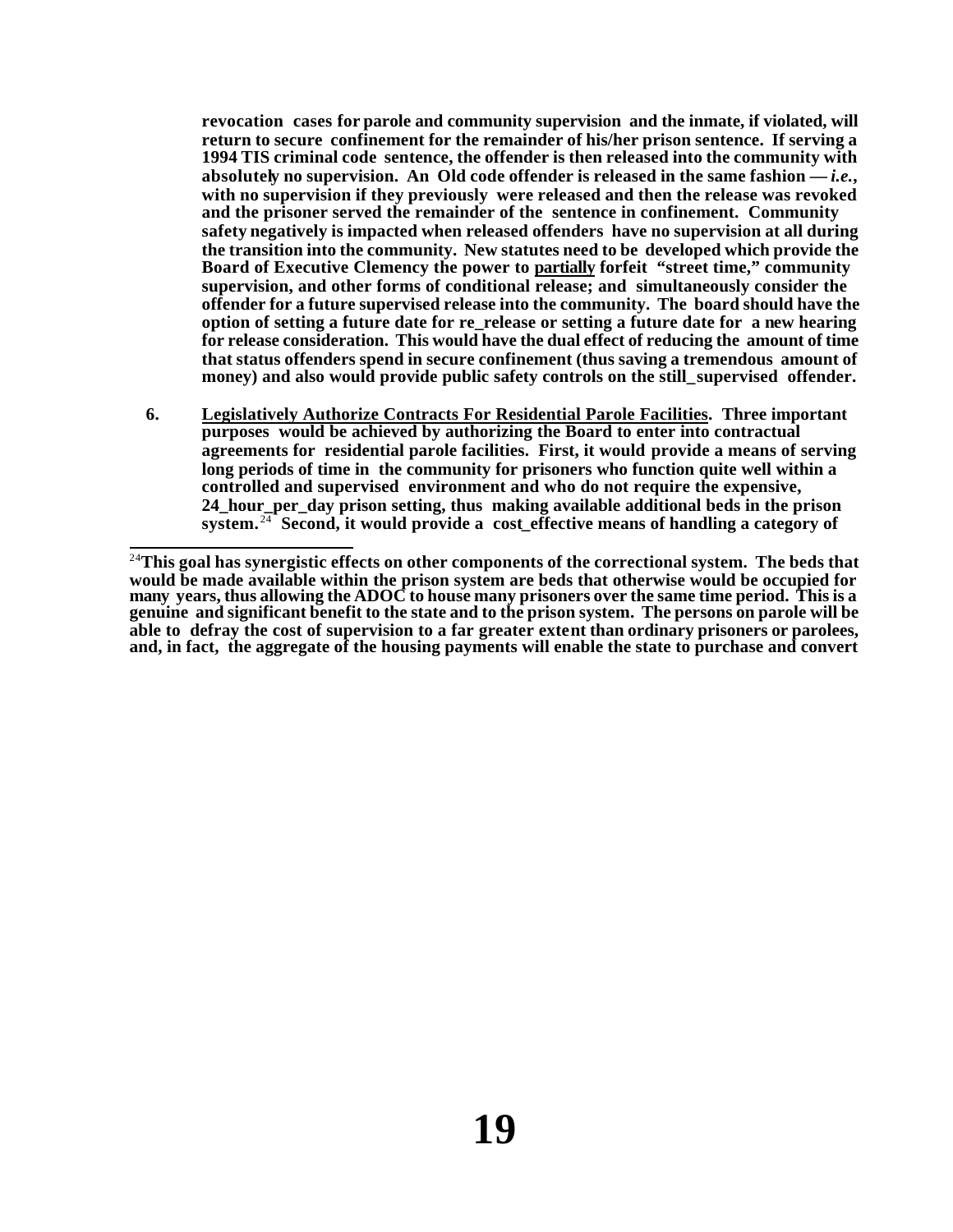**persons subject to revocation proceedings who are awaiting a hearing to determine if they will be returned to prison.**<sup>25</sup> **Third, without jeopardizing public safety, such facilities could house categories of prisoners who otherwise would not achieve parole or who cannot succeed on general parole.**<sup>26</sup>

**1. Funding A Web Site For The Board of Executive Clemency. The board is one of only a few state government agencies which do not have a web site. If provided the funding to do so, the board could post monthly hearing calendars, answer frequently asked questions, provide the ability for applicant/families to download applications for pardon, commutation of sentence, etc., post their adopted rules and regulations, post hearing results and annual or monthly statistical reports, and provide much useful and timely information to victims of crime and others who are interested in the board's monthly** 

<sup>26</sup>**For some people, prison becomes the employer of last resort, in the sense that they simply fail to appropriately cope with unfettered community life, but flourish in a more controlled environment. They need supervision and do not possess the self\_control that would enable them to remain in the community without recourse to crime. For that category of offender, prison is more like retirement on the installment plan. A residential parole facility provides a cost\_effective means of effectively absorbing and socially integrating this population in a far more constructive manner.**

l **additional facilities for use by the corrections system without burdening the State General Fund. Incidentally, there will be a contribution toward additional facilities beyond merely the aggregate housing payments, because some prisoners paroled to the residential facility will provide a source of labor for the conversion process.**

<sup>25</sup>**A significant percentage of persons awaiting revocation proceedings are reinstated on supervision in the community rather than returned to prison for the remainder of their sentences. For those persons who have good jobs in the community, this option will allow them to continue to work while awaiting the board's revocation/reinstatement decision. For those who constructively**  respond to the shock of pending re\_imprisonment, it will provide an opportunity to demonstrate **that they are serious about meeting their obligations and commitments prior to the revocation hearing. For those who have family emergencies or other extremely serious situations that need to be handled or cleared up prior to a return to prison, it provides a means of allowing the system to**  be more responsive to the realities of community life without impairing public safety. For those **who previously have failed on general parole, it provides the possibility of being transferred from general parole to residential parole, an intermediate level of custody and supervision short of re\_imprisonment.**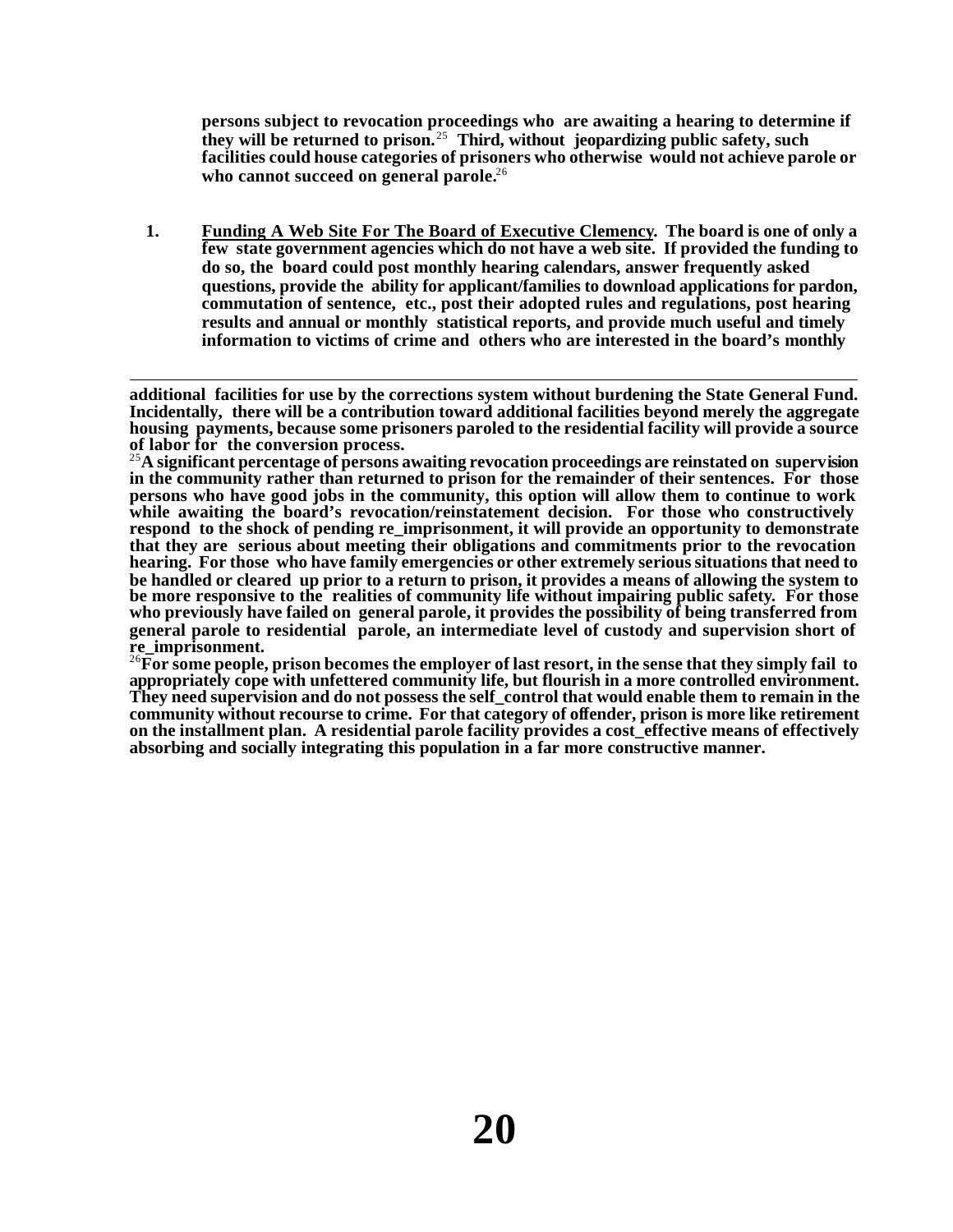**functions. Considering the importance of the decisions that this agency makes with respect to impacting public safety in our state, there is no justifiable reason for not providing the agency the funding and staff support for developing a viable web site.**

**2. Transfer All State Employee Community Supervision Personnel To Board Of Executive Clemency From Department Of Corrections. The current system of having the Board of Executive Clemency make decisions on who will be paroled (for those statutorily eligible for parole pursuant to the laws in effect on the date of the offense), who will be revoked on community supervision, and who will be supervised and under what conditions makes it all the more reasonable that the Board itself should hire, train, fire, and supervise Parole/Community Supervision officers. The Board has more of a stake in seeing that its own releasees are successful, and there would be no additional cost to the state for this change to take place. The statutory authority for parole/community supervision would need to be transferred to the Board of Executive Clemency, and the present budget, infrastructure of field offices, staff, etc. would transfer to the authority of the Board.**

**This consolidation of all community supervision personnel would not affect the probation departments, which are staffed by county employees rather than state employees.**

### **PRACTICAL VICTIM RESPONSE / RESTORATION SUGGESTIONS**

**1. Victim Impact Programs; Victim–Offender Reconciliation Programs. ADOC rapidly should move toward institution of victim\_offender reconciliation programs within the prison system. Middle Ground Prison Reform in conjunction with We The People, a Tucson\_based victim's rights group, made such a proposal to DOC Director Sam Lewis several years ago. We proposed two types of programs: (1) Volunteers from victim's rights groups would conduct victim impact programs inside the prison whereby inmates who wished to attend would hear from victims about the harm that was caused as a result of the criminal act against them. The victims on these panels or presentations would not be directly associated with the crimes for which the prisoners attending such presentations were involved in; (2) On a voluntary basis for both the victim and for the offender, actual meetings between the two would be carefully arranged so that the victim could express the hurt, pain, loss, fear, and harm caused by the offender's criminal act. If the offender agreed to participate and was judged by prison psychological staff to be serious and appropriate, he/she would then be permitted to express shame, sorrow, understanding, or nothing at all. Our research on similar programs which exists in other prisons — again, with all parties as volunteers — indicates that there is a tremendous positive impact arising from such interaction. From the victim's perspective, a tremendous psychological weight can be lifted, in that most of the time this encounter is the first time they have been given opportunity to address their real feelings to the person who profoundly harmed them or their family. From the offender's perspective, it is the first time that he/she is given the opportunity to be able to express understanding, empathy, to apologize, etc. to his/her victim.**

#### **SPECIAL–CATEGORY–OFFENDER ISSUES**

**1. Eliminating Mandatory Consecutive Sentences For Viewing Pictures Over The Internet That Violate Child Sexual Offense Statutes. Under Arizona law, a person can be given a sentence that requires far more prison time for viewing child pornography pictures over the Internet than for brutally raping an adult woman. No one claims that the sexual**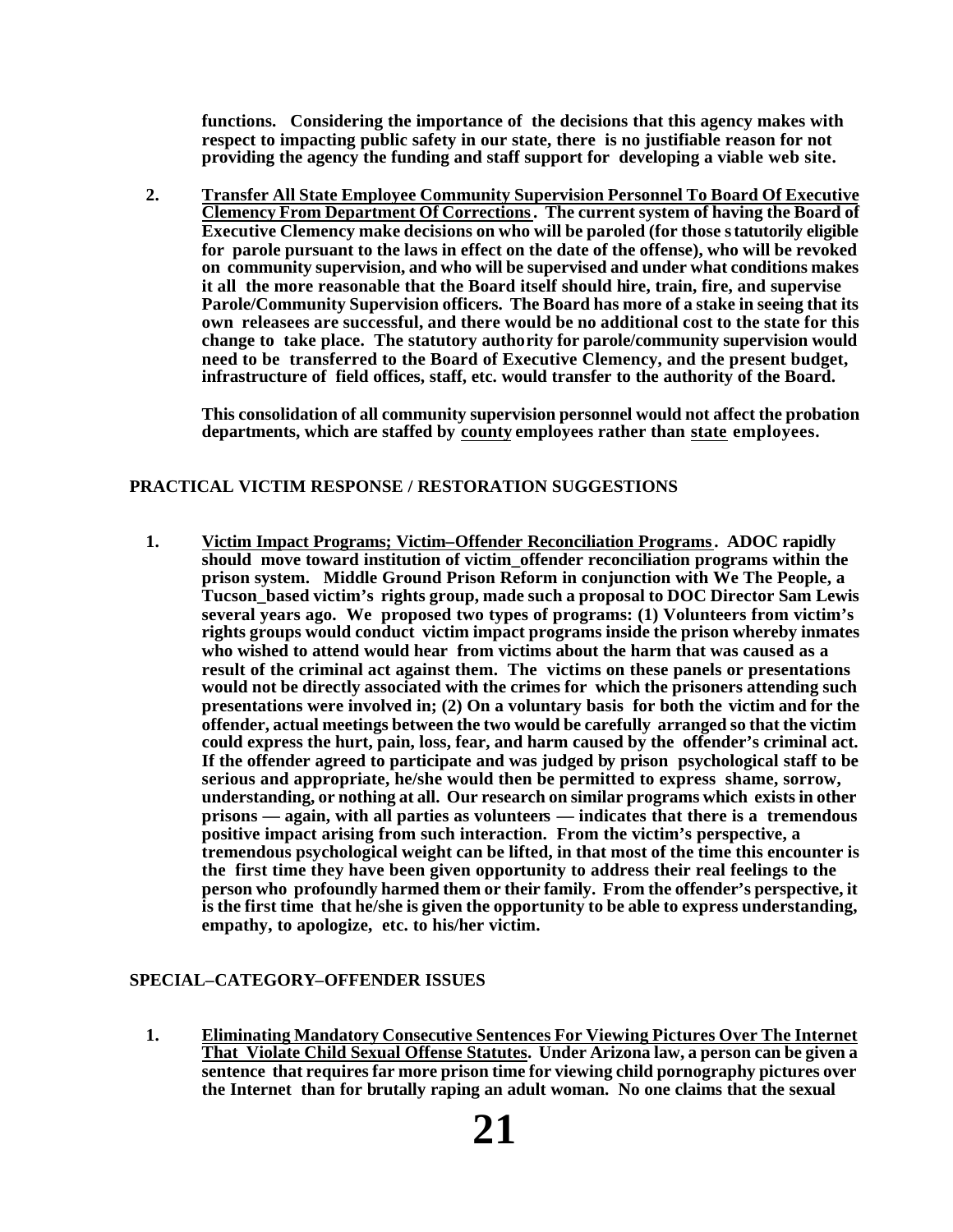**assault statutes are too lenient; which leads to the conclusion that the penalties for viewing pictures certainly is. No one disputes the claim that there is a logical link between exploiting children by taking pictures of their abuse and the images displayed on Internet web sites. Providing for punishment is appropriately within the bounds of state government; but the severity of the punishment is supposed to bear a reasonable relationship to the culpability of the individual; otherwise, we exclude essential information that directly bears simultaneously upon the individual and the crime. It provides the justice system with information necessary to accomplish the goal of fitting the punishment to the crime. Without that information, disparities emerge, just as has occurred in Arizona, where viewing pictures is punished far more harshly than physical sexual assault. Mandatory consecutive sentences (presumptive ten\_year terms for each picture, see A.R.S. § 13\_604.01(I,K)), and the resultant excessive composite sentence imposed, creates an injustice.**

**Not only should we alter the statute — A.R.S. § 13\_604.01 — we should provide relief for those we have unfairly treated. They should be eligible for re\_sentencing pursuant to the provisions of the new statute. Re-sentencing can be accomplished through either of two mechanisms First, by legislatively granting substantively vested and irrevocable good time credits calculated at a spe cific rate for the entire class. This "re -sentencing" could be completed by providing statutory authority to the Department of Corrections to recalculate the sentence, taking into account the newly authorized earned release credits. A second option is to authorize the Board of Executive Clemency to consider persons from the class for purposes of a parity review commutation. In the past, however, parity review commutations have not been effective in providing actual relief, because they ultimately involve an often politically\_charged decision by the Governor.**

**The express provisions of the sentencing statute under which current prisoners are sentenced preclude pardon, parole, commutation of sentence, etc., until service of the entire sentence. This does not limit the current legislature's power to alter substantive law and impose it retroactively, so long as the law is not an** *ex post facto* **law. Since the proposed change would benefit those affected by it, it cannot work to their detriment by removing a prior right or imposing an increased penalty. Thus, the power of the legislature to alter the existing law as they see fit is the most fundamental of all the constitutional rights assigned to the Legislative Branch. Where two laws conflict, the Legislature may decide which prevails. The limitations on legislative action that arise out of the initiative process or directly from the language of the state constitution are not applicable here. The legislature would merely alter the wording of the statute and expressly declare its application to those sentenced under the prior versions of that particular offense.** 

**If the parity review option is chosen, the Board of Executive Clemency could hear the cases, make general or specific recommendations to the Governor's office, and the Governor could grant or deny the commutations.** 

#### **STATUTORY CHANGES FACILITATING RESTORATION OF AND IMPROVEMENT IN THE PERCEPTION OF INTEGRITY WITHIN THE CRIMINAL JUSTICE SYSTEM:**

**Middle Ground understands that most of those who work within the criminal justice system are loathe to view it as being perceived as needing its integrity restored, because that implies that its integrity has been impaired. The suggestions presented in this section arise from the fact that it is essential for the consumers of the criminal justice system to begin once again to believe in the system if truly positive and constructive as well as cost\_effective outcomes are to be achieved. Most people would acknowledge that there are widely disparate views and perceptions of the**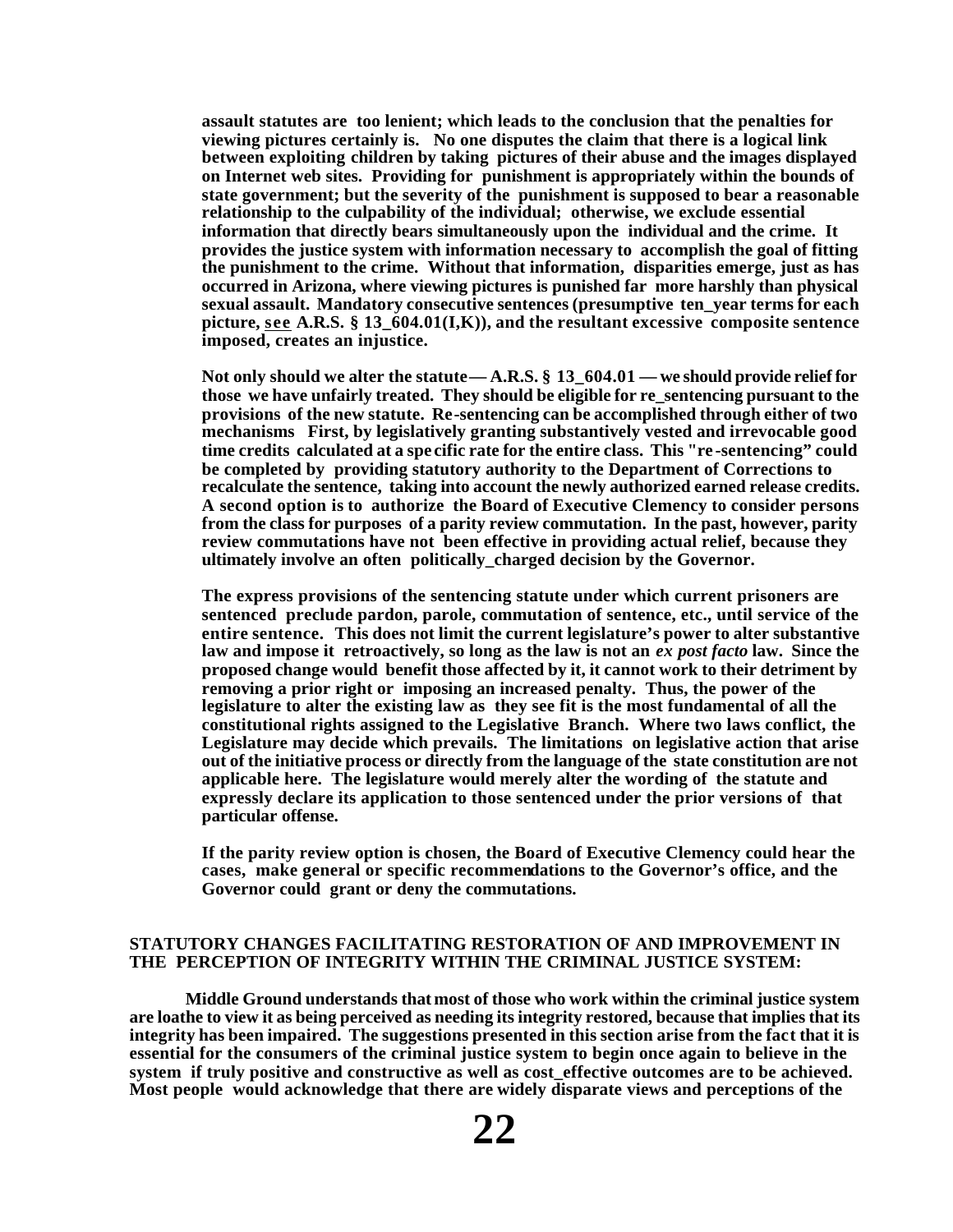**justice system, and the suggestions below do not assume that either extreme wholly is correct. If these changes are adopted, however, there will be a unification of purpose and an improvement in perception in terms of how the justice system is viewed by those directly affected by its operation. Commensurately, that will produce far greater success in outcomes and continue to reduce costs over time.**

**1. Utilization of Court's Power to Issue Finding of Rehabilitation. Case law as recent as 1990**<sup>27</sup> **has recognized a court's inherent power to issue a formal finding of rehabilitation under appropriate circumstances. The recognition of rehabilitation would assist in combating the significant effects of stigma and would facilitate job and school placement. In addition, such recognition by the court would provide "closure" for the offender and is a strong message that society accepts his/her presence as a fully\_integrated member of the community.**

**Middle Ground suggests that the legislature enact a statute which expressly authorizes a sentencing court to issue a Certificate of Rehabilitation upon application two years after the complete termination of the sentence. Whether to grant such a certificate would be at the discretion of the sentencing court.**

- **2. Information On Restoration Of Rights, Including The Right to Vote. Thirty (30) days prior to the release of every prisoner from prison, jail or probation/community supervision, the supervising agency should be required to provide certain basic information in writing to the offender. Evidence of receipt of the information should be required to be placed in the court file of the offender. This information would include basic instruction in the method and qualification for restoration of one's right to vote, how to obtain a driver's license or state identification card, how to obtain a duplicate social security card, how to obtain one's birth certificate, etc. We have heard various officials of the ADOC claim that this service is already performed by parole officers when a person is supervised by their office upon release. However, our practical experience in dealing with offenders is that they do not receive such information at all. Some offenders serving time under the pre\_1994 criminal code are released directly to the community with no supervision, and that is an additional reason the prison system itself should be responsible for dissemination of such information. In the case of probation supervision, the individual probation officer could readily disseminate such information and the supervised offender would sign a form acknowledging receipt. Costs for printing and updating such information should be borne by the Arizona Supreme Court. The encouragement to offenders to fully expire their sentences and regain their civil rights — especially the right to vote in public elections — is a strong psychological message to offenders that upon completion of their punishment, they are welcome to rejoin the community to start anew.**
- **3. Public Service Announcements. Ex\_Offenders Registering To Vote: "***Disenfranchisement is one of the great exclusions of civic life in the U.S.***"** <sup>28</sup> **As noted earlier, registering to vote and actually voting in public elections is a time\_honored way to feel truly a part of one's own government. For ex\_offenders, it is one important way to "buy into" the political system. We would like to see public service announcements by the Secretary of State, the Governor, the ADOC Director, and other prominent public officials, placing emphasis on restoration of civil rights and registering to vote. This does not require any partisan displays of loyalty. Considering the numbers of Arizonans who**

l <sup>27</sup>**See State v. Buonafede, 165 Ariz. 181 (App. 1990), 797 P. 2d 720.**

<sup>28</sup>**Testimony at new Jersey Assembly Supporting Assembly Bill 584 by Ludwic Blain, Director/Democracy Program/De˜mos, January 16, 2003.**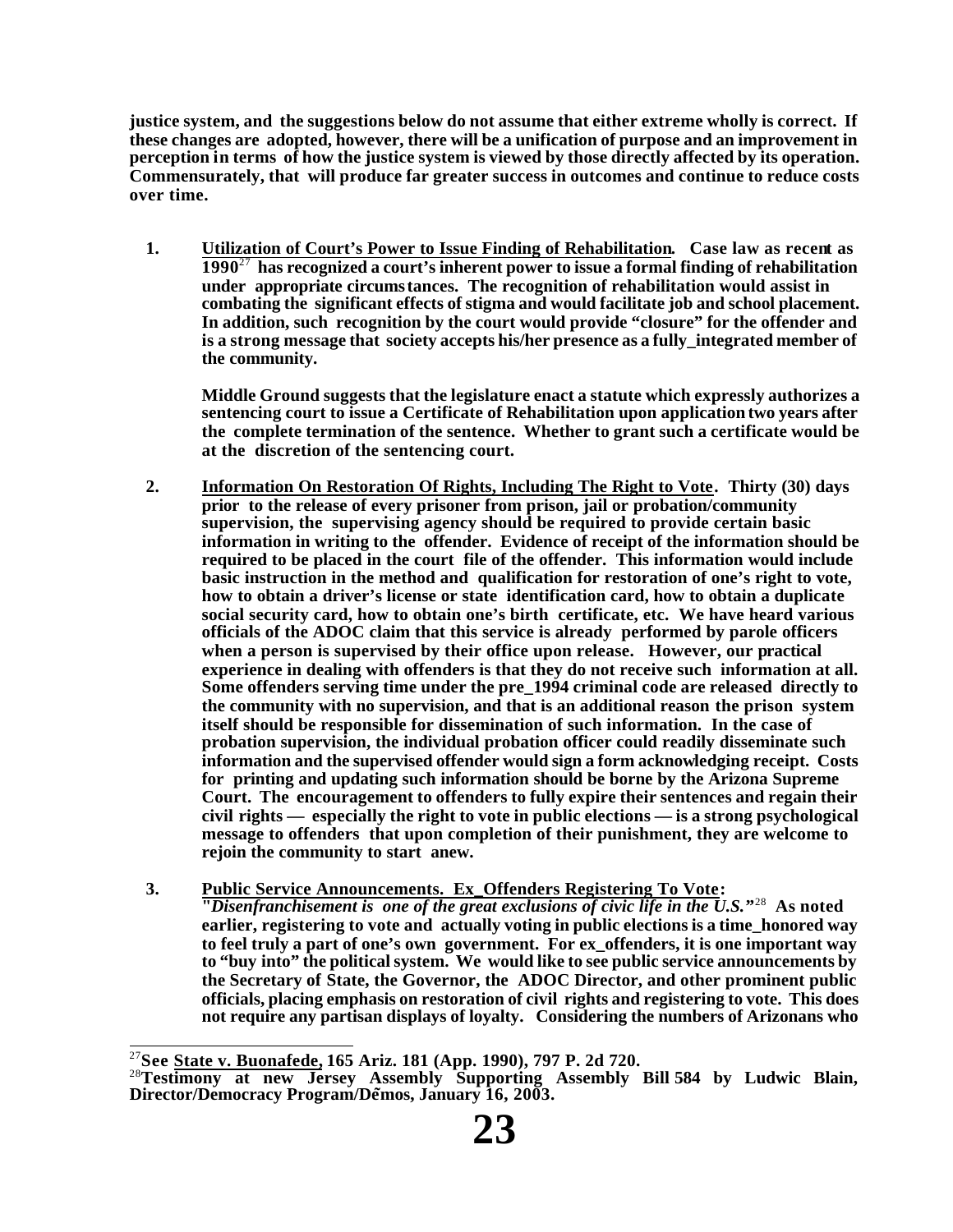**have lost their civil rights** <sup>29</sup> **as a result of a felony conviction, restoration of civil rights should be come a part of the public dialogue, including the process which must be completed for those who have more than one felony conviction.**<sup>30</sup> **"Justice for all" means that we have to open our hearts and minds to those who have made mistakes and sincerely are trying to put their lives back together.**

- **4. Creation Of A One\_Stop Referral Office For Released Ex\_Offenders. A one\_stop referral office for released ex\_offenders should be established in each major city within the state. Full funding for such offices could come from the proceeds of the collect telephone system and from proceeds of the inmate commissaries and visitation\_area vending machines. This office would supplement the information for items mentioned above. Many prisoners are released into the community with nothing but the clothes they are wearing and one or two "bankerboxes" of personal property. At the proposed office, blank forms could be provided for restoration of civil rights, notification of what an absolute discharge is, information and referral to various social services agencies, listings of known apartments and employers who are open to ex\_offenders. Bus tokens and limited phone cards should be provided. Job openings at various sites could be displayed. Coupons for showers at homeless shelters could be provided, as well as coupons for free meals at shelters. A prisoner without transportation, with a "gate money" check (but no cash) in his pocket, and an awkward cardboard bankerbox containing his worldly possessions is in no position to transport him/herself around the city to obtain such information or seek such services. If the office space in each city (minimum: Phoenix, Tucson, Flagstaff) were donated by the State, the offices could be staffed by volunteers or by membe rs of inmate advocacy groups. In no case should the office be staffed by employees of the ADOC or any probation agency. This needs to be an office that is not connected with any component of the criminal justice system. In the early 1970's, DES offered some ex\_offender services; this could be a starting point for this idea.**
- **5. Require Notice Of Collateral Consequences For Plea Bargains And Trials. The Arizona Supreme Court, in cooperation with the Arizona Legislature and the Governor's Office, should develop a statute and a court rule which would require notice to criminal defendants of at least some broad categories of the collateral consequences of a felony conviction.**

**If convicted at trial, a criminal defendant should be notified in writing of the collateral consequences of a felony conviction. If sentenced pursuant to a plea agreement, the plea bargain paperwork should include information about the collateral consequences of a felony conviction. Current law requires notification in writing of the right to seek review by direct appeal and/ or by post conviction relief. Current law also requires the court to inform a pleading defendant of whether a sentence must be served day for day or whether release credits are possible. Current law does not require notification of collateral consequences. The American Bar Association's Criminal Justice Section, chaired by a former Justice Department official, recently adopted new guidelines and** 

<sup>&</sup>lt;sup>29</sup> This number is extremely difficult to determine, but we know that approximately 14,000 felony **offenders are released each year from prison; that more than 179,000 Arizonans have been sentenced to prison (overall) since prisoner numbers have been issued. In addition, at any given time, there are about 40,000 citizens convicted of felonies who are under probation supervision (both general and intensive supervision). Many of these persons represent duplicates in the numbers above. Most would agree, however, that based upon our rate/capita of incarceration, the number is large, and that it disproportionately affects ethnic and racial minority groups.**

<sup>30</sup>**Restoration of civil rights is automatic under Arizona law for first offenders. Restoration of civil rights does not include the right to possess a weapon, which requires a totally separate process and is applicable in only the rarest of cases.**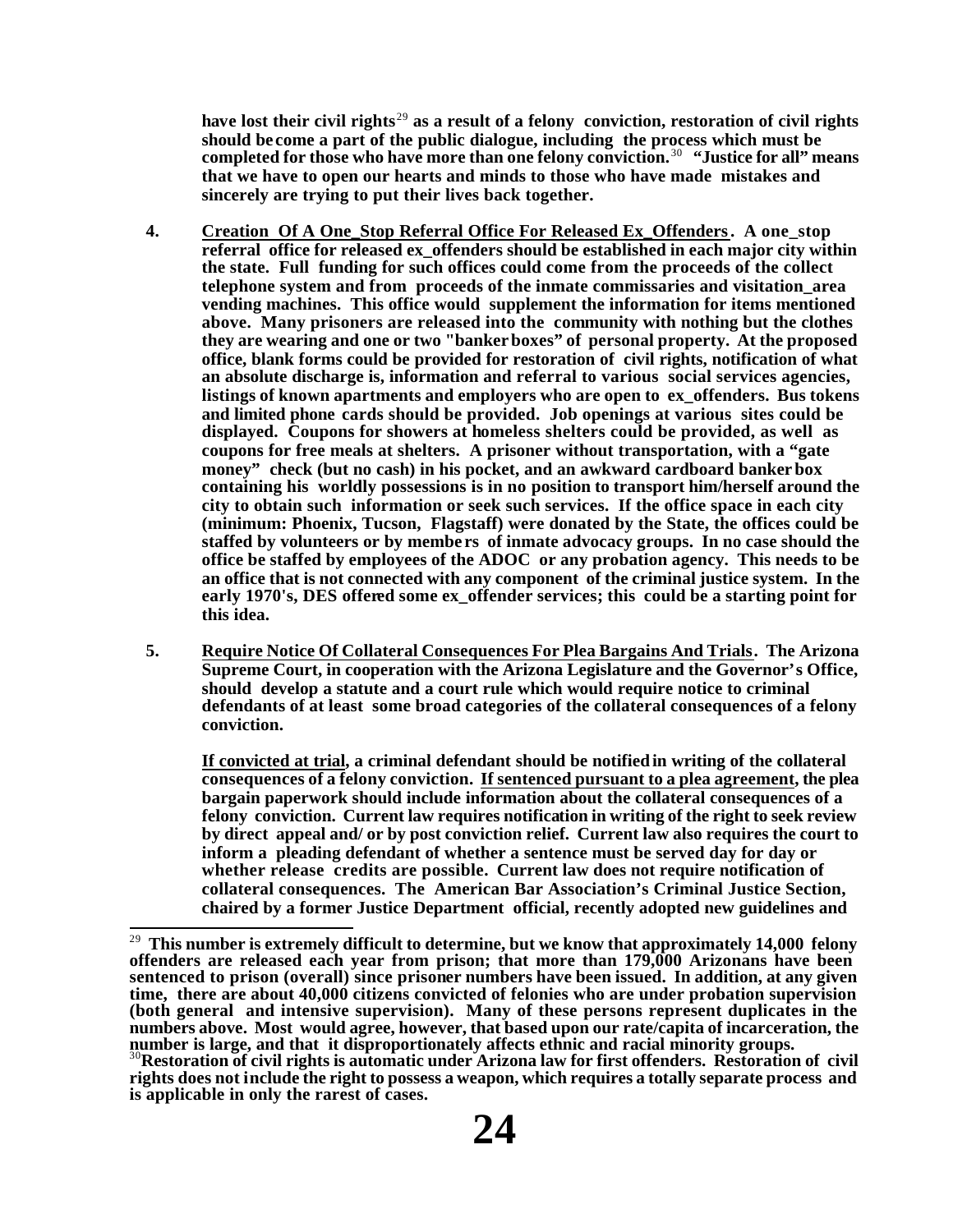**urged that all the punishments should be codified in one place and made part of sentencing so that defendants, their lawyers and judges fully understand what is happening.**

**There are many collateral consequences of criminal convictions that are not spelled out at sentencing. Many such consequences do not begin or become apparent until the person is released from confinement. Most of the sanctions are imposed as a result of acts of the U.S. Congress, but they apply to all states. In 2003, as record numbers of men and women who filled prisons in the last decade are being released, the consequences of such penalties are being felt.**

**Such collateral consequences of felony conviction include, but are not limited to, the following:**

- **a. Lifetime ban on receiving welfare or food stamps for those convicted of drug felonies.**<sup>31</sup>
- **b. Prohibitions against getting certain jobs in education, health care and other fields. In the state of New York, the re are more than 100 prohibited job categories for ex\_offenders, including plumbing, real estate, barbering, private security, etc. Arizona's ban is less severe, but does include working in security jobs, the health care field, teaching, working with children, etc.**
- **c. Felons with drug convictions are barred from obtaining student loans.**
- **d. Some incarcerated parents who do not have close relatives who will care for a child or children are forced by the courts to sever their parental relationship.**
- **e. Many apartment complexes will refuse to allow an ex\_felon to move into the complex, even when a spouse or family member has lawfully lived in the same complex for years prior to the ex\_offender returning home.**
- **f. Voting rights in some states are permanently revoked for a felony conviction. Arizona's statute (A.R.S. § 2\_904** *et seq.***) suspends voting rights upon conviction of a felony, but they are restored along with other rights (automatically for a first conviction and upon application after two years for subsequent convictions).**
- **g. Deportation is common after a felony conviction for aliens, even when they have children and close family ties in this country.**
- **h. Public housing is denied to those with a felony conviction, even when married to a spouse who lives in public housing. In Chicago, the public housing eviction law has created a group of (mostly) males who are essential nomadic because of their felony convictions. They simply have nowhere to go.**
- **i. If a felon has a place to live other than public housing, he cannot visit family who may live in public housing without violating criminal trespass laws.**

**These hidden penalties directly result from a felony conviction. Arizona defendants should be notified prior to entering a guilty plea to a felony charge of the collateral consequences of conviction for a felony, at least those collateral consequences which apply in Arizona. The cost of notifying defendants of collateral consequences would be negligible, and would provide for more fully informed decisions by defendants. Notification would merely require each county to incorporate new statutory language into the sentencing/plea bargaining scripts used by judges and into the plea agreement forms which are utilized by county attorney offices.**

**1. Review And Reduce State\_Imposed Collateral Consequences. In addition to the notice requirement regarding collateral consequences of a felony conviction, it is time to re\_think such penalties. The American Bar Association's Criminal Justice Section** 

<sup>31</sup> 31 **Arizona has opted out of this lifetime ban.**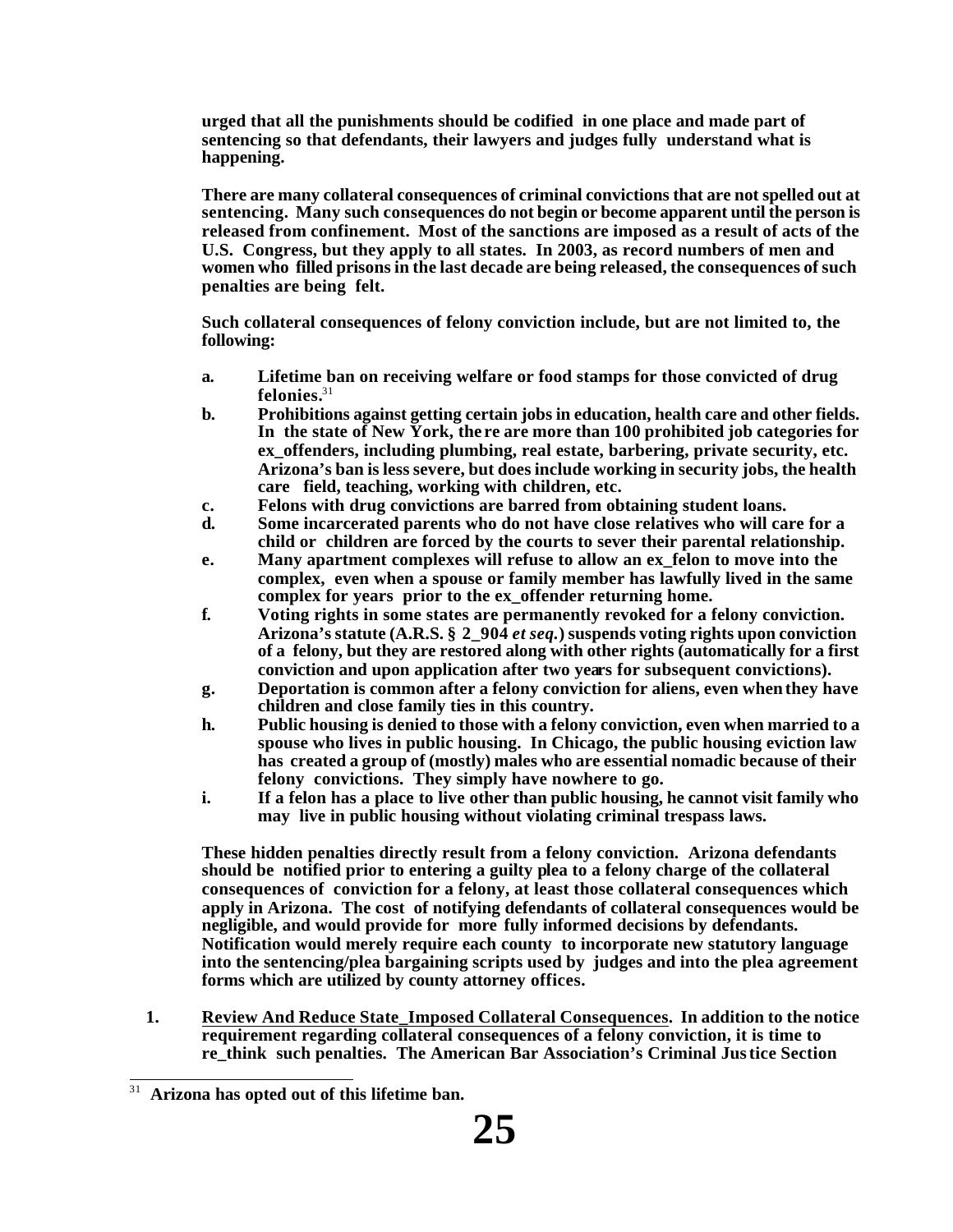recently adopted new guidelines suggesting that such laws need to be re examined. **Even some conservatives have asked whether these penalties have gone too far. Anne Piehl, an associate professor of public policy at the John F. Kennedy School of Government at Harvard, said, "***These laws tend to get passed independently without considering all the consequences, so the cumulative effect is greater than what was intended.***"**

**Millions of Americans (and thousands of Arizonans) are affected by such collateral consequences. Thirteen million felons who are in prison or have served time live in the United States, according to an estimate by Christopher Uggen, a sociologist at the University of Minnesota. That is almost seven (7) percent of the adult population of the United States of America. In short, the law should make some allowance for demonstrated rehabilitation. In states such as Florida, where it is estimated that more than 600,000 people are permanently disenfranchised (permanently barred from voting in local, state, and national elections) due to felony convictions, the collateral consequence affects nearly one\_quarter of the state's African\_American population.**<sup>32</sup>

**The Legislature should appoint a committee to study each and every law in Arizona that restricts an ex\_offender from an employment opportunity or license. While it may be perfectly obvious that a sex offender should not be permitted to work with children or be accepted into the teaching profession at all, it is not so obvious why a person convicted of,**  for example, a non violent property offense should be forever barred from teaching in **an elementary or secondary school. It is possible that some statutes are outdated and others are over\_reaching. After a specified period of time following absolute discharge from a criminal conviction, it is reasonable to lift the prohibition against ex\_offenders entering certain professions or obtaining certification to engage in certain licensed professions.**

**The law in Arizona makes provision for "absolute discharge" from the criminal sentence. This should mean something more than merely eliminating criminal justice supervision of the offender. Punishing people forever is not in the best interests of the state. A thorough examination of the collateral consequences of a felony conviction should be undertaken by a legislative committee.**

**2. Modifications To "Gate Money;" Allowing Interest On Prisoner's Mandatory Dedicated Discharge Account. Under current Arizona law, inmates are released with \$50 "gate money" from the prisoner's "dedicated discharge account."**<sup>33</sup> **The money is released in the form of a check which is difficult to cash. The money derives from a percentage of a**  prisoner's wages which are steadily deducted until his "dedicated discharge account"<sup>34</sup> **reaches \$50. At the time the account reaches \$50, the account is frozen. No interest is earned on the money by the prisoner, no matter how long it sits in his account. This is an absurd public policy and a blueprint for failure.**<sup>35</sup> **If Arizona is going to continue to incarcerate its citizens at the rate we do, it needs to accept responsibility for its part in a reasonable plan for reintegration.**

<sup>32</sup> <sup>32</sup> **All of the information contained in this paragraph was taken from "Freed From Prison, But Still Paying a Penalty," The New York Times, December 29, 2002, by Fox Butterfield, page unknown.**

<sup>33</sup>**A.R.S. § 31\_237(A).**

<sup>34</sup>**A.R.S. § 31\_237(A,B).**

<sup>35</sup>**No one reasonably can be expected to succeed on \$50 in today's world if one is being released to the community with no home, no job, no clothing, no food, and no prospects for the future. In California, inmates are provided \$250 in "gate money," which at least provides a night or two in a motel and some meals.**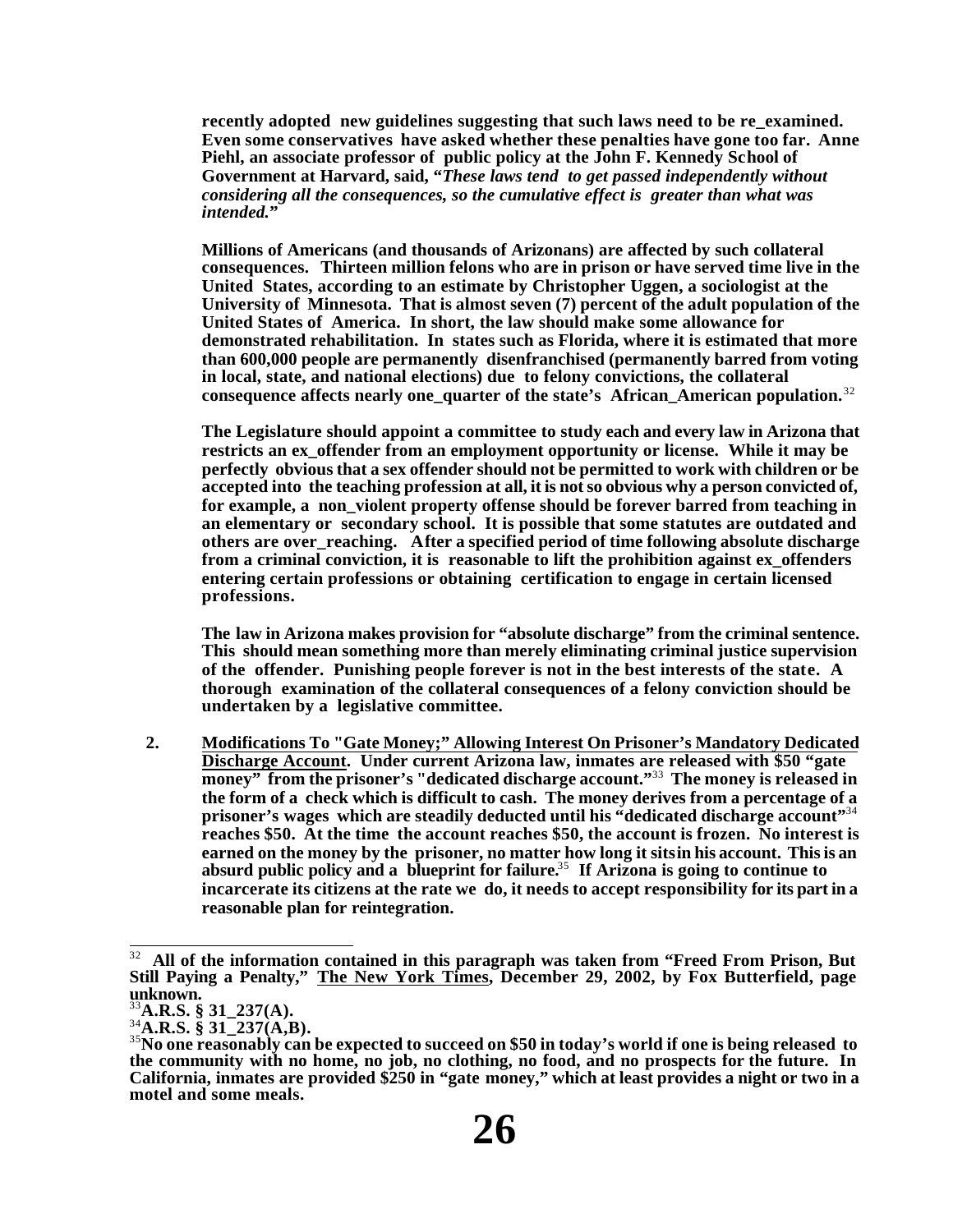**All inmates should be permitted to earn modest interest on the monies in the dedicated discharge accounts, as well as on money held in their spendable account or retention fund.**<sup>36</sup> **Those serving natural life or death sentences and/or consecutive mandatory sentences in excess of 50 calendar years should be exempt from deductions from prison wages for a dedicated discharge account. This proposal would not cost the state any money since the method of achieving the additional gate money has not been changed, just the total amount before deductions are stopped. With respect to paying interest on prisoner's deposited monies and wages held in spendable or retention fund accounts, prisoners who wished to earn interest could be charged a reasonable annual or monthly fee for maintenance of such records, just as banks and savings account businesses do in the community. Middle Ground would only support an increase in the amount to be withheld for gate money if prisoners were able to earn interest on the money deposited. For prisoners who do not work or are unable to work while in prison, the gate money could come from the State's general fund, the ADOC budget, the proceeds of the inmate collect telephone system, or the proceeds from inmate stores and visitation vending machines.**

- **3. Release Transition Medications. Basic needs for released offenders must include an adequate supply of prescribed transition medications. Transition to AHCCCS should occur during the final weeks of a prison sentence, especially for those taking psychotropic medications or for those who suffer from chronic disease for which medication is prescribed. Correctional Officers should be required to insure that a person assigned to their caseload has all the necessary paperwork, information, medication, property, legal releases, etc. before the person is released. CO's on vacation or sick leave must have a backup staff person who can effectively fill in, since a prisoner who reaches his release date cannot be held beyond that date without serious liability to the state and to the Department. There needs to be sufficient back pressure on the ADOC to insure that they will take care of this seemingly insignificant, but dramatically important issue. A mental health patient begins to decompensate — sometimes to serious levels — if suddenly withdrawn from powerful medication. Prisoners with chronic medical conditions such as high blood pressure, diabetes, etc., must also be assured of transition medication. Current ADOC policy provides for this transition, but in reality it is rarely accomplished.**
- **4. Formation Of Ex\_Offender Support Groups. The community supervision or parole condition that prohibits ex\_offenders on supervision from associating with any other person under criminal justice supervision should be amended (including on all official forms) to incorporate the possibility that an ex\_offender could organize, attend, or participate in a support group composed solely of and by ex\_offenders who are struggling to "make it" upon release. Currently, ex\_offenders associate with one another at homeless shelters, at "group" therapy sessions mandated by their supervising agency, and in the performance of mandated community service projects. These same ex\_offenders are prohibited, however, from seeing or associating with each other in their own support group.**

**There are many volunteers in the community — including long\_standing successful ex\_offenders who no longer are on criminal justice supervision — who would be willing to supervise/staff such support groups and who would provide tremendous credibility for the group participants.**

 36  **See Director's Order 905 for explanation of inmate spendable account and inmate retention funds.**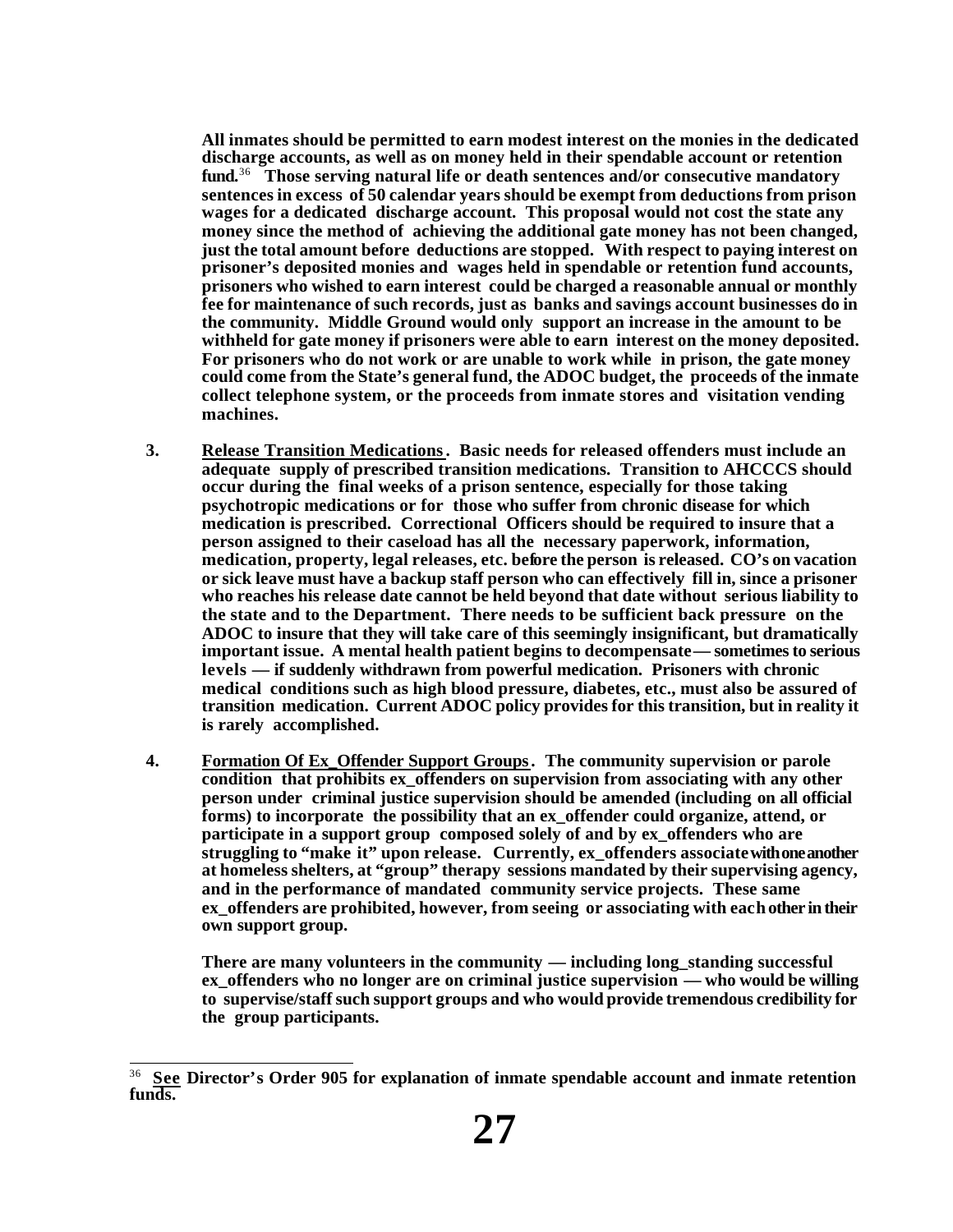**5. Establishment Of A Corrections Advisory Board Composed Of Successful Ex\_Offenders. By Executive Order, the Governor's Office should establish an advisory board composed of successful e x\_offenders (selected from among those who have been discharged from a sentence for five years or more) who can serve as a volunteer advisory board with respect to "what works" (best practice) in the area of rehabilitation. In addition, the ADOC Director should utilize the same group of individuals — both males and females — to conduct panel discussions and programs inside the prisons in much the same way that victim impact panels would operate.**

**This corps of successfully rehabilitated ex\_offenders could discuss at schools and civic groups what really happens to a person convicted of a felony offense and what happens in the recovery/rehabilitation process. They could discuss the obstacles encountered in finding housing, jobs, etc. This would not be the failed "scared straight" programs which are often presented by angry, stereotypical, scar\_faced prisoners who are transported to schools from within a prison system. Instead, these volunteers would focus on the long\_term, life\_changing effects of even a single felony conviction on a person, and would be presented only by persons who have succeeded in the community after a term of prison. There would be no cost to the state for this program or for public service announcements or for other free advertising methods that could be utilized to disseminate the information.**

- **6. Creation Of A University-To-State-Agency Corp. Legislation should be introduced which would allow graduates of sociology, social work, public administration, psychology, and criminal justice programs to have two years of student loans forgiven in exchange for two years of work in the Department of Corrections at the line staff level. This would have at least two major benefits. The ADOC would be "infiltrated" with the ideas, values, attitudes, knowledge, skills, and other benefits of recent graduates in fields which actually have a bearing on "corrections," and the graduate would benefit from forgiveness of some educational costs at the same time he/she is gaining valuable real\_world experience in a work environment directly utilizing the skills and knowledge acquired in their major fields of study. Obviously, this program would also address the serious crisis which exists within the ADOC in staff shortages. Rather than a Peace Corps, this group of individuals would be a "Corrections Corp". The idea could be expanded to provide the same educational cost\_forgiveness for students going to work for DES as well.**
- **7. Public Service Announcements. The theme: "***We all win when someone succeeds in our community after prison***" should be adopted as the state government's attitude. Various public officials, beginning with the Governor, could record public service announcements that confirm the state's commitment to long\_term public safety and the cost savings associated with a significant reduction in recidivism. The messages also could encourage employers to utilize the job tax credit and the federal bonding program, in addition to giving an ex\_offender a chance. We** *do* **all win when an ex\_offender succeeds and does not return to criminal activity or to prison.**
- **8. Enact Legislation Providing For Release Of Geriatric and Seriously Ill Prisoners. Release of geriatric and seriously ill prisoners will contribute in a disproportionate manner to cost savings, because of the combination of few numbers of prisoners affected and the cost of care that must be provided. As prisoners age, health care problems multiply, as does the demand on the limited resources of the prison health care system. By making provision for the release of these prisoners, (including conditional release**<sup>37</sup>**),**

l <sup>37</sup>**We do not suggest going to such extremes as Texas recently did when it proposed to parole offenders in a coma. Several states operate re lease programs for elderly or ill inmates. Arizona**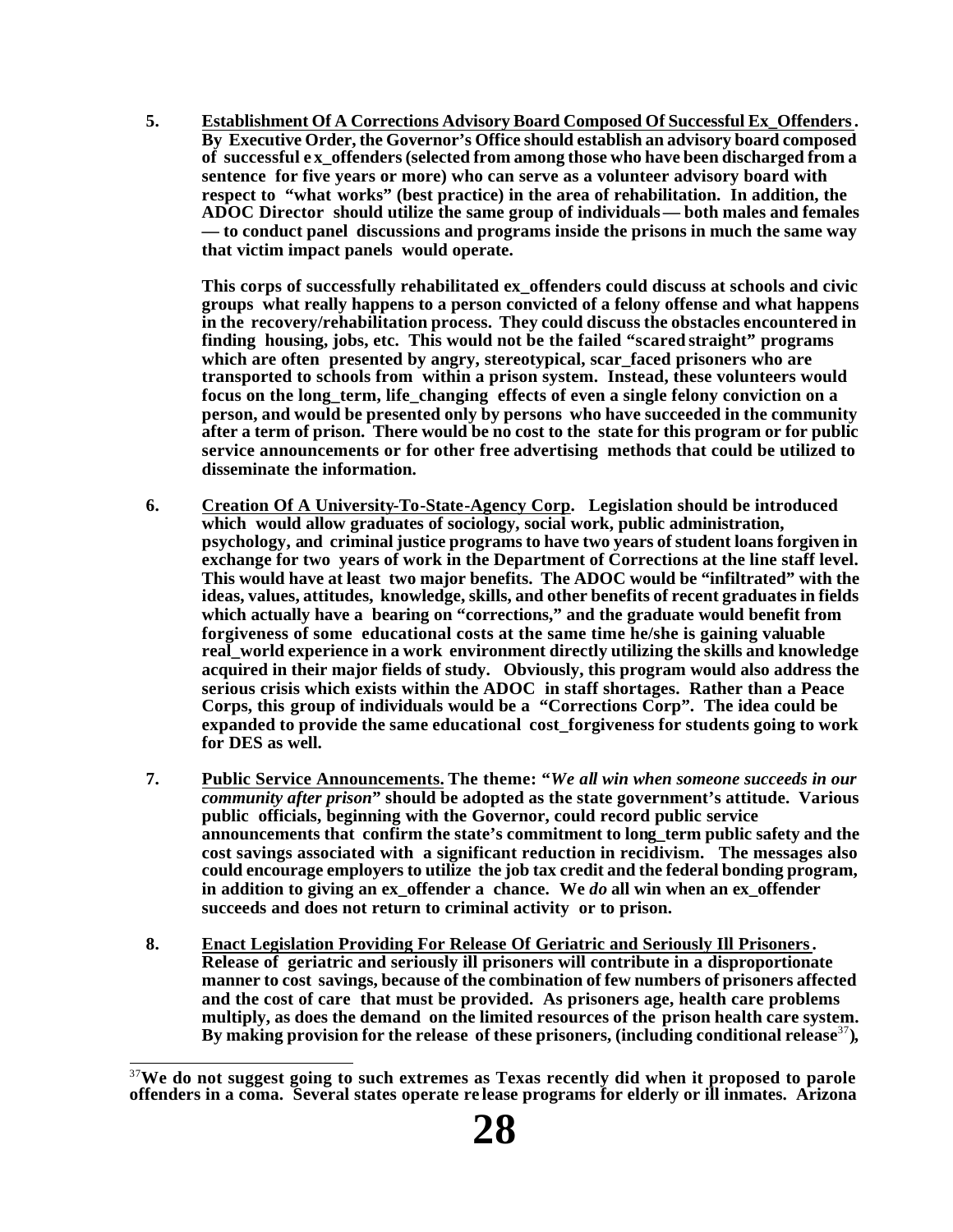**the institutional health care budget dollars go farther, the risk to the community is quite reduced, and the total number of inmates affected is very small.**

**9. Re\_establish Halfway Houses To Facilitate Transition From Prison To The Community. In the past, the Department operated halfway houses, but elected to close them down when mandatory sentencing for DUI offenders was passed into law. Since that time, Arizona has adopted an untransitioned release policy, whereby some prisoners are released directly into the community, sometimes in a home less condition, and without essential transition services. These practices, like so many others of the Department, increase the risk of recidivism, which then adds to corrections costs. In fact, increases in recidivism are perhaps the single greatest factor in the states' fiscal corrections crises, as larger and larger proportions of the prison population are composed of former prisoners who have returned to prison for new offenses, in large part due to the disastrous consequences of the punishment-not-rehabilitation focus of prison systems.**

#### **POLICY AND MANAGEMENT CHANGES WITHIN THE DEPARTMENT OF CORRECTIONS**

**When ADOC Director Dora Shriro addressed the Arizona Legislature's Alternatives To Sentencing Work Group, she emphasized her vision of a "parallel universe" within the Department, and supported it by pointing out that every aspect of corrections has to work together to accomplish positive and meaningful outcomes. She recognizes many aspects of the big picture, including the interrelationships between staff attitudes, work programs, inmate morale, incentives for good behavior, the need for effective transition programming, the deleterious effects of overcrowding, counterproductive consequences of excessively punitive and unprofessional staff conduct, etc.**

**The specifics of how to accomplish her goals within the Arizona prison system, however, were left uncharted. The number of times she repeated how pleased she was with what she found during her intensive schedule of visiting every institution in the ADOC suggests either that she does not recognize the disparity between her vision and the actual operational realities of ADOC institutions or that she sees the disparities but does not yet have a plan for addressing them.**

**This report, therefore, clusters together a number of policy and management suggestions involving the Department of Corrections in a separate section, placed after all the suggestions that deal with courts and other agencies. Some of those suggestions also require legislative action, but it**  is legislative action directed toward long term reduction in the costs of corrections, rather than **those which promise more rapid savings. It is hoped that those suggestions will not be given lesser consideration, because the y proffer the best opportunity for truly addressing expanding costs in a world of shrinking resources.**

l **easily could adopt such a program. As of June 30, 2003, the Department held 715 inmates who were over the age of 60 (695 males; 20 females).**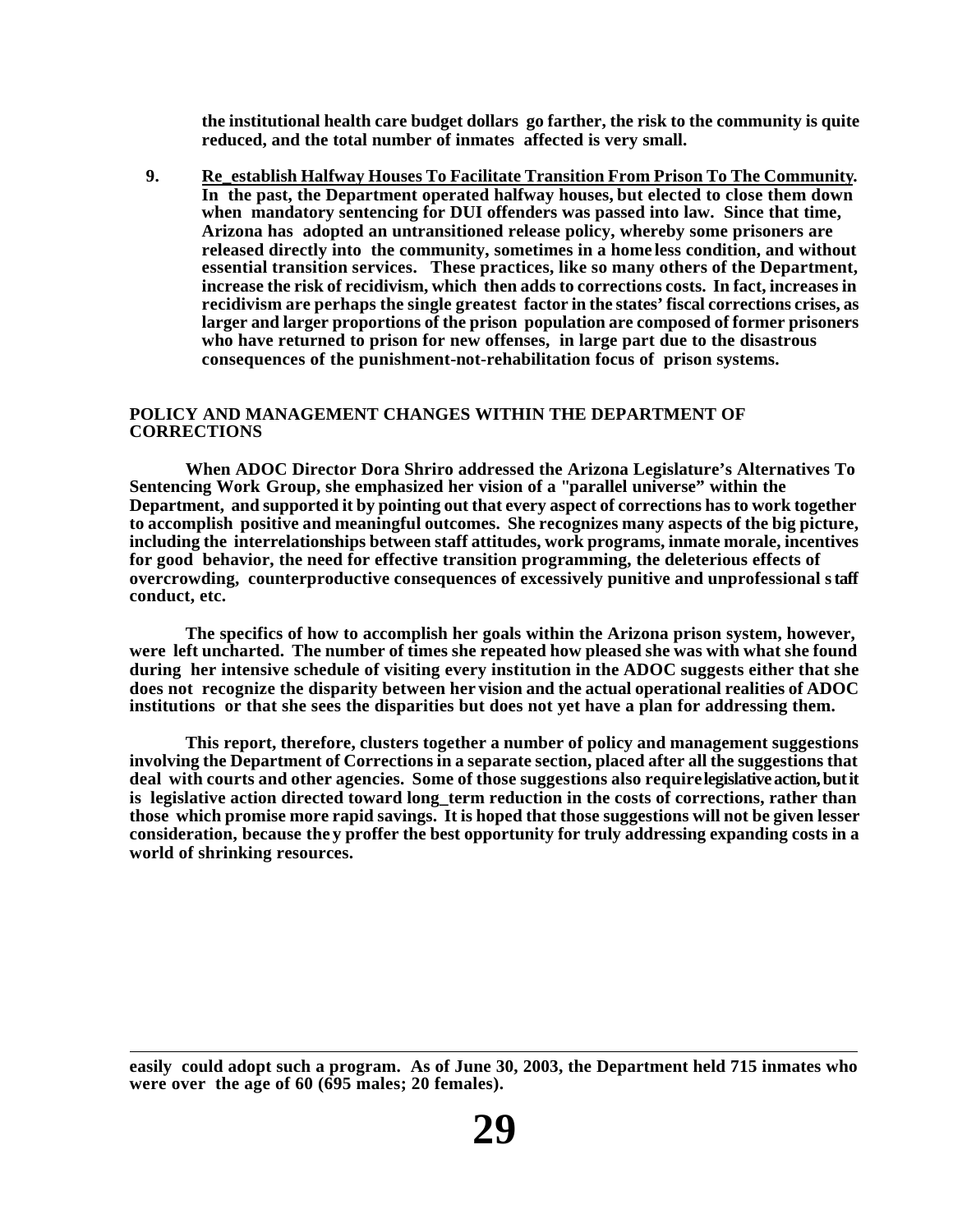- **1. Reduction In Wasteful Cost Of Excessive Re\_Incarceration Of Status Offenders. During the year 2000, for example, about 1,500 offenders were returned to prison after failing on community supervision. Only 121 of those persons committed new felony crimes.**<sup>38</sup> **The remainder were "status offenders" who violated a rule imposed upon them due to their status as a supervised offender, but they were not charged with new crimes. These offenses would include such things as failing to report on time to a parole officer's office, failure to timely notify a parole officer of an address change, drinking alcohol, etc. At approximately \$25,000 /year for each person in secure confinement, it seems fiscally prudent to examine how we might keep these 1,350-1,400 people from returning to expensive, secure confinement when they have not committed a new crime.**
- **2. Reinstatement Of Prisoner\_Performed Work That Does Not Compromise Security. During previous professional prison administrations (notably, that of former Director Ellis MacDougall) many jobs inside the prison were safely and cost\_effectively performed by prisoners — at prisoner wages ranging from 10\_50/cents/hour. Under subsequent prison administrations (***i.e.***, that of Sam Lewis and Terry Stewart), a very large number of prisoner positions were eliminated and new state employees were hired to perform the work, at a tremendous increase in cost to the state. Because much of this work was needed on a daily and weekly basis, those employees are not available to perform other tasks. Inmates work at low cost and constitute a readily available source of labor inside the prison system. Additionally, there is far too much idleness and far too many meaningless "make work" positions. Prisoners appropriately should be utilized for many jobs which do not compromise prison safety, internal security, or confidentiality. A study should be undertaken to determine which jobs previously held by prisoners are now held by prison staff, and which of those jobs could be re\_delegated to the prisoner labor force.**
- **3. Expanded Use Of State\_Wide Trustee Work. The use of prisoner labor ("trustees") for unskilled labor jobs in all areas of state government should be expanded. The savings in salary and benefits alone are quite obvious. With appropriate supervision, it is possible that some jobs of a more skilled nature also could be performed by prison labor — all for the cost of approximately 50 cents/hour.**
- **4. Specialized Audit of Policies Of Department of Corrections. An audit of the Department of Corrections (as well as of other applicable state agencies) should be performed to determine what cost savings would be achieved by examining the policies and practices of a particular agency as those policies relate to colorable le gal claims which have succeeded in the past, but which have not resulted in corresponding system\_wide alteration of the policy or practice. For example, the ADOC leaves itself open and vulnerable to costly litigation when it could easily be avoided by strict adherence to already written, established policy.**

**One example occurred in Summitt v. Cenzano,** *et al.***, where a prisoner was deliberately denied food for 21 days as punishment for objecting to harassment and intimidation by prison guards. The ADOC Central Office policy was violated which prohibits using food as a reward or as a punishment for prisoners. The DOC has a written, established policy which requires that certain medical and observational procedures are to be put into place if a prisone r — for any reason or for no articulated reason at all — refuses food or** 

 38  **The Corrections Yearbook, 2001, published by the Criminal Justice Institute, Inc., Middletown, Connecticut. During 2001, there were 2,905 technical violations compared to 353 violations for new felony offenses. For 2002, the numbers were 2,764 technical violations and 335 new felonies. The figures in this footnote for 2001 and 2002 were obtained from the Arizona Department of Corrections.**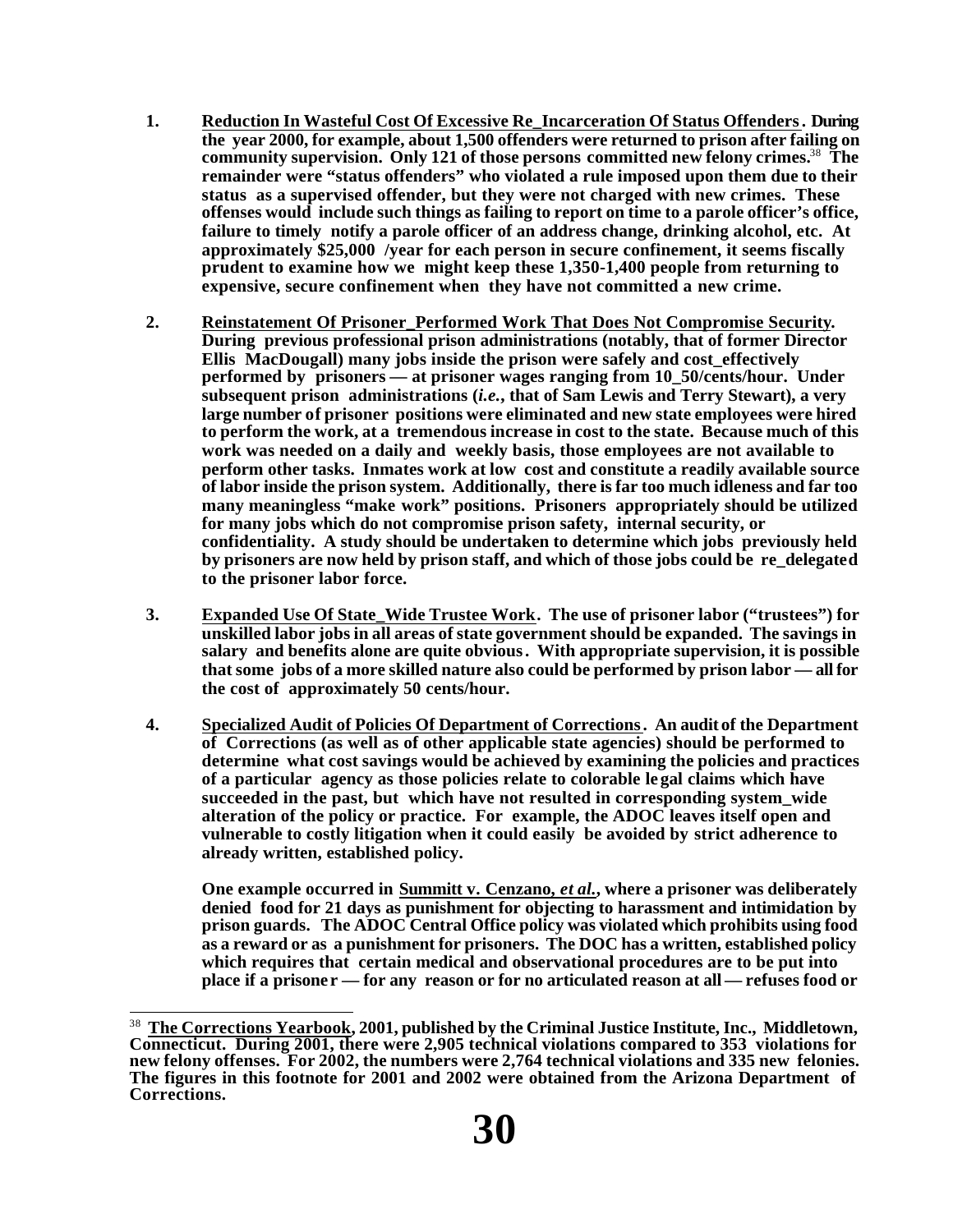**does not eat for a period of 72 consecutive hours. In 1996, inmate Brent Summitt was sexually harassed by a DOC staff member as he attempted to retrieve his food tray from the cell door food trap. As a result, he refused to obey the rule which required him to sit on his bunk in order to obtain a meal. Guards refused to bring his meal tray altogether, or brought it to the door and then refused to serve it. In direct violation of written and established policy directives signed by the Director, the guards not only refused to feed Summitt for a period of about 21 days, but they did not follow the procedure which required them to place Summitt in a medical/observation cell after 72 hours, did not produce written "Incident Reports" as required by policy, and — essentially determined on their own to punish the inmate by refusing him meals. In addition, they taunted him with inappropriate, cruel, and disgusting remarks. Summitt filed a lawsuit which, originally, was dismissed. He filed an appeal to the 9th Circuit Court of Appeals and the case was remanded to the District Court. Ultimately, he settled out of court for a reasonable sum of money considering the case. The litigation costs (for the state's attorneys, to pay the Plaintiff's attorney costs, to pay the settlement itself) could all have been avoided had the staff simply followed established policy. It is important to note that it is not so much the cost of the final settlement that should be taken into consideration, but the cost of the litigation (for attorneys on both sides) itself.** 

**In another, even more egregious, case, Inmate Brian Stallings was forced to walk barefoot across hot blacktop pavement for a distance of many, many, yards at the Lewis Prison Complex, because he verbally challenged an out\_of\_control corrections staff member while he (Stallings) was lying on his face on the floor during a cell search. The inmate sustained second\_ and third\_ degree burns on the bottoms of both feet and permanent nerve damage. The settlement in this case was an undisclosed but quite substantial amount of money, plus the cost of defending the case up to the point of settlement.**

**During more than 20 years of experience dealing with questions of whether the ADOC has violated its own policies, it has become painfully clear that many DOC administrators believe that they can engage in acts which will ultimately cost the state, but which will not redound in consequences to the offending agency since they have "free lawyers" at their disposal to defend them no matter what they do. An audit should be conducted to determine which state agencies are unnecessarily creating liability for state government. At the very least, a public report should be made so that taxpayers can readily see which state agencies are the most egregious violators of rules, regulations and rights, and for what reasons.**<sup>39</sup>

**5. Treatment And Pre\_Release Programming. About 14,000 people are released from prison in Arizona each year<sup>40</sup>, and very little appropriate pre\_release planning is performed. This is especially critical and dangerous for offenders who are being released from bizarre "close\_custody" settings such as Arizona's super\_maximum facilities. It is not sufficient to provide sporadic "programming" in how to balance a checkbook or fill out a job application, especially for a person who has been confined for a long period of time. These are forward\_thinking activities which have nothing to do with addressing criminal behavior, poor attitudes, counterproductive values, or personal/social deficiencies which caused the criminal behavior in the first place. Hence, true rehabilitation must begin to be addressed when the prisoner demonstrates that** 

l <sup>39</sup>**It should be noted that an audit will reveal the scope of fiscal irresponsibility arising from blatant violation of rights, but will not solve the problem. There must be some form of "back pressure" put on the agency, which will provide the Director of each agency with a legitimate basis for discipline of employees whose actions subject the agency to legislative sanctions or the risk of legislative sanctions. We have suggestions in this regard, as well.**

<sup>40</sup>**Annual Report, Arizona Department of Corrections, FY 2002.**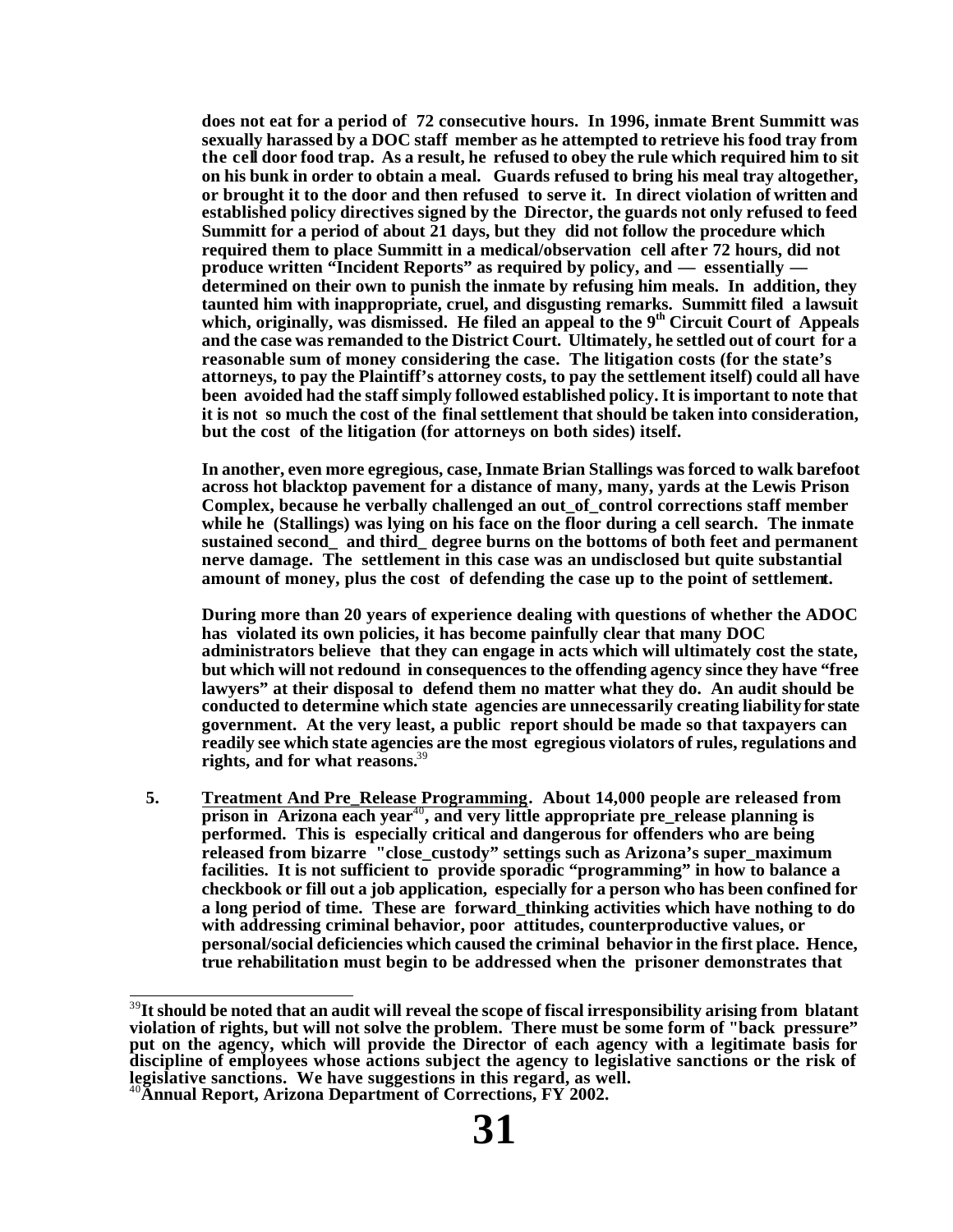**he/she is interested and is willing to respond to authentic reintegration efforts which will maximize success. It is wasteful and counterproductive to incarcerate a person for years or de cades, and then allocate the final 90 days of a sentence (or less) to "pre\_release programming."**

**For those prisoners willing to participate, pre\_release preparation should begin almost from the time the prisoner commences his/her jail or prison sentence. This is consistent with the new direction asserted by Dora Shriro in her address to the legislative working group. It also is consistent with what some other states are doing in the process of addressing their own fiscal crisis and burgeoning prison systems, which have recognized that the budget crisis essentially forces states to "***do better with what we've got***."**<sup>41</sup>

- **6. Removal Of Restrictions On Participation In Educational Programming. The statute which prohibits inmates housed in SMU I or SMU II or on death row from participating in agency\_offered education programming should be repealed.**<sup>42</sup> **In the absence of specific disciplinary violations directly related to an abuse of the education programming opportunity, no one should be punished by restricting the right to learn and improve oneself. Preparation for successful re\_entry to the community necessarily involves improvement of ones' skills (basic literacy, math, etc.) and improvement of one's attitudes and outlook on society and its rules. Education is one key to this improvement. In Arizona, the individuals who perhaps need education** *more than anyone else* **are the very ones denied the opportunity for education. As long as a prisoner has purchased his own television, he should be permitted to access any available closed-circuit educational programming, including personal follow\_up by individual teachers/instructors. We have recently learned that the provisions of ARS 31-240 are being applied even to those prisoners at SMU I and II who have the financial means to purchase correspondence course work and educational materials from outside the prison, such as from distancelearning institutions.**
- **7. Classification System; Inappropriate and Detrimental Housing Assignments. The ADOC should be required to report monthly to the legislature the number of inmates who are assigned to the super\_maximum facilities (SMU I and SMU II) for other than disciplinary reasons (example : due to lack of bed space in the appropriate location or classification level) and the number of days or months that such prisoners spend in these supermax/total lockdown facilities. The courts have held that isolation in such high security facilities is psychologically detrimental. This cannot even remotely be justified for those whose behavior did not warrant classification to such a facility in the first place.**

**For information about the psychological effects of SMU II example, see Comer v. Stewart, 215 F.3d 910 (9th Cir.2000), wherein a death row inmate was declared to be incapable of making an informed decision about whether to waive all appeals because, in part, of the psychological deprivations and consequences of sustained periods of time at SMU II ("***...[W]e and other courts have recognized that prison conditions remarkably similar to Mr. Comer's descriptions of his current confinement can adversely affect a person's mental health***" — Comer, at p. 916, citing other cases involving deprivation of virtually all fresh air and light, combined with continuous control by guards of lighting and involving other conditions of confinement).**

**See also Koch v. Lewis, U.S. District Court, Arizona Case No. CIV 90\_1872\_PHX\_ROS (JBM), wherein a non\_active, well\_behaved gang member successfully argued that his** 

<sup>41</sup>**Louisiana Senator Donald Cravins, quoted in the Vera Institute of Justice's July 2003 booklet, Dollars and Sentences: Legislator's Views on Prisons, Punishment, and the Budget Crisis, at page 5.** <sup>42</sup> **A.R.S § 31\_240(B).**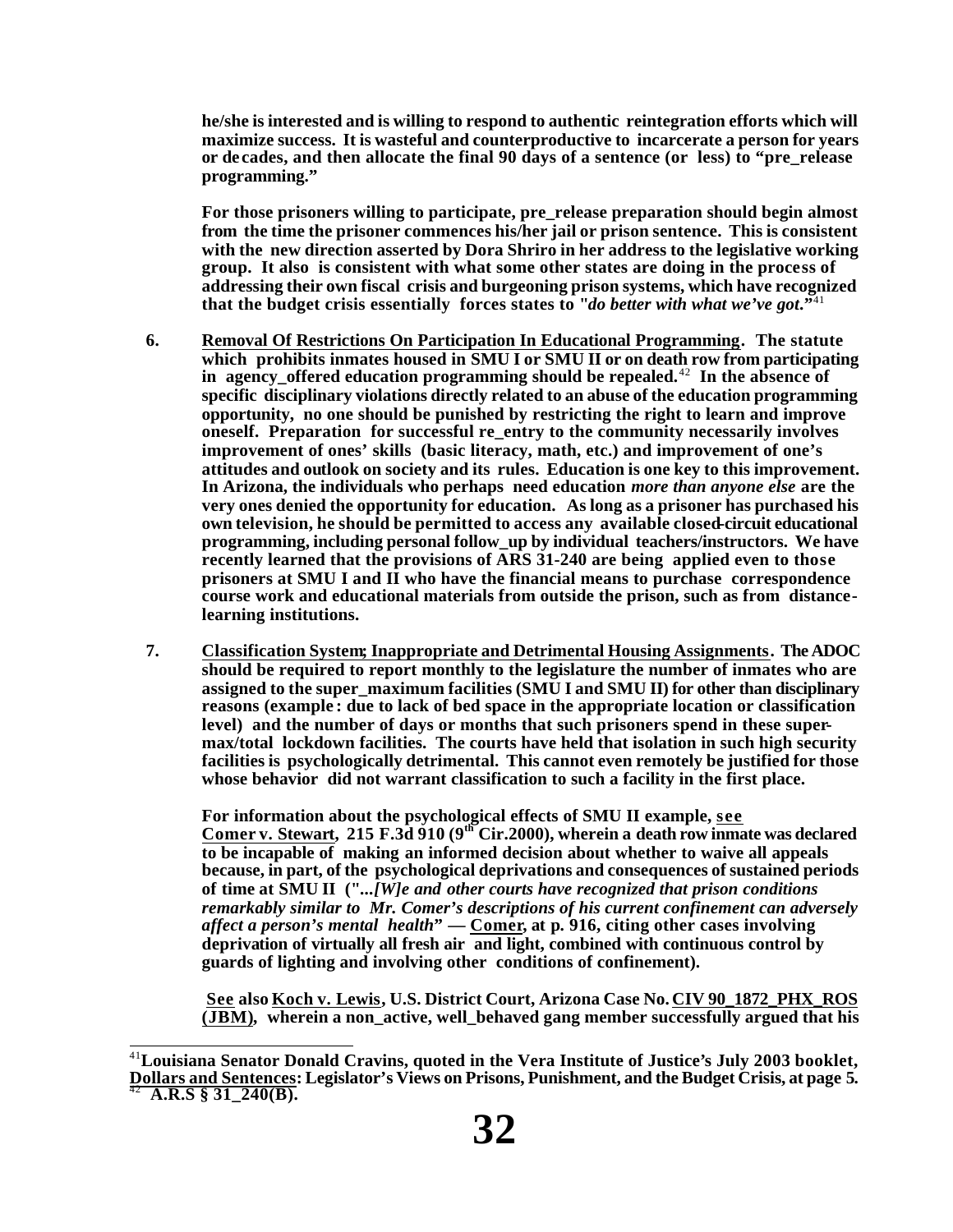**life\_time assignment to SMU could not be justified, absent active, disruptive gang activity (He was validated by the DOC process as a gang member, but his behavior was exemplary and he was not active in gang activity). He was ordered removed from the severe confinement at SMU II, transferred to Winslow, and now is on successful parole supervision in the community. Forty to sixty inmates in similar situations to Koch are presently litigating their placement at SMU II.**

**8. Reduction Of High Staff Turnover Rate. The ADOC continuously struggles with a high staff turnover rate. Even after all these years and even after the advent of a new director, the ADOC continues to assert that the primary staff turnover problem is the low wage for its line -staff employees, and the ADOC submits charts and graphs showing that correctional officers earn less than "other law enforcement officers." While increasing wages for correctional officers might result in a small reduction in the staff turnover rate,**<sup>43</sup> **other important factors have been concealed because they do not conform to the perceptions the ADOC seeks to convey. Exit interviews for departing employees are not conducted in such a manner as to obtain accurate and truthful information about the reasons for leaving and about the employee's actual feelings about his/her experience with the department. It has been reported to Middle Ground that in some cases, the departing employee is presented with a blank interview sheet to be signed. The employee has no idea what information was placed into the so\_called "record." Exit interviews should not be conducted by any person from the ADOC or by anyone who gives the impression that retirement or other benefits could be affected by the content of the interview. In short, we believe that job conditions and supervisor attitudes play a much more significant role in the employee turnover rate than the ADOC has been willing to acknowledge to date.**

#### **SUGGESTIONS FOR OTHER COMPONENTS OF THE CRIMINAL JUSTICE SYSTEM:**

<sup>43</sup>**Wages for correctional officers represent only one portion of the job benefits that accompany state employment. In a down\_turned economy, the number of workers seeking employment far exceed the available jobs. The fact is that the reputation of correctional officers (most commonly referred to as**  $\circ$  **guards**  $\circ$ ) and the general perception of the conditions of employment work to **disadvantage the Department in the recruitment process.**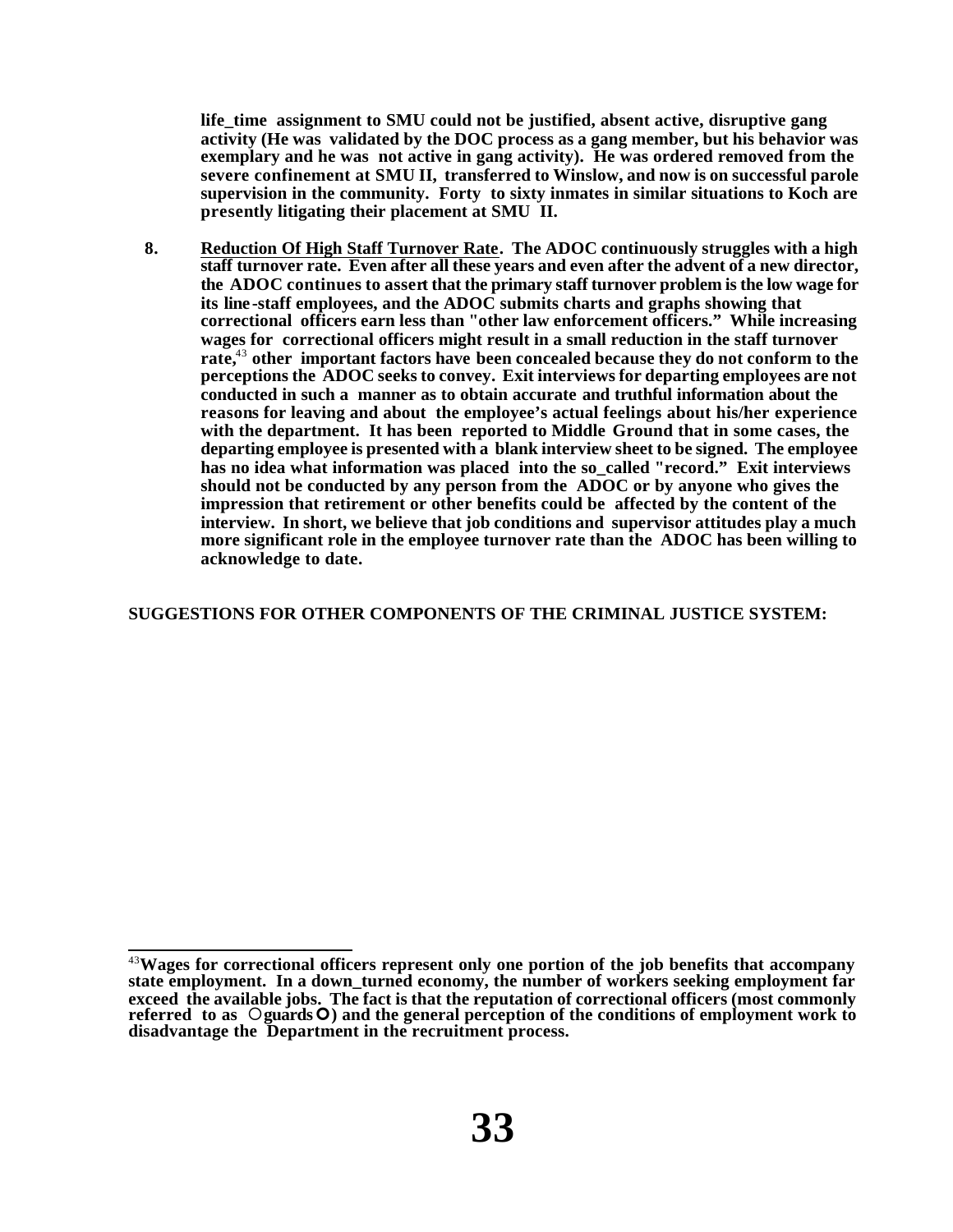**1. The Legislature Must Take Steps to Ensure The Integrity of the State's Criminal History Records System. By statute, the DPS is mandated to serve as the central repository of criminal history records and related criminal justice information for the state. The Bureau of Justice Statistics reports that Arizona is one of twelve others nationwide that contains final disposition information for less than one\_half of the arrests in its records.** 44  **The DPS must meet a reasonable mandated date for virtually full compliance; if not, then the repository should move to another agency.**

**Persons with a previous criminal record who desire to work in health care, for example, need to clear a special category fingerprint check. If the information contained in the DPS records are incorrect, for any reason, it can cause serious problems. Incomplete information simply stalls the process. Incorrect information can lead to the necessity of expending thousands of dollars to address an issue that did not exist in the first place. We are aware of a case, for example, where a defendant was charged with an open-ended felony which, upon successful completion of a period of probation, was to be dismissed. This information was contained in the written pleabargain. However, DPS only recorded the felony charge and the plea of "guilty." The court did not follow-up with final disposition of the dismissed charge, DPS has not secured the information from the court, and the record on this individual still reflects a felony conviction. The charge was made in 1996; as of 2003, the record still re flects a felony. In fact, the individual should have no felony record at all and the final disposition should show that the charge was "dismissed."**<sup>45</sup>

- **2. The DPS needs to expedite and improve the background checks it performs. DPS background checks are used to determine if an individual should work in certain areas, for example, working with children or handling money. Many employers allow individuals to work, pending the outcome of the background check. Currently, the DPS check can take s everal weeks to complete. To be fair, some of the delay is at the FBI and not under the control of DPS. Nonetheless, several weeks is too long a time for a background check.**
- **3. Over 839,000, or 46%, of individual arrest charges in Arizona's Computerized Criminal History (ACCH) database, between 1995 and 1999, lack disposition. However, DPS does not know which criminal justice agency failed to submit each disposition. Many arrest charges dating prior to 1995, as well as more recent arrests, also lack disposition. DPS**  does not consider a record  $\Diamond$  incomplete  $\Diamond$  until arrest charges are two or more years old **to allow time for the charges to be resolved. In addition, over 20,000 dispositions were rejected by ACCH during fiscal year 2001 because information provided by criminal justice agencies did not meet system (computer) requirements. For example, if sentencing information for a guilty verdict is missing or a statutory violation codes does not match the violation's description, ACCH rejects the disposition altogether. To resolve these rejected dispositions, DPS needs corrected or additional information from over 300 criminal justice agencies including sheriff's offices, county attorneys, and Superior Courts.**<sup>46</sup>

#### **THE LARGER PICTURE**

<sup>44</sup>**See Performance Audit, Department of Public Safety, October 2001, Report No. 01-28, conducted by Arizona Auditor General's Department, p. ii.**

<sup>45</sup>**To protect this individual's identity, we have not recorded the details of the case number in this report. We do have the information available for verification, if necessary.**

<sup>&</sup>lt;sup>46</sup>Office of the Auditor General, Report No. 01-28, October 2001, Performance Audit, Department **of Public Safety, p. 14**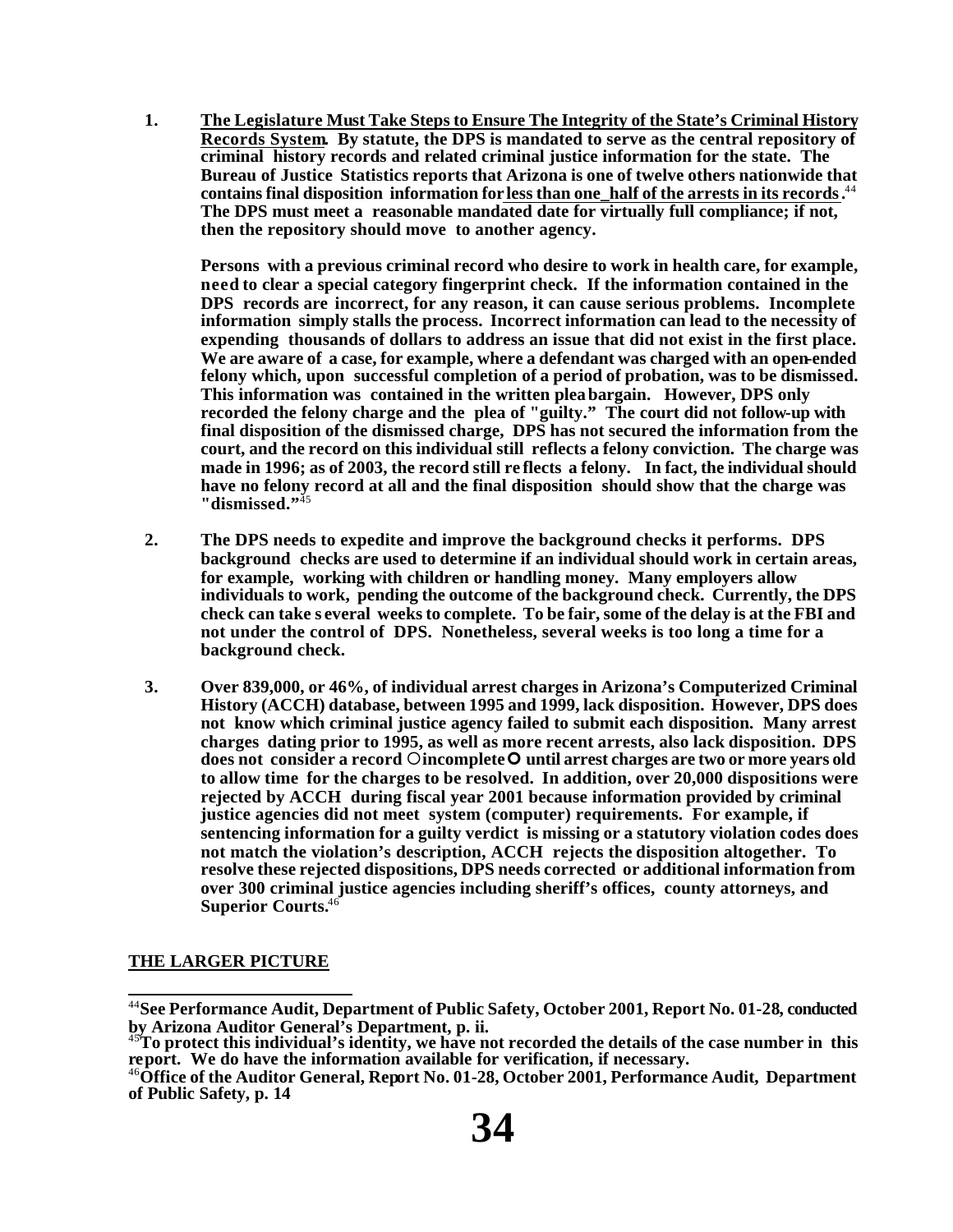**By now, it should be painfully clear that this document is a challenge to legislative leaders, correctional staff, as well as the citizens of Arizona to "reinvent" our correctional system as it relates to authentic rehabilitation of criminal offenders. We have challenged many conventional stereotypes and perceptions upon which most current "corre ctional" practice is based. There is and will be more than a little resistance to such challenge. We firmly believe that criminal offenders must fully accept personal responsibility for their own actions. However, we also believe that the agents of government who purport to be corrections experts must also live up to their responsibilities – to the public, to the victims of crime, to the offenders and their families and supporters, and – most importantly – to the future of our state.**

**An authentic and effective correctional system is not rocket science. It is very much grounded in common sense. What makes some of Middle Ground's's ideas seem somewhat radical is the fact that the traditional prison system has been operating for so long that it has become reified – that is, it has taken on a life of its own – and current correctional practices and social policies are accepted without questioning their validity.**

**In our view, there are four (4)) core features of a traditional prison system: (1) the presence of three highly problematic social-psychological processes which are endemic to the prison environment which act to impede successful outcomes. These processes are institutionalization (becoming swallowed up in the routines of life as a prisoner), prisonization (losing the ability to function in a self\_regulated and responsible fashion in the world beyond prison), and criminalization (becoming inducted into the criminalistic value system of the underworld of prisons); (2) the absence of a true correctional process; (3) adoption of an extremely limited agency mission; and (4) utterly inadequate handling of unmotivated offenders.**

**Additional features of Arizona's prison system include: (1) an inability to handle prison gangs and institutional violence; (2) prisons located in extremely remote rural locations; (3) unprofessional management practices that drive away many qualified employees; and (4) prison policies and practices that undermine the rehabilitative activities and potential of visitors.**

**One of the most important aspects of an authentic correctional system necessarily involves a classification system or function which is grounded in tracking an inmate's decision-making and actual behavior. Inmates whose desired outcomes are similar should be clustered together temporarily. Inmates who are working hard to solve their own problems (achieving their own rehabilitative goals) should be clustered together. An effective tracking system for staff decisionmaking and for inmate behavior is essential. The current classification system is a numbers game calculated to fill certain pre\_determined and constructed bed spaces for specified periods of time,**  with no correlation to the achievement of collectively agreed upon goals. It is a shell game that **actually undermines correctional success.**

**An authentic classification system must make such primary distinctions as the following:**

**Is the inmate indifferent to the vicissitudes of his/her life?**

**Is the inmate committed to a life of crime, or willing to work very hard to achieve agreed\_upon correctional goals?**

**Is the inmate caught up in a subcultural identity and value system (such as a gang or "convict" mentality), or is he willing to make sacrifices and to accept responsibility for his/her own actions?**

**Is the inmate temporarily overwhelmed and unable to participate in such fundamental decision\_making, or is he/she ready and willing to accept punishment?**

**It is just as important for staff to be held accountable for their level of participation and**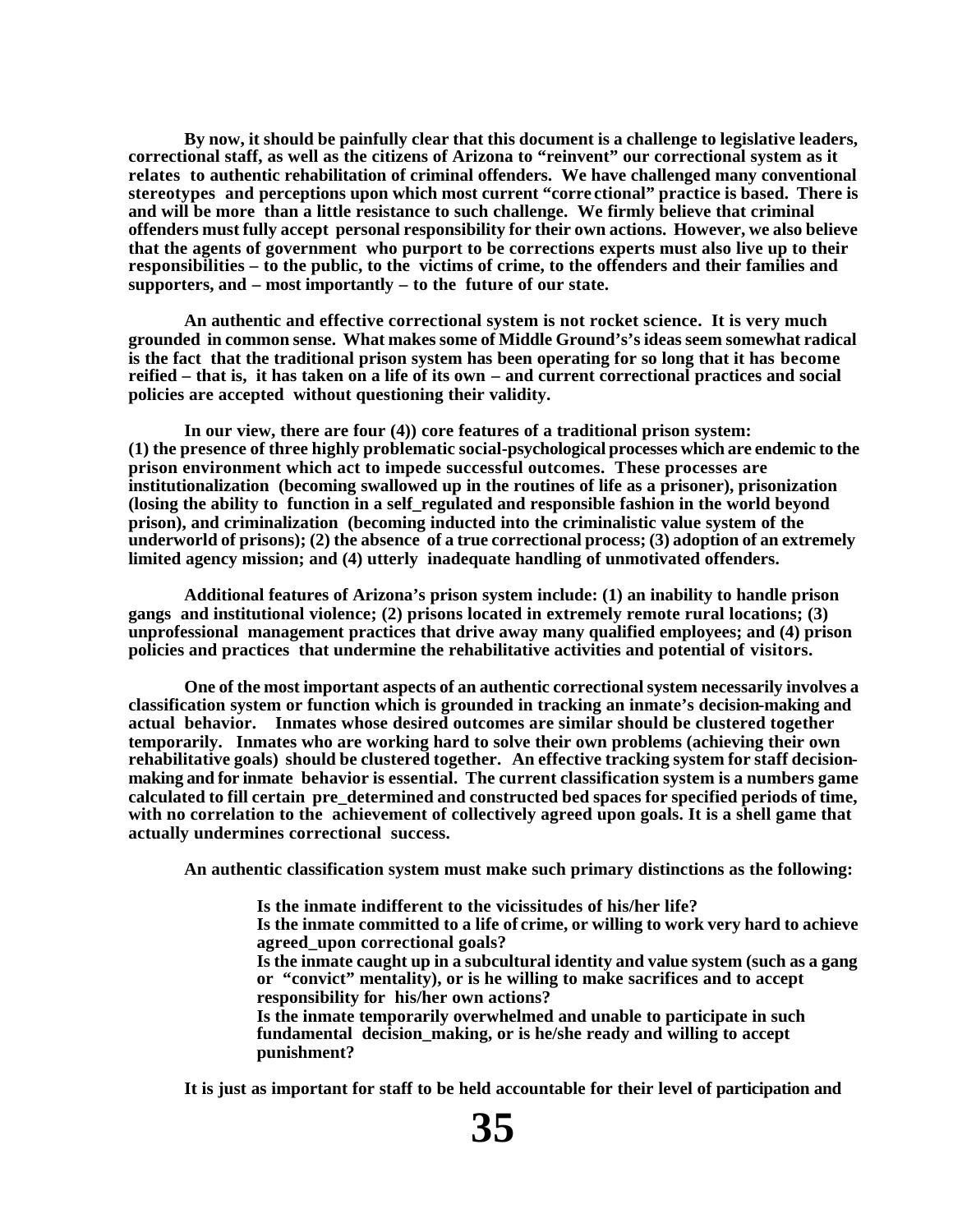**success in correctional activity. We propose the development of a tracking system for staff decisions which would affect future individual promotion, provide information for a general corrections equation, and facilitate system management, future planning and agency projections. Inmate behavioral tracking would have implications for offender classification, and provide information for a specific, individualized, corrections equation for each offender.**

**One of the key aspects to developing a true correctional system is a shift from compelling prisoners to focus upon and to prioritize the needs of the institution to a focus upon responsibly solving or meeting their genuine correctional needs (this is the core of an individual corrections equation). The past and current road to the failure of so\_called rehabilitational programs arises from delivering rehabilitation programs devised by self\_constituted authority figures who define what the offender supposedly "needs" to work on**<sup>47</sup>**Clearly, this management policy, disguised as a "program" is a means for short-staffed prison units to control yard movement and limit the activity of inmates. It has nothing whatever to do with corrections or rehabilitation. In a "parallel universe," as touted by the ne w DOC director, self\_regulating individuals do not walk around with hall passes, as we all did when in high school., paying people to deliver these externally\_defined programs, funding the program by purchasing the resources that the authority figure de fines as essential to successful delivery of the program. This is a fiscal failure, especially, because one could pour the equivalent of the national debt into such an approach and the end result would be much the same as what we already have.**

It is not the purpose of this report to re\_define the institution of corrections, but it certainly **is appropriate to inform the legislature that new, creative, sound, safe, and effective ideas are available to anyone interested enough to consult with Middle Ground about options that go beyond the current superficial and ineffective programs of the past.**

**External to the prison system, it is obvious that problems need to be caught early and dealt with effectively and constructively. Hence, we strongly support efforts to re -vamp the social service/welfare and child advocacy systems in Arizona. As everyone presumably agrees, diverting** 

l

**compose a plan for the inmate's time while incarcerated."** It is ironic to Middle Ground that at the same time a newly-arrived inmate is being administered **psychological tests to determine his mental health status, he is at the same time assisting to "compose" a plan with his assigned CPO III for his use of time while in prison.** 

<sup>47</sup>**The Department of Corrections Annual Report, FY 2002, at page 16, provides a precise example of the claim we are making. In a program called "Inmate Program Plan (IPP)," – touted by the Department as "the most comprehensive inmate management strategy anywhere in this nation,"the program evaluation demonstrates "maximized use of the Department's available resources," "enhancing the safety of staff," "reducing the number of major inmate disciplinary violations," and "increasing inmate accountability," as the program's major success points. Under the guidelines**  of the IPP, an inmate is assigned a Correctional Officer III within three days of his/her arrival in **prison. It should be noted that this early time of entry into the prison system for all but the most hardened convicts is known as the "screaming entries," and is not generally accepted as a time when rational thought or reasonable decision-making – especially for the long term – can be expected to be made by an inmate. The CO III and the inmate "discuss the inmate's file and** 

**The Annual Report further states, "A committee of prison officials who determine (emphasis added) the inmate's educational, vocational, substance treatment and work programming needs then assesses the plan. The committee matches the needs of inmates to the best suitable classes, jobs and programs that are available within the prison." Computerized passes are then issued to an inmate for all of his/her movements throughout the day.**

**There is no discussion of the rehabilitational effects of having someone pre -determine the inmate's 24-hour/day schedule. Logic would tell us that the Department is fooling itself into believing that it can control the thought processes of an inmate, the behavioral patterns, and control his sleep or even his use of private cell time – which amounts to a significant number of hours in closed custody units.**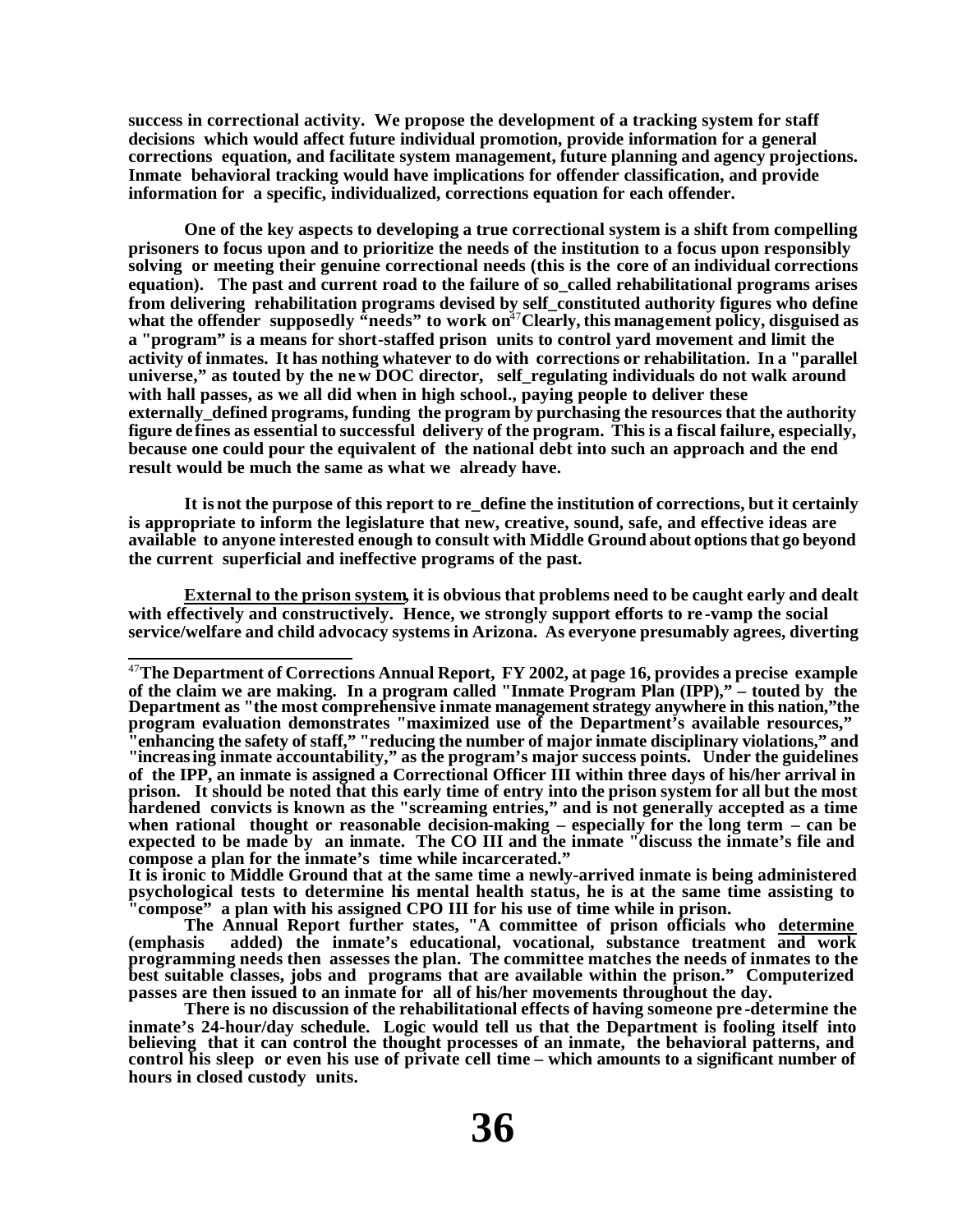**cases from the criminal justice system altogether, via appropriate and effective interventions before the problems become crimes, is an ideal situation.**

**To that end, we must identify many of the ways in which our formal institutions function at odds with each other, thus neutralizing the effects we hoped to achieve and, in the process, consuming massive amounts of resources without producing any pragmatic results. We then must**  re examine those activities and redirect the resources that are counterproductively expended, **even where such redirection causes temporary disruption and dislocation. It will not be long before the results arising from the redirected resources will far outweigh the difficulties associated**  with the re-allocation. Such redirection must be thoughtful, for what seems at first to be obvious **ways of proceeding are the very ways that brought us to where we are today, faced with an impasse in every direction, and not having extra resources to expend to solve our problems. In short, it is money wisely and more effectively spent to invest in genuinely adequate child care resources, appropriate parenting skills training and assistance for those in crisis, after-school programs and effective interventions targeted to at-risk youth. These are, realistically, crime prevention activities.** 

**Getting tough might have worked as a temporary measure, but its end result has been a dramatic rise in recidivism rates, and in prison populations in general, that threatens the very foundations of our economy, robbing vital education and social services in order to fill the prisonbudget coffers. We are submitting to you a report which contains dozens of suggestions for ameliorating the current crisis and producing a less inequitable criminal justice system. However, without fully addressing the underlying causes of the problems you are dealing with, what it will do is buy time.**

**On the other hand, sensible, reasonable, productive ways that take into account all of the various perspectives and resolve the conflicts with an eye toward the goal of long term public safety will demonstrate a level of commitment and leadership befitting the positions of trust you hold as legislators. In our view, the vested interests of the current conglomeration we refer to as the criminal justice system will resist changes in their turf boundaries, their budgets, their allegiances,**  and their ability to talk and act  $\Diamond$  tough on crime. $\Diamond$ 

**Better than almost anyone, prisoners and their families know that there are individuals who are truly violent, scary people, dangerous to those close to them and more dangerous to those more socially distant. Targeting serious, dangerous and repetitive offenders remains a legitimate goal. But even during the most conservative political time s we still have a system which permits many of even these offenders to eventually be released from prison. At the prison gate, we overtly deliver the message that society has turned away from them, we alienate them from community values, harden them by their experiences, producing resentment toward an uncaring and unreasonable system that treats nearly all people who commit crimes as though they are vicious criminals dedicated to the overall destruction of our society as a whole.**

**That simply is not true. Many of the people in prisons today can be successfully "corrected" and returned to society without a high probability of recidivism, but not by the current programs, methods and policies of the Department of Corrections. If they could do it, they's have done it by now. They can't, and everyone needs to recognize this truth, because only then will a light develop out of events by which Arizona can move toward and into a more effective and responsible correctional system.**

**The reality that Arizona now begins to face is one more version of the same reality that is spreading across the nation. The economy is sinking and the so\_called "signs of recovery " are more wishful thinking than accurate analysis. Along with worsening economies come rising crime rates. Sociology may not tell us many things that truly help us come to grips with the big picture, but one of the things it does tell us is that there is a genuine link between the state of the economy**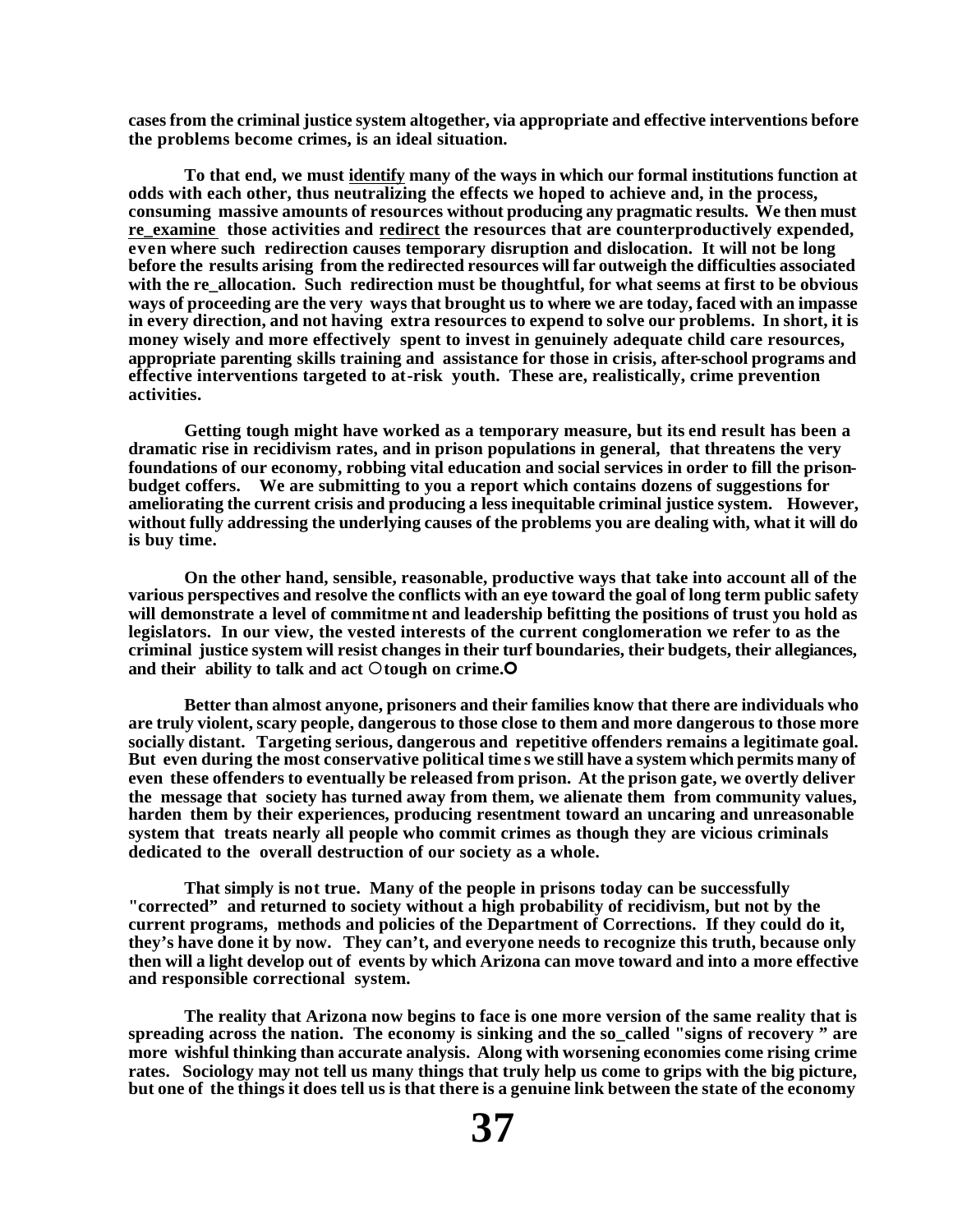**and the rate of crime. The better the economy, the lower the crime rate, and the longer the economy stays good, the lower the crime rate. Unfortunately for everyone, the opposite is also true.**

We cannot continue with the way we've approached crime  $\circ$  control  $\circ$  in the past, because **it wasn't effective then and now we are faced with the truly daunting fact that it's going to get worse – much worse – and get worse much faster than we are prepared for.**

**The prison system is also in the same fix. Arizona's new prison director will not say so, but the underlying reality is that prison officials have lost control of the prison system. They have the position, the power, the numbers, the money, and the coercive mechanisms, but with every day that passes, the situation deepens. Arizona's prison system is now characterized by a truly pervasive usversus-them attitude that worsens every inherent problem. When prisoners are viewed as the enemy by the people who supposedly control the prison system, and when prisoners view the controllers as the ir enemy, then we are at war with ourselves.**

**More and more energy is required to hold the opposing forces in a state of equilibrium, and that is what consumes budgets and resources without producing any positive outcome. More prisons, more beds, more staff, more expense put into internal prison systems (mail, property, classification, discipline, grievances, meals, clothing, activities, maintenance, and on and on). The system's resources are consumed by activities which are undertaken for the purpose of preventing the emergence of what is seen as even worse outcomes. The end result is a sterile environment where lip service is paid to goals which no one really believes can be achieved, and the longer this goes on, the more dangerous the whole becomes. It is a bomb with an unstable equilibrium and an unpredictable set of triggers.**

**The current system tends to create and sustain an ever\_growing population that is not committed to common goals and that actually threatens the stability, security, and tranquility of the larger community. Unfortunately, recognition alone is insufficient to provide a realistic and pragmatic solution. We need to break the cycle of alienation that shifts larger and larger numbers of citizens from core values of civilization toward values characterized by individual gain at the expense of others, but bemoaning a problem does not produce a solution.**

**It is difficult to say in just a few final words, but what we must do is insure that every dollar we spend in all the components of the criminal justice system have to work in a highly-interactive way, all directed toward the achievement of a single goal. The goal? The fostering and development of a self-regulating individual who will join or live in society and function in a way that is compatible with common societal goals.** 

 **##########**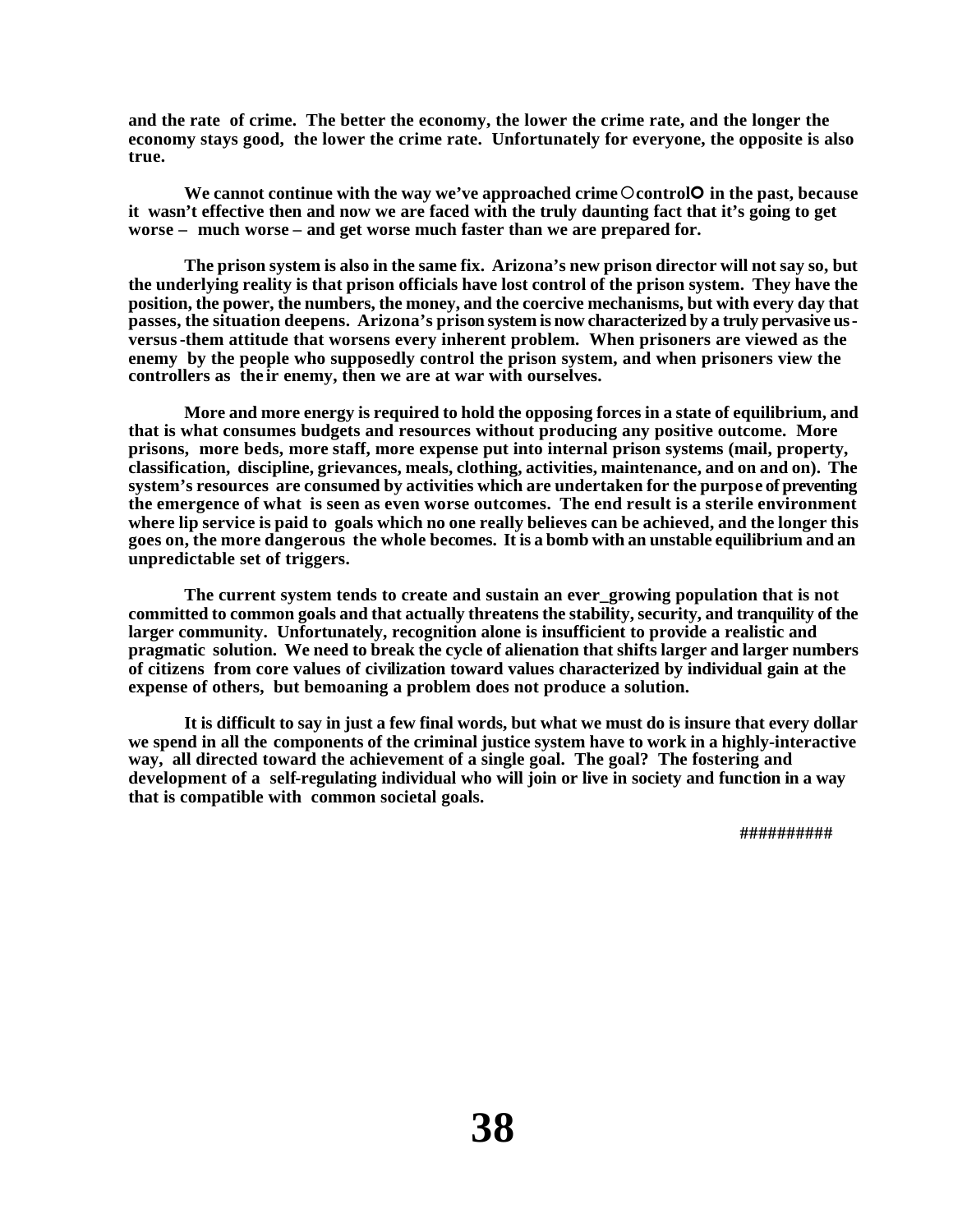# **TABLE OF CONTENTS**

# **Introduction**

**Court and Sentencing-Related Suggestions That Simultaneously Address The State's Fiscal Crisis, The Prison Overcrowding Crisis, and Fundamental Improvement in the Criminal Justice System**

**Addressing the Fiscal Crisis and the Overcrowding Crisis From Within the Departme nt of Correctio ns 15 Addressing the Crisis Through the Board of**

**Executive Clemency**

**18**

**1**

**5**

**Practical Victim Response/Restoration Suggestions**

**20**

**Special-Category-Offender Issues**

**20**

**Statutory Changes Facilitating Restoration of And Improvement In the Perception of Integrity**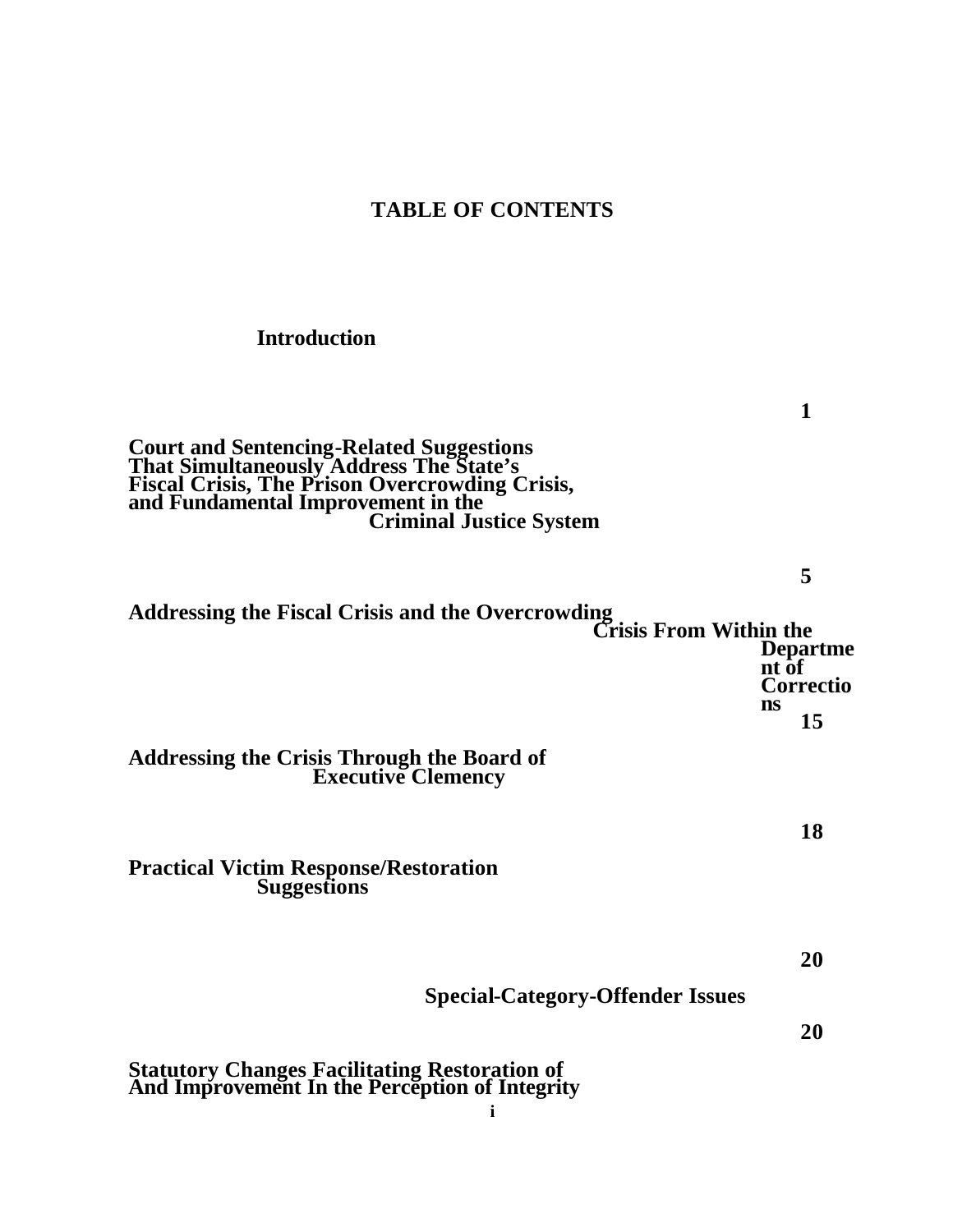# **Within the Criminal Justice System**

|                                                                               | 21 |
|-------------------------------------------------------------------------------|----|
| <b>Policy and Management Changes Within The<br/>Department of Corrections</b> |    |
|                                                                               | 27 |
| <b>Suggestions for Other Components of the<br/>Criminal Justice system</b>    |    |
|                                                                               | 31 |
| <b>The Larger Picture</b>                                                     |    |
|                                                                               | 33 |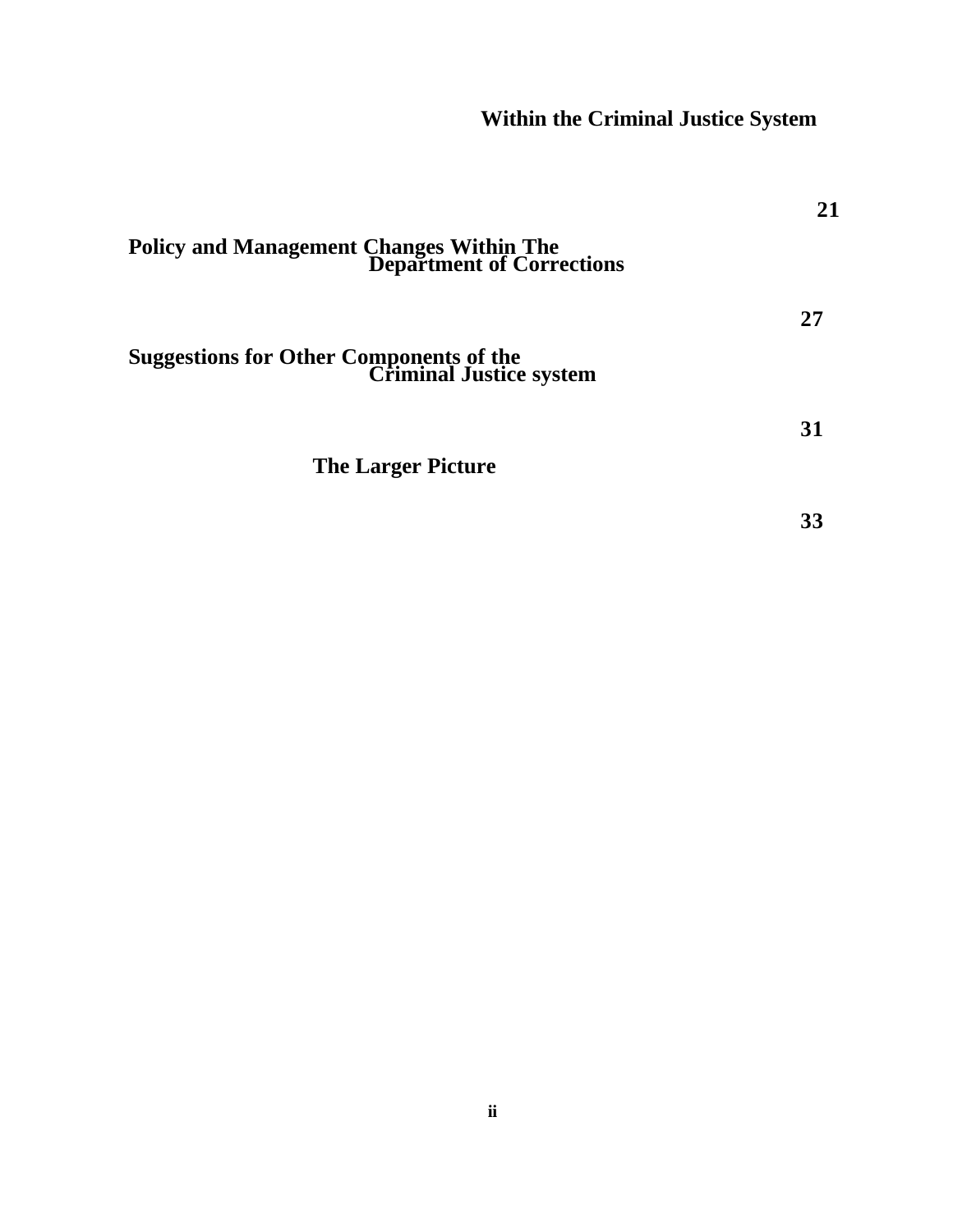# **SYNOPSIS OF SUGGESTIONS CONTAINED IN REPORT**

#### **COURT AND SENTENCING-RELATED SUGGESTIONS THAT SIMULTANEOUSLY ADDRESS THE STATE'S FISCAL CRISIS, THE PRISON OVERCROWDING CRISIS, AND FUNDAMENTAL IMPROVEMENT IN THE CRIMINAL JUSTICE SYSTEM**

**1. Make legislative change in the process for referring juveniles to adult** 

**court (page 5).**

- **2. Authorize the use of home arrest with electronic monitoring as a true alternative to incarceration (page 6).**
- **3. Re-examine all Class 6 felonies to determine which might be appropriate for designation as Class 1 misdemeanors (page 6).**
- **4. Give more discretion to Judges in determining consecutive vs. concurrent sentences (page 7).**
- **5. Increase the amount of earned release credits prisoners may earn during incarceration; no relief for violent and repetitive offenders (page 7).**
- **6. Authorize Judges to provide sentencing credit for up to one-half the amount of time spent on probation for offenders who are violated and sent to prison (page 9).**
- **7. Authorize the ADOC to award sentencing time credit for up to one\_quarter of the time served on probation prior to being violated and resentenced to prison, for those currently in prison on probation violations (page 10).**
- **8. Alter the statutes governing enhancement of sentences based on prior convictions (page 10).**
- **9. Make changes in the statute governing "excessive sentence" relief (which provides for referral for commutation of sentence) (page 11).**
- **10. Make changes to Arizona's felony murder statute (page 12).**
- **11. Make statutory provision to provide for review every two-years of those on probation supervision (for ordinary cases) and review every ten-years for those on lifetime probation (page 13).**
- **12. Enact legislation to provide for fiscal truth-in-sentencing (page 14).**
- **13. Enact legislation providing penalties to counties who exceed**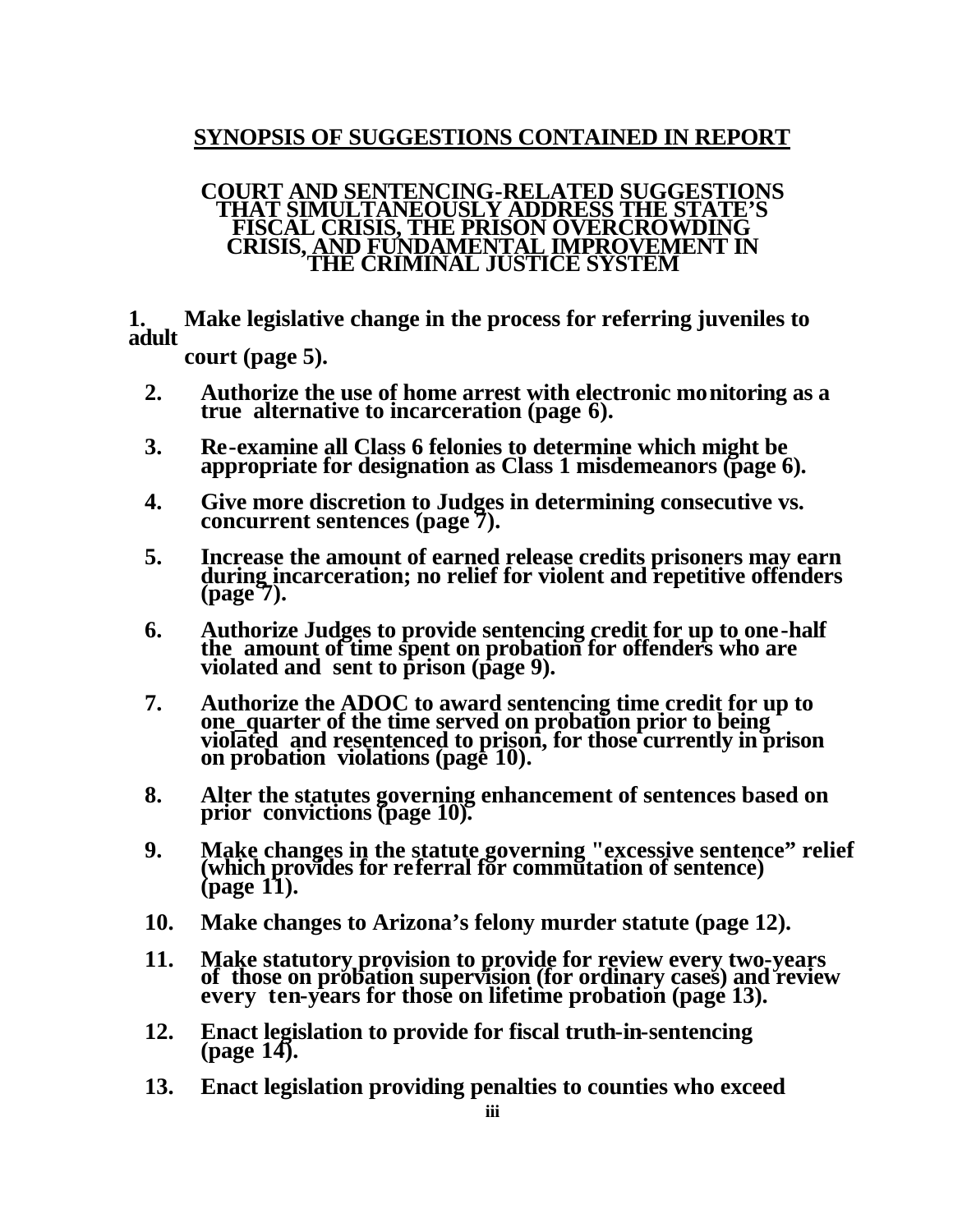**established quotas for referral of offenders to state prison (page 14).**

**ADDRESSING THE FISCAL CRISIS AND THE OVERCROWDING CRISIS FROM WITHIN THE DEPARTMENT OF CORRECTIONS**

- **14. Expand the use of International Treaty Transfer of Foreign National prisoners to their home countries to relieve overcrowding (page 14).**
- **15. Re-authorize emergency release statutes in place during 1978 criminal code, which are utilized when prison capacity reaches 95% (page 15).**
- **16. Impose limitations on the Department of Corrections' ability to forfeit earned released credits of a prisoner who commits a disciplinary infraction (page 16).**

### **ADDRESSING THE FISCAL CRISIS THROUGH THE BOARD OF EXECUTIVE CLEMENCY**

- **17. Maintain the Board of Executive Clemency as an independent agency with sole discretion for decision-making; keep board members as state workers, not volunteers (page 17).**
- **18. Limit Board members to one eight-year term (page 18).**
- **19. Enact legislation authorizing sentencing parity commutations (page 18).**
- **20. Provide to the Board of Executive Clemency the statutory power to partially forfeit community supervision or parole and to establish dates for rehearing offenders who are revoked (page 18).**
- **21. Legislatively authorize ability to contract for residential parole facilities (page 18).**
- **22. Transfer supervision of all parole and community supervision functions from the Department of Corrections to the Board of Executive Clemency (page 19).**

### **PRACTICAL VICTIM RESPONSE/RESTORATION SUGGESTIONS**

**23. Mandate by statute that victim impact and victim-reconciliation programs must be offered and facilitated within the Department of Corrections (page 19).**

# **SPECIAL-CATEGORY OFFENDER ISSUES**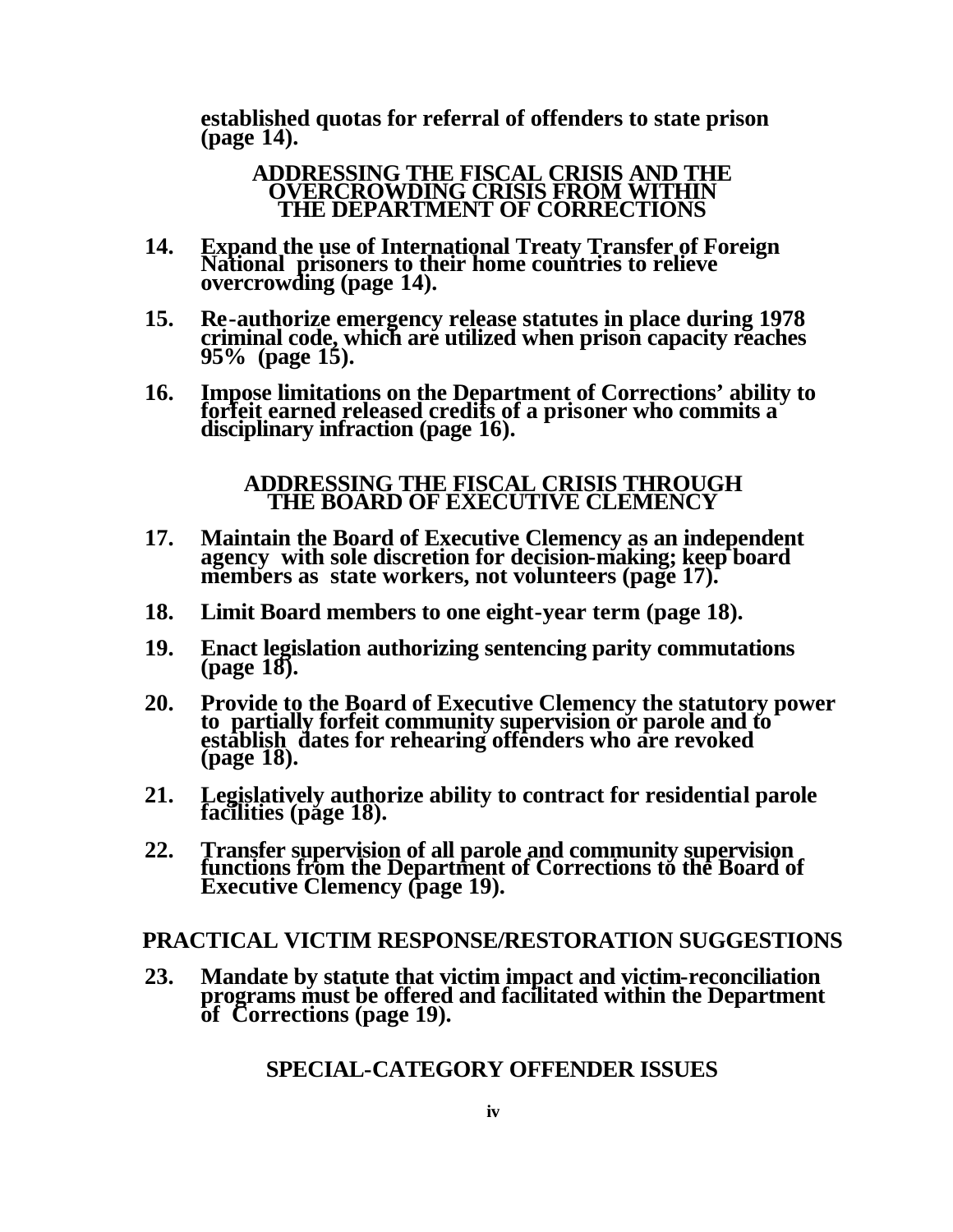**24. Eliminate mandatory consecutive sentences for viewing pictures over the Internet that violate child sexual offense statutes – punishment for this crime is more harsh than actual physical abuse of a child (page 20).**

**STATUTORY CHANGES FACILITATING RESTORATION OF AND IMPROVEMENT IN THE PERCEPTION OF INTEGRITY WITHIN THE CRIMINAL JUSTICE SYSTEM**

- **25. Utilize the sentencing court's power to issue a finding of rehabilitation two years after an offender fully completes all terms of a sentence (page 21).**
- **26. Mandate that the ADOC provide information to released offenders regarding restoration of civil rights, including the right to vote (page 21).**
- **27. Authorize a one-stop referral office in each major city (Tucson, Flagstaff and Phoenix) for released offenders to facilitate re-entry into the community (page 22).**
- **28. Require the courts to notify defendants of possible collateral consequences of a plea bargain entry of guilt, or require courts to notify defendants of collateral consequences of a conviction after trial (page 23).**
- **29. Review statutory collateral consequences of felony convictions which prohibit ex-offender employment opportunities and licensing (page 24).**
- **30. Modify statute governing "gate money" which provides for \$50 from a dedicated discharge account to be given to a released prisoner (page 24).**
- **31. Examine the ADOC's track record with respect to providing transition medications – especially mental health medications – to released offenders (page 25).**
- **32. Require the ADOC to allow released offenders to organize and/or participate in ex-offender support groups, facilitated by volunteers in the community who are successful ex-offenders (page 25).**
- **33. Establish a Corrections Advisory Board consisting of successful ex\_offenders (those who have been fully discharged from a sentence for five years or more who have been fully rehabilitated (page 26).**
- **34. In order to deal with ADOC staff shortages, legislatively authorize forgiveness of student loans (for up to two years) for recent college graduates in the fields of sociology, social work, public administration, criminal justice and psychology who will work for two years in the prison system (page 26).**